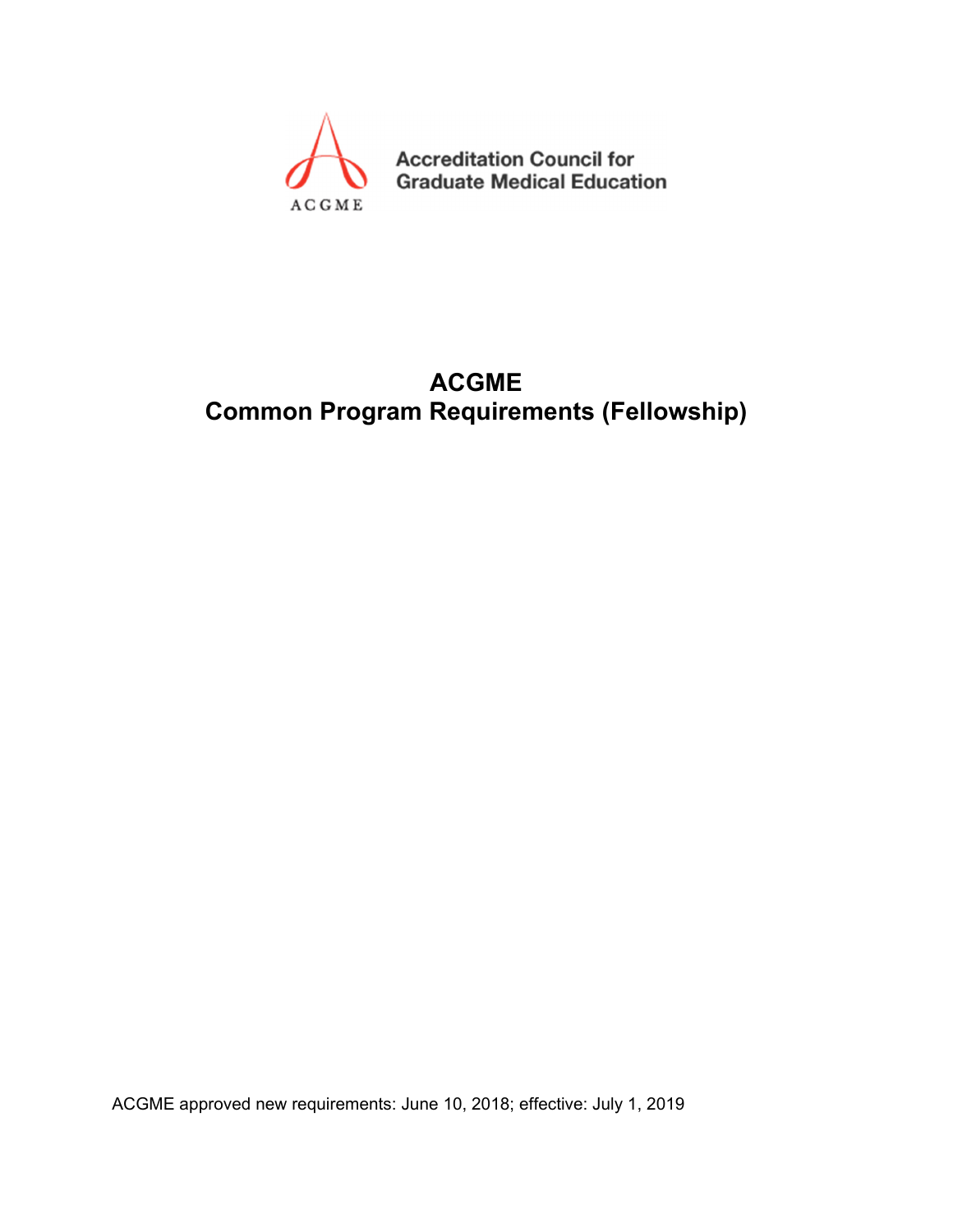# **Common Program Requirements (Fellowship) Contents**

|    | Int.A. |                                                                        |  |
|----|--------|------------------------------------------------------------------------|--|
|    | Int.B. |                                                                        |  |
|    | Int.C. |                                                                        |  |
| I. |        |                                                                        |  |
|    | I.A.   |                                                                        |  |
|    | I.B.   |                                                                        |  |
|    | LC.    |                                                                        |  |
|    | LD.    |                                                                        |  |
|    | LE.    |                                                                        |  |
|    |        |                                                                        |  |
|    | II.A.  |                                                                        |  |
|    | II.B.  |                                                                        |  |
|    | II.C.  |                                                                        |  |
|    | II.D.  |                                                                        |  |
|    |        |                                                                        |  |
|    | III.A. |                                                                        |  |
|    | III.B. |                                                                        |  |
|    | III.C. |                                                                        |  |
|    |        |                                                                        |  |
|    | IV.A.  |                                                                        |  |
|    | IV.B.  |                                                                        |  |
|    | IV.C.  |                                                                        |  |
|    | IV.D.  |                                                                        |  |
|    | IV.E.  |                                                                        |  |
|    |        |                                                                        |  |
|    | V.A.   |                                                                        |  |
|    | V.B.   |                                                                        |  |
|    | V.C.   |                                                                        |  |
|    |        |                                                                        |  |
|    | VI.A.  | Patient Safety, Quality Improvement, Supervision, and Accountability29 |  |
|    | VI.B.  |                                                                        |  |
|    | VI.C.  |                                                                        |  |
|    | VI.D.  |                                                                        |  |
|    | VI.E.  | Clinical Responsibilities, Teamwork, and Transitions of Care 40        |  |
|    | VI.F.  |                                                                        |  |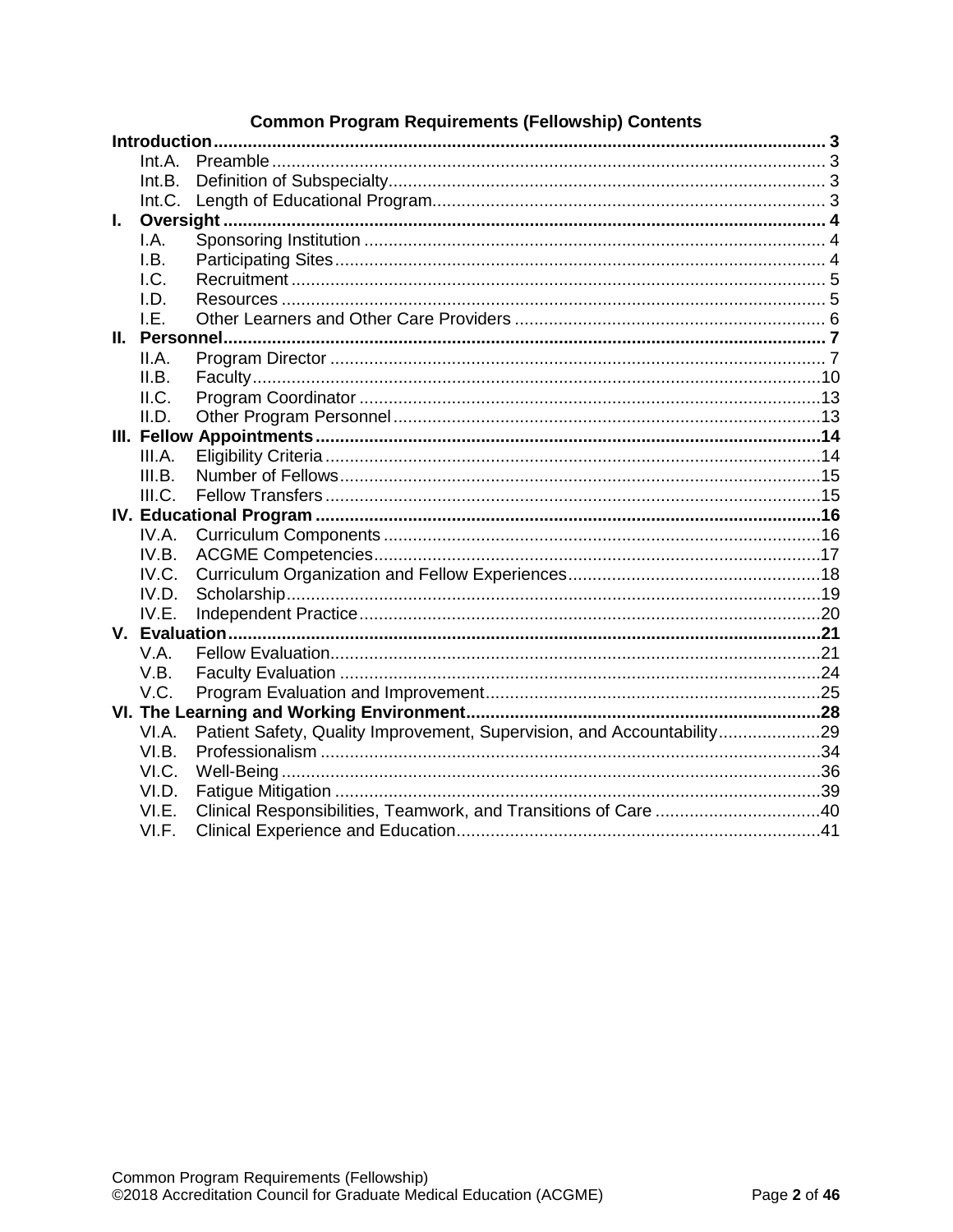# **Common Program Requirements (Fellowship)**

Where applicable, text in italics describes the underlying philosophy of the requirements in that section. These philosophic statements are not program requirements and are therefore not citable.

# **Note: Review Committees may further specify only where indicated by "The Review Committee may/must further specify."**

Background and Intent: These fellowship requirements reflect the fact that these learners have already completed the first phase of graduate medical education. Thus, this document is intended to explain the differences.

#### <span id="page-2-0"></span>**Introduction**

<span id="page-2-1"></span>Int.A. *Fellowship is advanced graduate medical education beyond a core residency program for physicians who desire to enter more specialized practice. Fellowship-trained physicians serve the public by providing subspecialty care, which may also include core medical care, acting as a community resource for expertise in their field, creating and integrating new knowledge into practice, and educating future generations of physicians. Graduate medical education values the strength that a diverse group of physicians brings to medical care.*

> *Fellows who have completed residency are able to practice independently in their core specialty. The prior medical experience and expertise of fellows distinguish them from physicians entering into residency training. The fellow's care of patients within the subspecialty is undertaken with appropriate faculty supervision and conditional independence. Faculty members serve as role models of excellence, compassion, professionalism, and scholarship. The fellow develops deep medical knowledge, patient care skills, and expertise applicable to their focused area of practice. Fellowship is an intensive program of subspecialty clinical and didactic education that focuses on the multidisciplinary care of patients. Fellowship education is often physically, emotionally, and intellectually demanding, and occurs in a variety of clinical learning environments committed to graduate medical education and the well-being of patients, residents, fellows, faculty members, students, and all members of the health care team.*

> *In addition to clinical education, many fellowship programs advance fellows' skills as physician-scientists. While the ability to create new knowledge within medicine is not exclusive to fellowship-educated physicians, the fellowship experience expands a physician's abilities to pursue hypothesis-driven scientific inquiry that results in contributions to the medical literature and patient care. Beyond the clinical subspecialty expertise achieved, fellows develop mentored relationships built on an infrastructure that promotes collaborative research.*

<span id="page-2-2"></span>Int.B. Definition of Subspecialty

[The Review Committee must further specify]

<span id="page-2-3"></span>Int.C. Length of Educational Program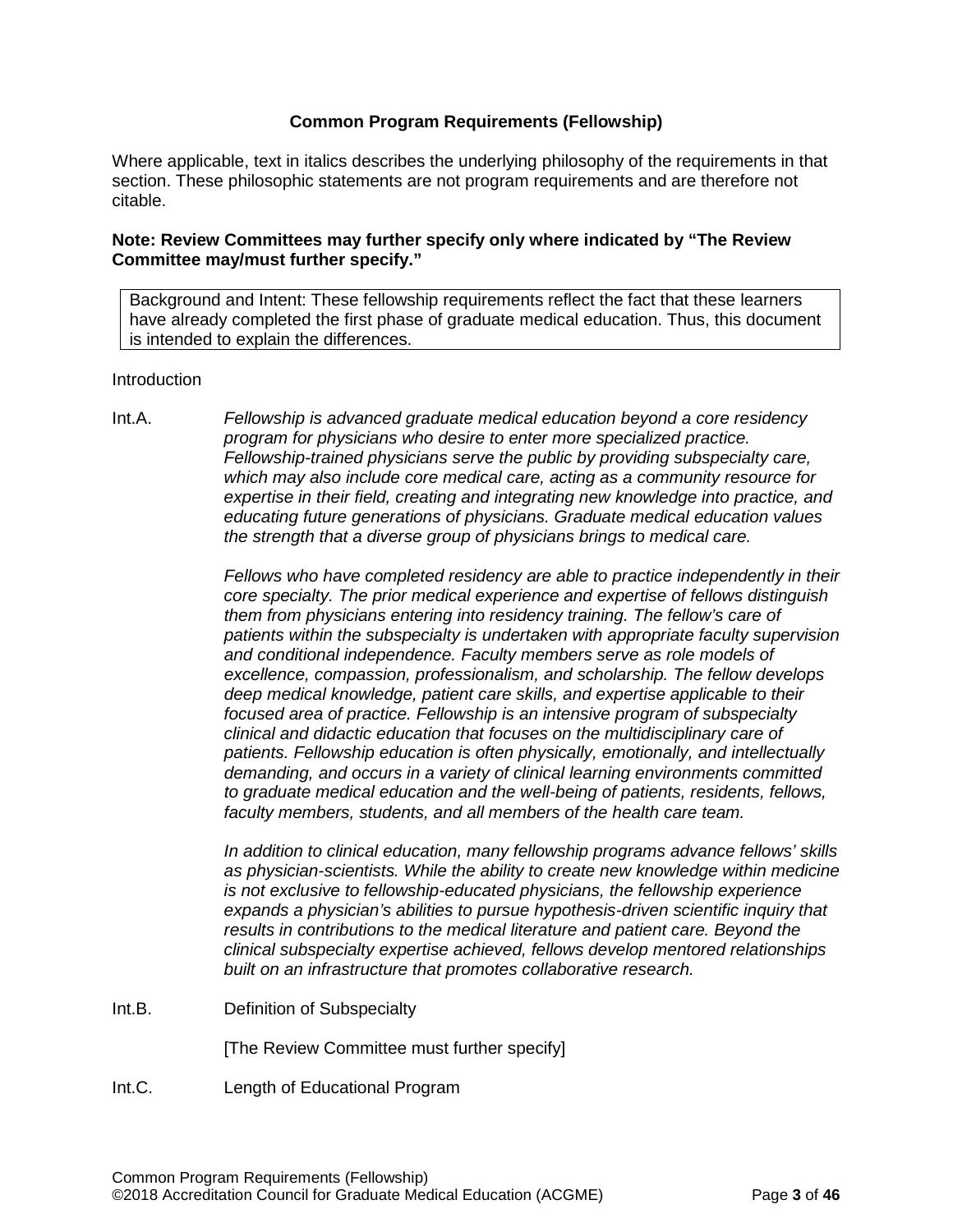# [The Review Committee must further specify]

# <span id="page-3-0"></span>I. Oversight

# <span id="page-3-1"></span>I.A. Sponsoring Institution

*The Sponsoring Institution is the organization or entity that assumes the ultimate financial and academic responsibility for a program of graduate medical education consistent with the ACGME Institutional Requirements.*

*When the Sponsoring Institution is not a rotation site for the program, the most commonly utilized site of clinical activity for the program is the primary clinical site.*

Background and Intent: Participating sites will reflect the health care needs of the community and the educational needs of the fellows. A wide variety of organizations may provide a robust educational experience and, thus, Sponsoring Institutions and participating sites may encompass inpatient and outpatient settings including, but not limited to a university, a medical school, a teaching hospital, a nursing home, a school of public health, a health department, a public health agency, an organized health care delivery system, a medical examiner's office, an educational consortium, a teaching health center, a physician group practice, federally qualified health center, or an educational foundation.

I.A.1. The program must be sponsored by one ACGME-accredited Sponsoring Institution. (Core)\*

# <span id="page-3-2"></span>I.B. Participating Sites

*A participating site is an organization providing educational experiences or educational assignments/rotations for fellows.*

| I.B.1.      | The program, with approval of its Sponsoring Institution, must designate a<br>primary clinical site. (Core)                                                                                                                  |
|-------------|------------------------------------------------------------------------------------------------------------------------------------------------------------------------------------------------------------------------------|
|             | [The Review Committee may specify which other specialties/programs<br>must be present at the primary clinical site and/or the expected<br>relationship with a core program in the discipline]                                |
| I.B.2.      | There must be a program letter of agreement (PLA) between the program<br>and each participating site that governs the relationship between the<br>program and the participating site providing a required assignment. (Core) |
| I.B.2.a)    | The PLA must:                                                                                                                                                                                                                |
| I.B.2.a)(1) | be renewed at least every 10 years; and, (Core)                                                                                                                                                                              |
| I.B.2.a)(2) | be approved by the designated institutional official (DIO).<br>(Core)                                                                                                                                                        |
| I.B.3.      | The program must monitor the clinical learning and working environment                                                                                                                                                       |

at all participating sites. (Core)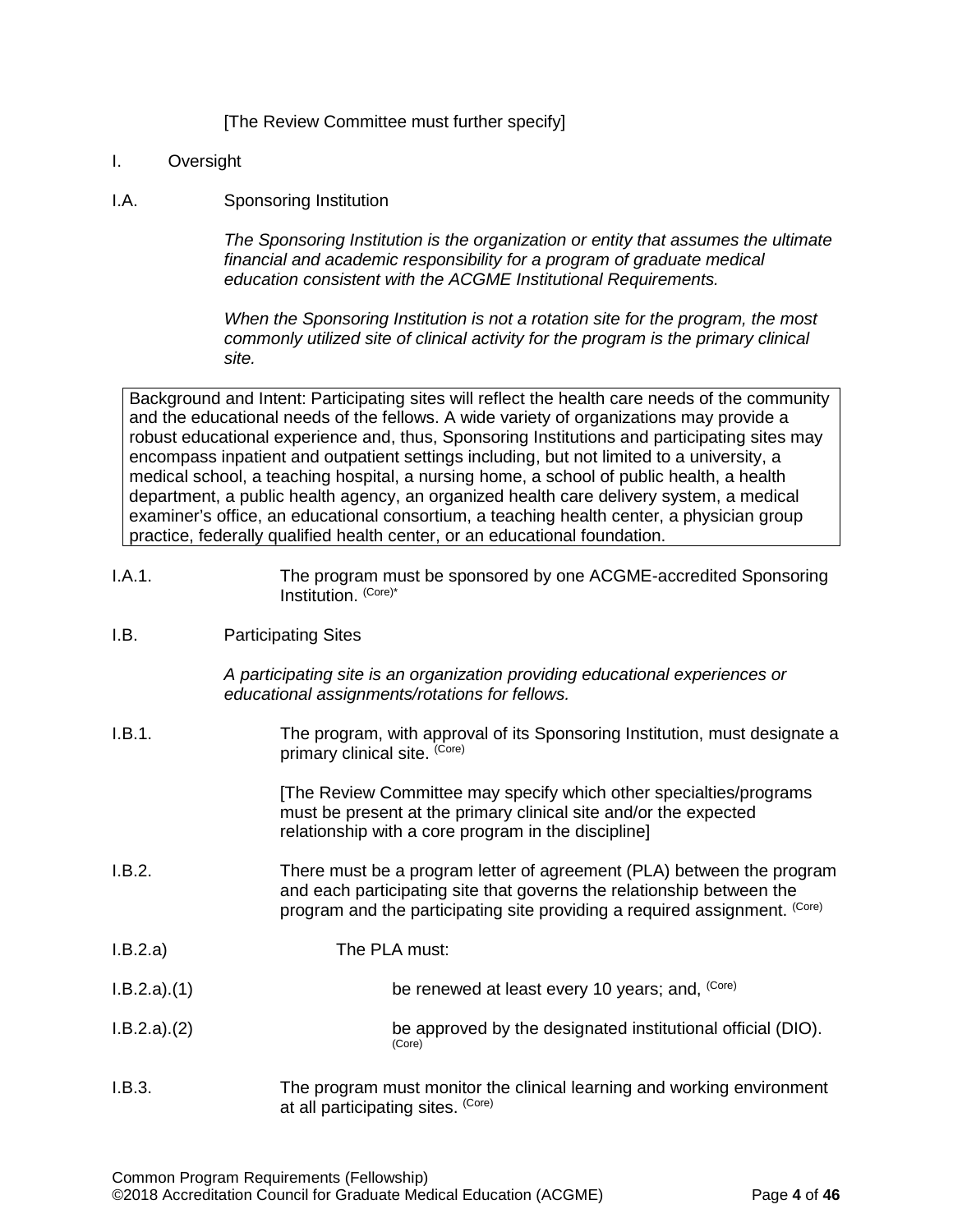I.B.3.a) At each participating site there must be one faculty member, designated by the program director, who is accountable for fellow education for that site, in collaboration with the program director.<br>(Core)

Background and Intent: While all fellowship programs must be sponsored by a single ACGME-accredited Sponsoring Institution, many programs will utilize other clinical settings to provide required or elective training experiences. At times it is appropriate to utilize community sites that are not owned by or affiliated with the Sponsoring Institution. Some of these sites may be remote for geographic, transportation, or communication issues. When utilizing such sites, the program must designate a faculty member responsible for ensuring the quality of the educational experience. In some circumstances, the person charged with this responsibility may not be physically present at the site, but remains responsible for fellow education occurring at the site. The requirements under I.B.3. are intended to ensure that this will be the case.

Suggested elements to be considered in PLAs will be found in the ACGME Program Director's Guide to the Common Program Requirements. These include:

- Identifying the faculty members who will assume educational and supervisory responsibility for fellows
- Specifying the responsibilities for teaching, supervision, and formal evaluation of fellows
- Specifying the duration and content of the educational experience
- Stating the policies and procedures that will govern fellow education during the assignment
- I.B.4. The program director must submit any additions or deletions of participating sites routinely providing an educational experience, required for all fellows, of one month full time equivalent (FTE) or more through the ACGME's Accreditation Data System (ADS). (Core)

[The Review Committee may further specify]

<span id="page-4-0"></span>I.C. The program, in partnership with its Sponsoring Institution, must engage in practices that focus on mission-driven, ongoing, systematic recruitment and retention of a diverse and inclusive workforce of residents (if present), fellows, faculty members, senior administrative staff members, and other relevant members of its academic community. (Core)

Background and Intent: It is expected that the Sponsoring Institution has, and programs implement, policies and procedures related to recruitment and retention of minorities underrepresented in medicine and medical leadership in accordance with the Sponsoring Institution's mission and aims. The program's annual evaluation must include an assessment of the program's efforts to recruit and retain a diverse workforce, as noted in V.C.1.c).(5).(c).

- <span id="page-4-1"></span>I.D. Resources
- I.D.1. The program, in partnership with its Sponsoring Institution, must ensure the availability of adequate resources for fellow education. (Core)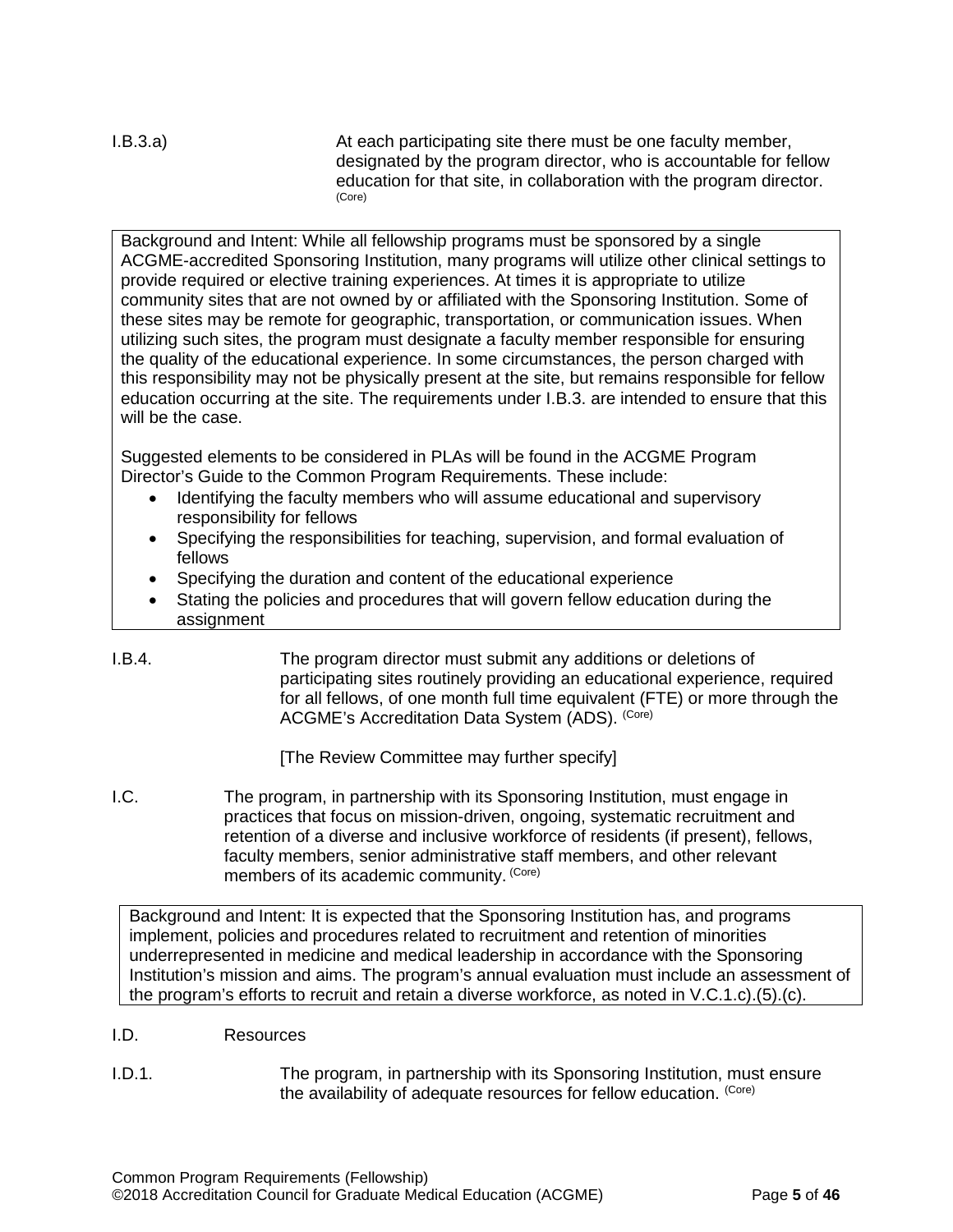|          | [The Review Committee must further specify]                                                                                                                                              |
|----------|------------------------------------------------------------------------------------------------------------------------------------------------------------------------------------------|
| I.D.2.   | The program, in partnership with its Sponsoring Institution, must ensure<br>healthy and safe learning and working environments that promote fellow<br>well-being and provide for: (Core) |
| I.D.2.a) | access to food while on duty; (Core)                                                                                                                                                     |
| I.D.2.b  | safe, quiet, clean, and private sleep/rest facilities available and<br>accessible for fellows with proximity appropriate for safe patient<br>care; (Core)                                |
|          | Background and Intent: Care of patients within a hospital or health system occurs continually                                                                                            |

Background and Intent: Care of patients within a hospital or health system occurs continually through the day and night. Such care requires that fellows function at their peak abilities, which requires the work environment to provide them with the ability to meet their basic needs within proximity of their clinical responsibilities. Access to food and rest are examples of these basic needs, which must be met while fellows are working. Fellows should have access to refrigeration where food may be stored. Food should be available when fellows are required to be in the hospital overnight. Rest facilities are necessary, even when overnight call is not required, to accommodate the fatigued fellow.

| I.D.2.c | clean and private facilities for lactation that have refrigeration     |
|---------|------------------------------------------------------------------------|
|         | capabilities, with proximity appropriate for safe patient care: (Core) |

Background and Intent: Sites must provide private and clean locations where fellows may lactate and store the milk within a refrigerator. These locations should be in close proximity to clinical responsibilities. It would be helpful to have additional support within these locations that may assist the fellow with the continued care of patients, such as a computer and a phone. While space is important, the time required for lactation is also critical for the wellbeing of the fellow and the fellow's family, as outlined in VI.C.1.d).(1).

<span id="page-5-0"></span>

| I.D.2.d | security and safety measures appropriate to the participating site;<br>and, (Core)                                                                                                                                                               |
|---------|--------------------------------------------------------------------------------------------------------------------------------------------------------------------------------------------------------------------------------------------------|
| I.D.2.e | accommodations for fellows with disabilities consistent with the<br>Sponsoring Institution's policy. (Core)                                                                                                                                      |
| I.D.3.  | Fellows must have ready access to subspecialty-specific and other<br>appropriate reference material in print or electronic format. This must<br>include access to electronic medical literature databases with full text<br>capabilities. (Core) |
| I.D.4.  | The program's educational and clinical resources must be adequate to<br>support the number of fellows appointed to the program. (Core)<br>[The Review Committee may further specify]                                                             |
| I.E.    | A fellowship program usually occurs in the context of many learners and other<br>care providers and limited clinical resources. It should be structured to optimize<br>education for all learners present.                                       |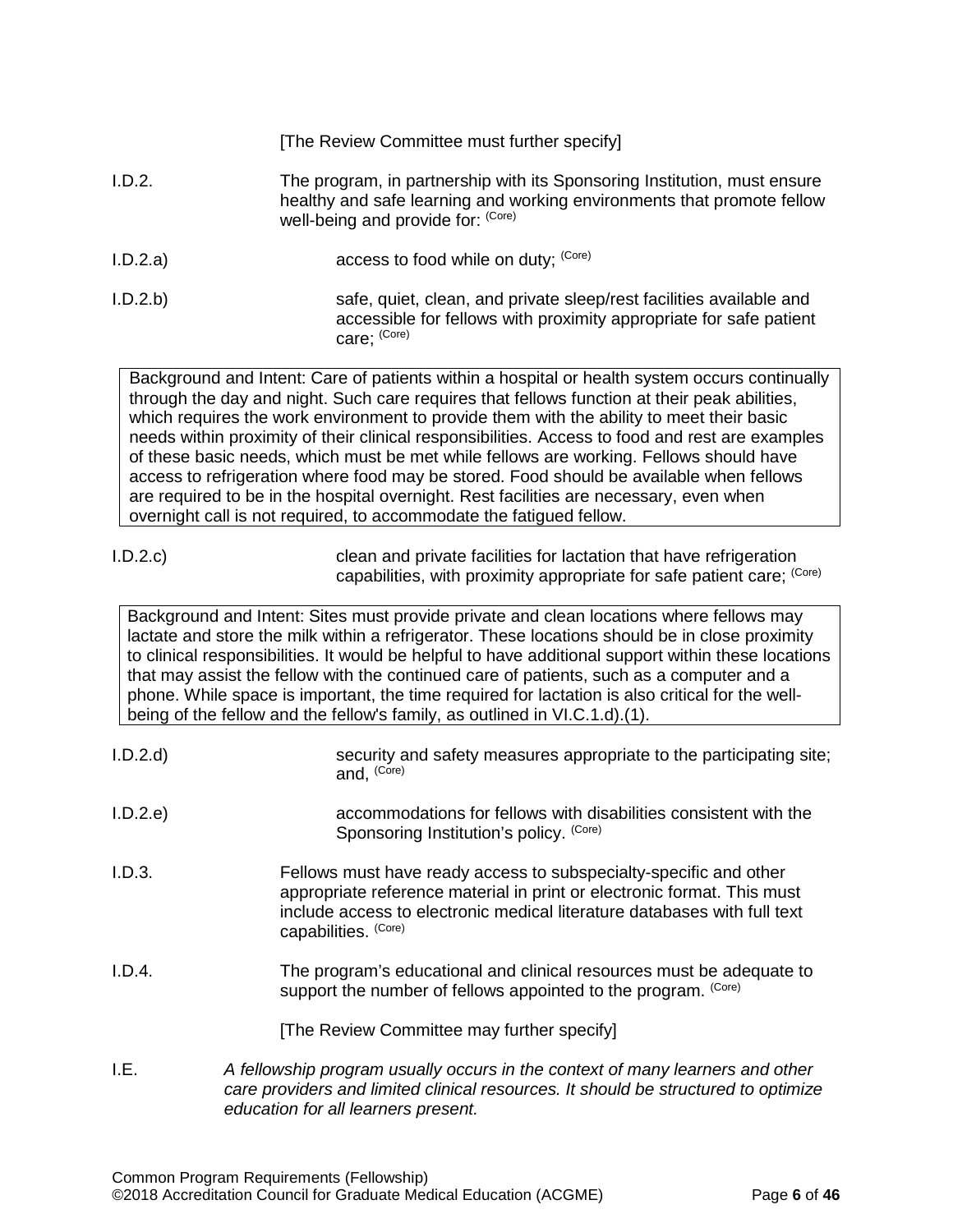# I.E.1. Fellows should contribute to the education of residents in core programs, if present. (Core)

[The Review Committee may further specify]

Background and Intent: The clinical learning environment has become increasingly complex and often includes care providers, students, and post-graduate residents and fellows from multiple disciplines. The presence of these practitioners and their learners enriches the learning environment. Programs have a responsibility to monitor the learning environment to ensure that fellows' education is not compromised by the presence of other providers and learners, and that fellows' education does not compromise core residents' education.

#### <span id="page-6-0"></span>II. Personnel

- <span id="page-6-1"></span>II.A. Program Director
- II.A.1. There must be one faculty member appointed as program director with authority and accountability for the overall program, including compliance with all applicable program requirements. (Core)
- II.A.1.a) The Sponsoring Institution's Graduate Medical Education Committee (GMEC) must approve a change in program director. (Core)
- II.A.1.b) Final approval of the program director resides with the Review Committee. (Core)

Background and Intent: While the ACGME recognizes the value of input from numerous individuals in the management of a fellowship, a single individual must be designated as program director and made responsible for the program. This individual will have dedicated time for the leadership of the fellowship, and it is this individual's responsibility to communicate with the fellows, faculty members, DIO, GMEC, and the ACGME. The program director's nomination is reviewed and approved by the GMEC. Final approval of program directors resides with the Review Committee.

| II.A.2.   | The program director must be provided with support adequate for<br>administration of the program based upon its size and configuration. (Core) |
|-----------|------------------------------------------------------------------------------------------------------------------------------------------------|
|           | [The Review Committee must further specify]                                                                                                    |
|           | The Review Committee may further specify regarding support for<br>associate program director(s)]                                               |
| II.A.3.   | Qualifications of the program director:                                                                                                        |
| II.A.3.a) | must include subspecialty expertise and qualifications acceptable<br>to the Review Committee; and, (Core)                                      |
|           | [The Review Committee may further specify]                                                                                                     |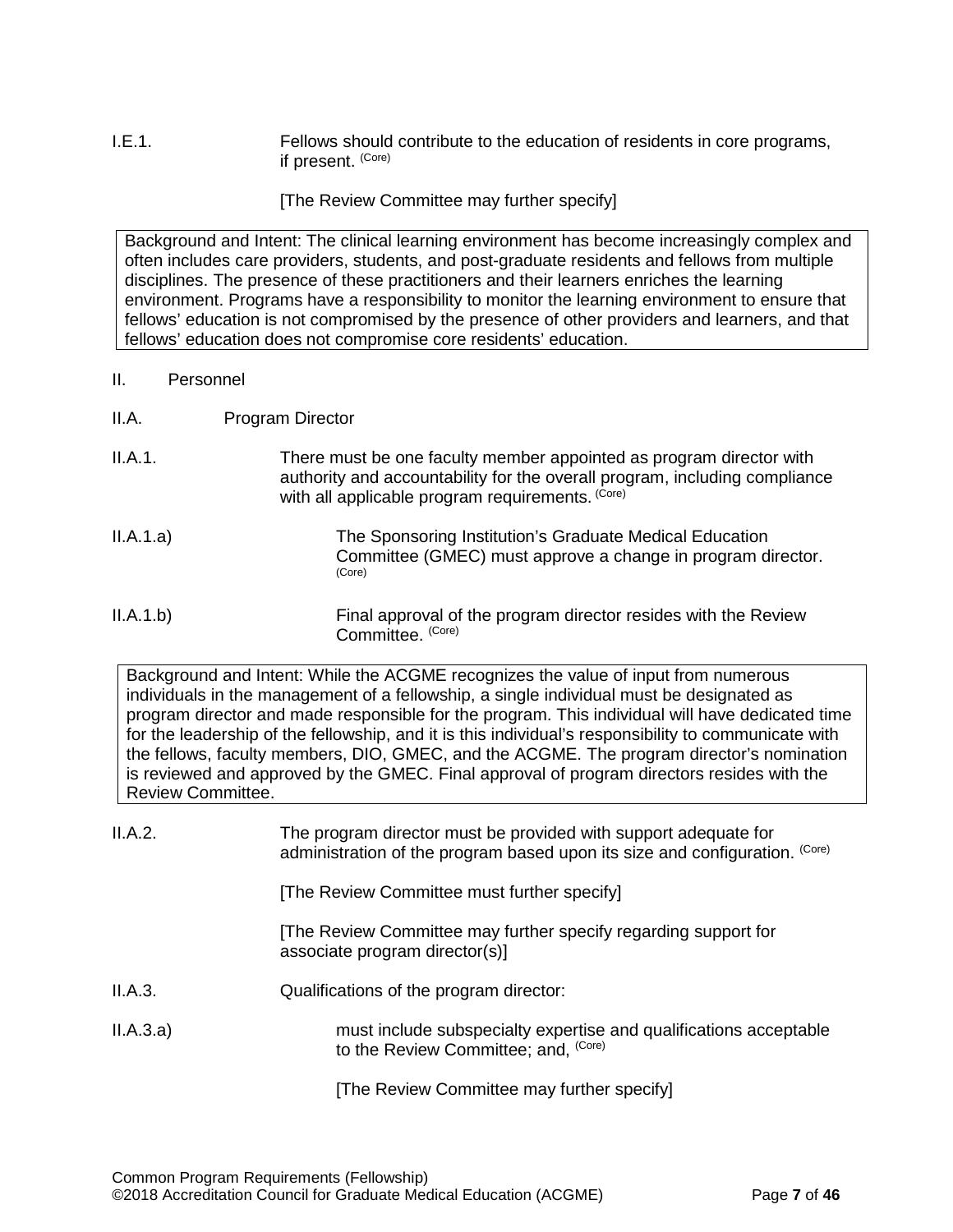| II.A.3.b)   | must include current certification in the subspecialty for which they<br>are the program director by the American Board of _____ or by<br>the American Osteopathic Board of _____, or subspecialty<br>qualifications that are acceptable to the Review Committee. (Core)                                                                           |
|-------------|----------------------------------------------------------------------------------------------------------------------------------------------------------------------------------------------------------------------------------------------------------------------------------------------------------------------------------------------------|
|             | The Review Committee may further specify acceptable<br>subspecialty qualifications or that only ABMS and AOA<br>certification will be considered acceptable]                                                                                                                                                                                       |
|             | [The Review Committee may further specify additional program director<br>qualifications]                                                                                                                                                                                                                                                           |
| II.A.4.     | <b>Program Director Responsibilities</b>                                                                                                                                                                                                                                                                                                           |
|             | The program director must have responsibility, authority, and<br>accountability for: administration and operations; teaching and scholarly<br>activity; fellow recruitment and selection, evaluation, and promotion of<br>fellows, and disciplinary action; supervision of fellows; and fellow<br>education in the context of patient care. (Core) |
| II.A.4.a)   | The program director must:                                                                                                                                                                                                                                                                                                                         |
| ILA.4.a)(1) | be a role model of professionalism; (Core)                                                                                                                                                                                                                                                                                                         |

Background and Intent: The program director, as the leader of the program, must serve as a role model to fellows in addition to fulfilling the technical aspects of the role. As fellows are expected to demonstrate compassion, integrity, and respect for others, they must be able to look to the program director as an exemplar. It is of utmost importance, therefore, that the program director model outstanding professionalism, high quality patient care, educational excellence, and a scholarly approach to work. The program director creates an environment where respectful discussion is welcome, with the goal of continued improvement of the educational experience.

II.A.4.a).(2) design and conduct the program in a fashion consistent with the needs of the community, the mission(s) of the Sponsoring Institution, and the mission(s) of the program; (Core)

Background and Intent: The mission of institutions participating in graduate medical education is to improve the health of the public. Each community has health needs that vary based upon location and demographics. Programs must understand the social determinants of health of the populations they serve and incorporate them in the design and implementation of the program curriculum, with the ultimate goal of addressing these needs and health disparities.

II.A.4.a).(3) administer and maintain a learning environment conducive to educating the fellows in each of the ACGME Competency domains; (Core)

Background and Intent: The program director may establish a leadership team to assist in the accomplishment of program goals. Fellowship programs can be highly complex. In a complex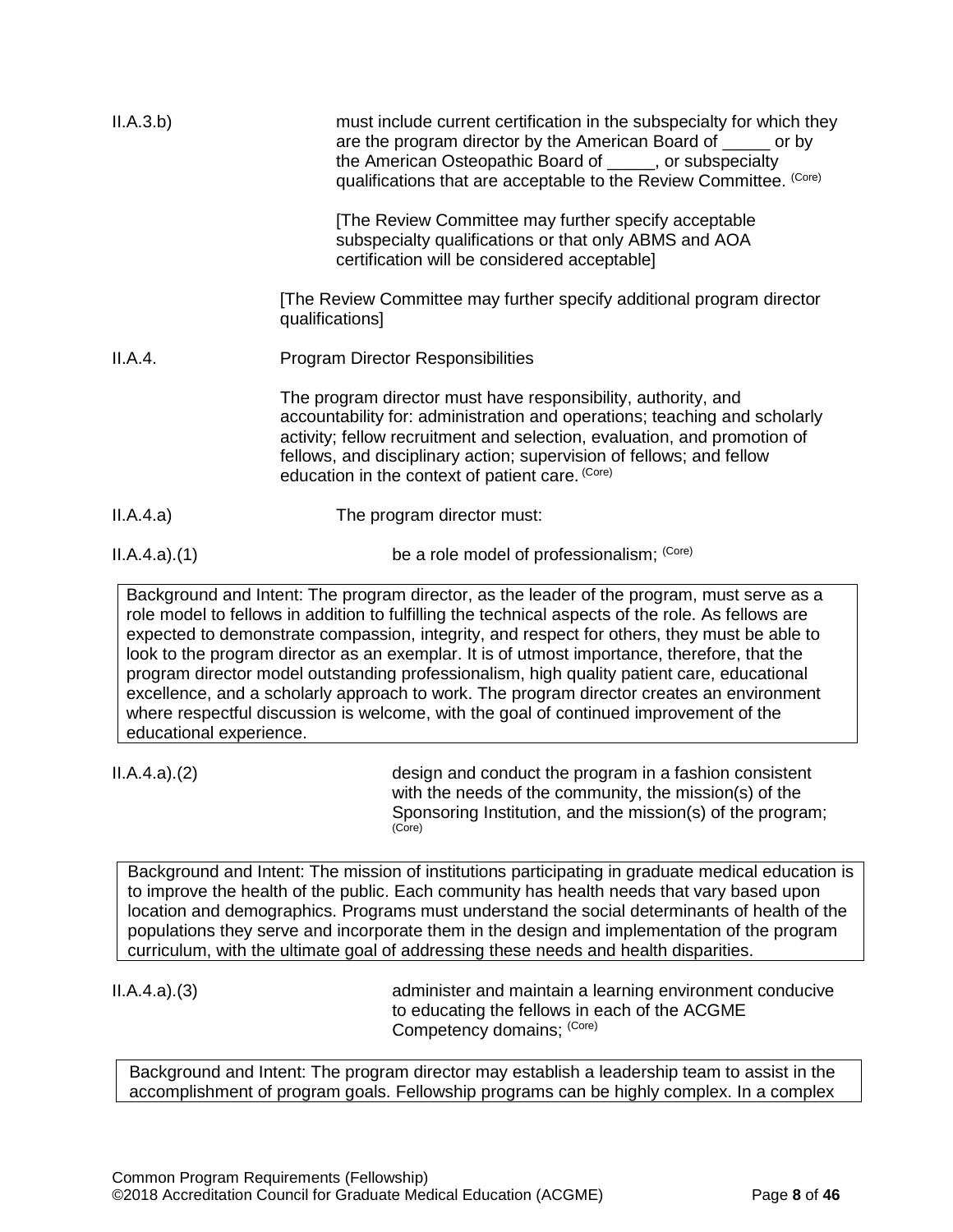organization the leader typically has the ability to delegate authority to others, yet remains accountable. The leadership team may include physician and non-physician personnel with varying levels of education, training, and experience.

| ILA.4.a)(4) | develop and oversee a process to evaluate candidates<br>prior to approval as program faculty members for<br>participation in the fellowship program education and at<br>least annually thereafter, as outlined in V.B.; (Core) |
|-------------|--------------------------------------------------------------------------------------------------------------------------------------------------------------------------------------------------------------------------------|
| ILA.4.a)(5) | have the authority to approve program faculty members for<br>participation in the fellowship program education at all<br>sites; (Core)                                                                                         |
| ILA.4.a)(6) | have the authority to remove program faculty members<br>from participation in the fellowship program education at all<br>sites; (Core)                                                                                         |
| ILA.4.a)(7) | have the authority to remove fellows from supervising<br>interactions and/or learning environments that do not meet<br>the standards of the program; (Core)                                                                    |

Background and Intent: The program director has the responsibility to ensure that all who educate fellows effectively role model the Core Competencies. Working with a fellow is a privilege that is earned through effective teaching and professional role modeling. This privilege may be removed by the program director when the standards of the clinical learning environment are not met.

There may be faculty in a department who are not part of the educational program, and the program director controls who is teaching the residents.

| ILA.4.a)(8)  | submit accurate and complete information required and<br>requested by the DIO, GMEC, and ACGME; (Core)                                                                                                                             |
|--------------|------------------------------------------------------------------------------------------------------------------------------------------------------------------------------------------------------------------------------------|
| ILA.4.a)(9)  | provide applicants who are offered an interview with<br>information related to the applicant's eligibility for the<br>relevant subspecialty board examination(s); (Core)                                                           |
| ILA.4.a)(10) | provide a learning and working environment in which<br>fellows have the opportunity to raise concerns and provide<br>feedback in a confidential manner as appropriate, without<br>fear of intimidation or retaliation; (Core)      |
| ILA.4.a)(11) | ensure the program's compliance with the Sponsoring<br>Institution's policies and procedures related to grievances<br>and due process; (Core)                                                                                      |
| ILA.4.a)(12) | ensure the program's compliance with the Sponsoring<br>Institution's policies and procedures for due process when<br>action is taken to suspend or dismiss, not to promote, or<br>not to renew the appointment of a fellow; (Core) |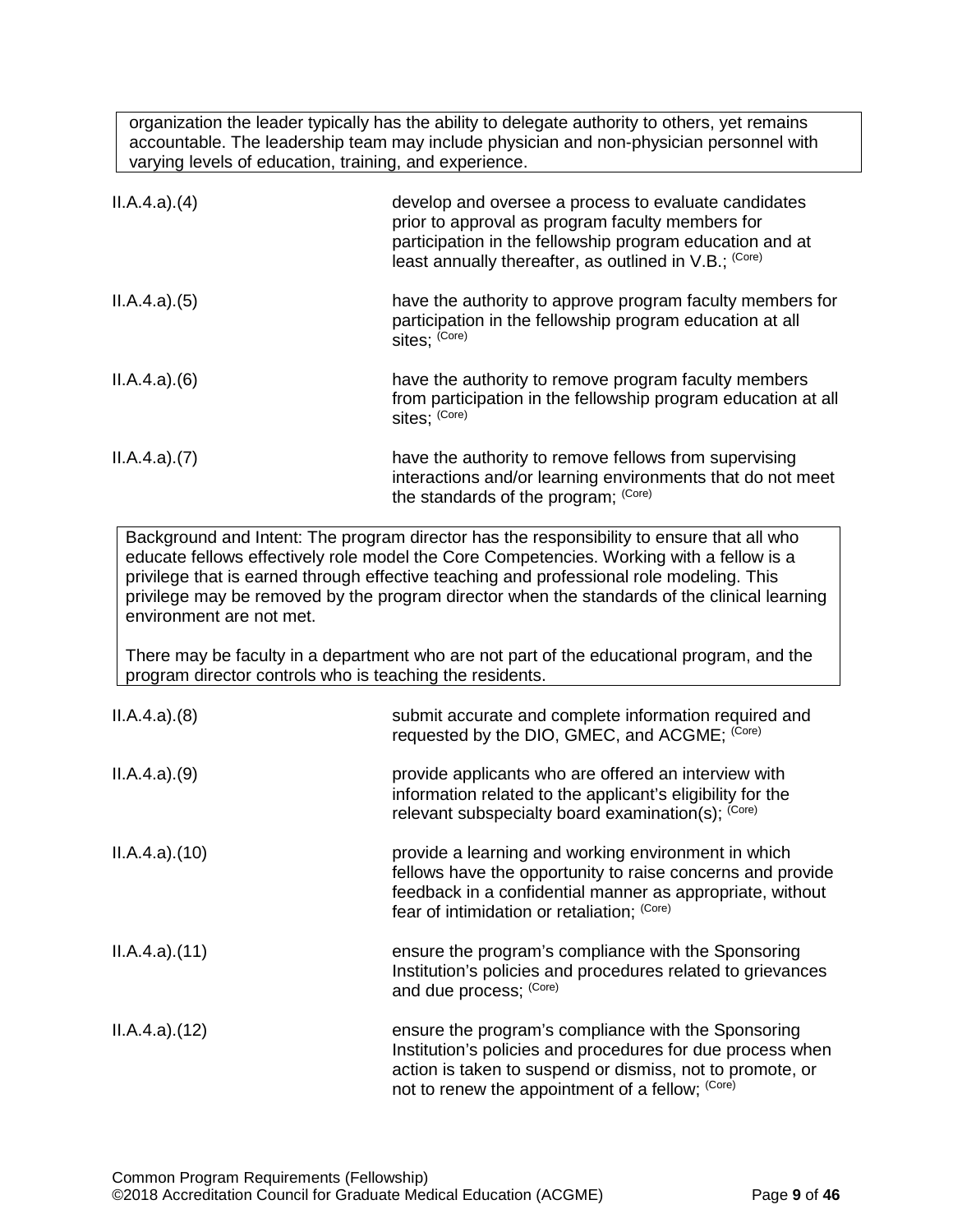Background and Intent: A program does not operate independently of its Sponsoring Institution. It is expected that the program director will be aware of the Sponsoring Institution's policies and procedures, and will ensure they are followed by the program's leadership, faculty members, support personnel, and fellows.

| ILA.4.a)(13)    | ensure the program's compliance with the Sponsoring<br>Institution's policies and procedures on employment and<br>non-discrimination; (Core) |
|-----------------|----------------------------------------------------------------------------------------------------------------------------------------------|
| ILA.4.a)(13)(a) | Fellows must not be required to sign a non-<br>competition guarantee or restrictive covenant. (Core)                                         |
| ILA.4.a)(14)    | document verification of program completion for all<br>graduating fellows within 30 days; (Core)                                             |
| ILA.4.a)(15)    | provide verification of an individual fellow's completion<br>upon the fellow's request, within 30 days; and, <sup>(Core)</sup>               |

Background and Intent: Primary verification of graduate medical education is important to credentialing of physicians for further training and practice. Such verification must be accurate and timely. Sponsoring Institution and program policies for record retention are important to facilitate timely documentation of fellows who have previously completed the program. Fellows who leave the program prior to completion also require timely documentation of their summative evaluation.

II.A.4.a).(16) obtain review and approval of the Sponsoring Institution's DIO before submitting information or requests to the ACGME, as required in the Institutional Requirements and outlined in the ACGME Program Director's Guide to the Common Program Requirements. (Core)

#### <span id="page-9-0"></span>II.B. Faculty

*Faculty members are a foundational element of graduate medical education – faculty members teach fellows how to care for patients. Faculty members provide an important bridge allowing fellows to grow and become practice ready, ensuring that patients receive the highest quality of care. They are role models for future generations of physicians by demonstrating compassion, commitment to excellence in teaching and patient care, professionalism, and a dedication to lifelong learning. Faculty members experience the pride and joy of fostering the growth and development of future colleagues. The care they provide is enhanced by the opportunity to teach. By employing a scholarly approach to patient care, faculty members, through the graduate medical education system, improve the health of the individual and the population.*

*Faculty members ensure that patients receive the level of care expected from a specialist in the field. They recognize and respond to the needs of the patients, fellows, community, and institution. Faculty members provide appropriate levels of supervision to promote patient safety. Faculty members create an effective learning environment by acting in a professional manner and attending to the well-being of the fellows and themselves.*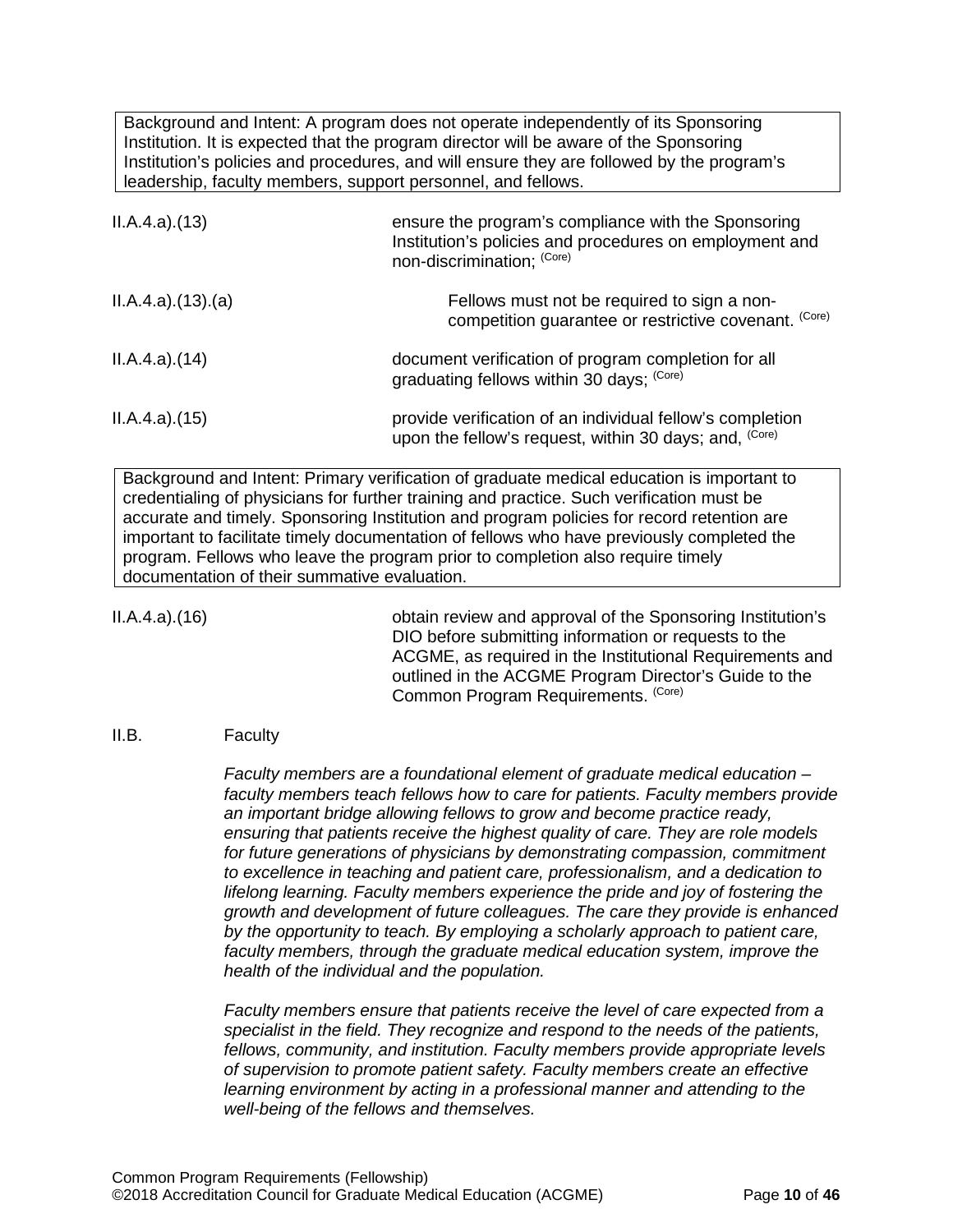Background and Intent: "Faculty" refers to the entire teaching force responsible for educating fellows. The term "faculty," including "core faculty," does not imply or require an academic appointment or salary support.

| II.B.1.   | For each participating site, there must be a sufficient number of faculty<br>members with competence to instruct and supervise all fellows at that<br>location. (Core) |
|-----------|------------------------------------------------------------------------------------------------------------------------------------------------------------------------|
|           | [The Review Committee may further specify]                                                                                                                             |
| II.B.2.   | Faculty members must:                                                                                                                                                  |
| II.B.2.a) | be role models of professionalism; (Core)                                                                                                                              |
| II.B.2.b) | demonstrate commitment to the delivery of safe, quality, cost-<br>effective, patient-centered care; (Core)                                                             |

Background and Intent: Patients have the right to expect quality, cost-effective care with patient safety at its core. The foundation for meeting this expectation is formed during residency and fellowship. Faculty members model these goals and continually strive for improvement in care and cost, embracing a commitment to the patient and the community they serve.

| II.B.2.d<br>devote sufficient time to the educational program to fulfill their<br>supervisory and teaching responsibilities; (Core)<br>II.B.2.e)<br>educating fellows; (Core)<br>II.B.2.f)<br>regularly participate in organized clinical discussions, rounds,<br>journal clubs, and conferences; and. (Core)<br>II.B.2.g.<br>pursue faculty development designed to enhance their skills at<br>least annually. (Core) | II.B.2.c | demonstrate a strong interest in the education of fellows; (Core) |
|------------------------------------------------------------------------------------------------------------------------------------------------------------------------------------------------------------------------------------------------------------------------------------------------------------------------------------------------------------------------------------------------------------------------|----------|-------------------------------------------------------------------|
|                                                                                                                                                                                                                                                                                                                                                                                                                        |          |                                                                   |
|                                                                                                                                                                                                                                                                                                                                                                                                                        |          | administer and maintain an educational environment conducive to   |
|                                                                                                                                                                                                                                                                                                                                                                                                                        |          |                                                                   |
|                                                                                                                                                                                                                                                                                                                                                                                                                        |          |                                                                   |

[The Review Committee may further specify]

Background and Intent: Faculty development is intended to describe structured programming developed for the purpose of enhancing transference of knowledge, skill, and behavior from the educator to the learner. Faculty development may occur in a variety of configurations (lecture, workshop, etc.) using internal and/or external resources. Programming is typically needs-based (individual or group) and may be specific to the institution or the program. Faculty development programming is to be reported for the fellowship program faculty in the aggregate.

II.B.3. Faculty Qualifications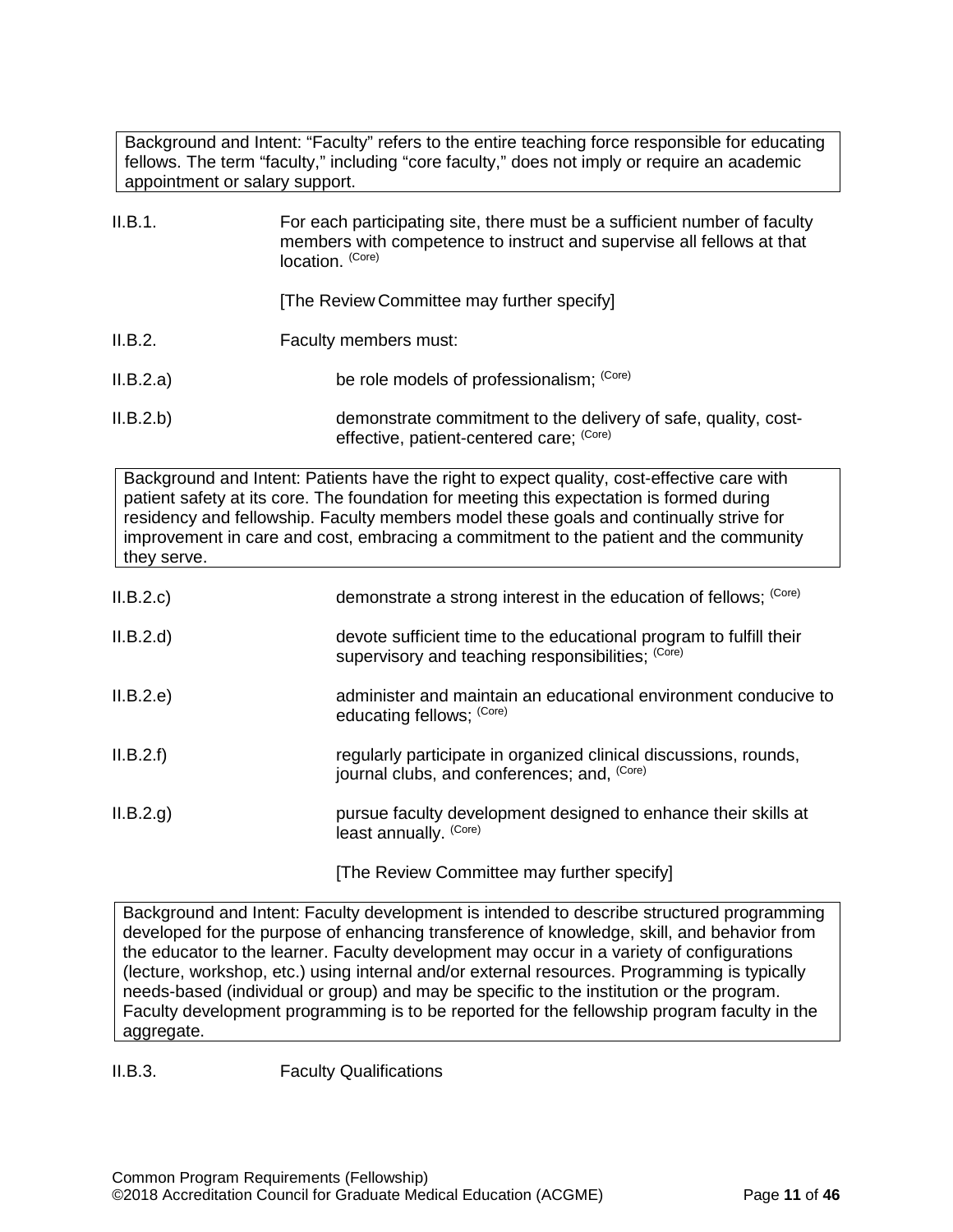| II.B.3.a)            | Faculty members must have appropriate qualifications in their field<br>and hold appropriate institutional appointments. (Core)                                                                                                                                                                                                                                                                                                                                                                                                                                                                                                                                      |
|----------------------|---------------------------------------------------------------------------------------------------------------------------------------------------------------------------------------------------------------------------------------------------------------------------------------------------------------------------------------------------------------------------------------------------------------------------------------------------------------------------------------------------------------------------------------------------------------------------------------------------------------------------------------------------------------------|
|                      | [The Review Committee may further specify]                                                                                                                                                                                                                                                                                                                                                                                                                                                                                                                                                                                                                          |
| II.B.3.b)            | Subspecialty physician faculty members must:                                                                                                                                                                                                                                                                                                                                                                                                                                                                                                                                                                                                                        |
| ILB.3.b)(1)          | have current certification in the subspecialty by the<br>American Board of ______ or the American Osteopathic<br>Board of _____, or possess qualifications judged<br>acceptable to the Review Committee. (Core)                                                                                                                                                                                                                                                                                                                                                                                                                                                     |
|                      | [The Review Committee may further specify additional<br>qualifications]                                                                                                                                                                                                                                                                                                                                                                                                                                                                                                                                                                                             |
| II.B.3.c             | Any non-physician faculty members who participate in fellowship<br>program education must be approved by the program director.<br>(Core)                                                                                                                                                                                                                                                                                                                                                                                                                                                                                                                            |
|                      | [The Review Committee may further specify]                                                                                                                                                                                                                                                                                                                                                                                                                                                                                                                                                                                                                          |
| core faculty member. | Background and Intent: The provision of optimal and safe patient care requires a team<br>approach. The education of fellows by non-physician educators enables the fellows to better<br>manage patient care and provides valuable advancement of the fellows' knowledge.<br>Furthermore, other individuals contribute to the education of the fellow in the basic science of<br>the subspecialty or in research methodology. If the program director determines that the<br>contribution of a non-physician individual is significant to the education of the fellow, the<br>program director may designate the individual as a program faculty member or a program |
| ILB.3.d)             | Any other specialty physician faculty members must have current<br>certification in their specialty by the appropriate American Board of<br>Medical Specialties (ABMS) member board or American<br>Osteopathic Association (AOA) certifying board, or possess<br>qualifications judged acceptable to the Review Committee. (Core)                                                                                                                                                                                                                                                                                                                                   |
|                      | [The Review Committee may further specify]                                                                                                                                                                                                                                                                                                                                                                                                                                                                                                                                                                                                                          |
| II.B.4.              | <b>Core Faculty</b>                                                                                                                                                                                                                                                                                                                                                                                                                                                                                                                                                                                                                                                 |
|                      | Core faculty members must have a significant role in the education and<br>supervision of fellows and must devote a significant portion of their entire<br>effort to fellow education and/or administration, and must, as a component<br>of their activities, teach, evaluate, and provide formative feedback to<br>fellows. (Core)                                                                                                                                                                                                                                                                                                                                  |
|                      | Background and Intent: Core faculty members are critical to the success of fellow education.<br>be program loadership in developing implementing and coopering ourrigulum                                                                                                                                                                                                                                                                                                                                                                                                                                                                                           |

They support the program leadership in developing, implementing, and assessing curriculum and in assessing fellows' progress toward achievement of competence in the subspecialty. Core faculty members should be selected for their broad knowledge of and involvement in the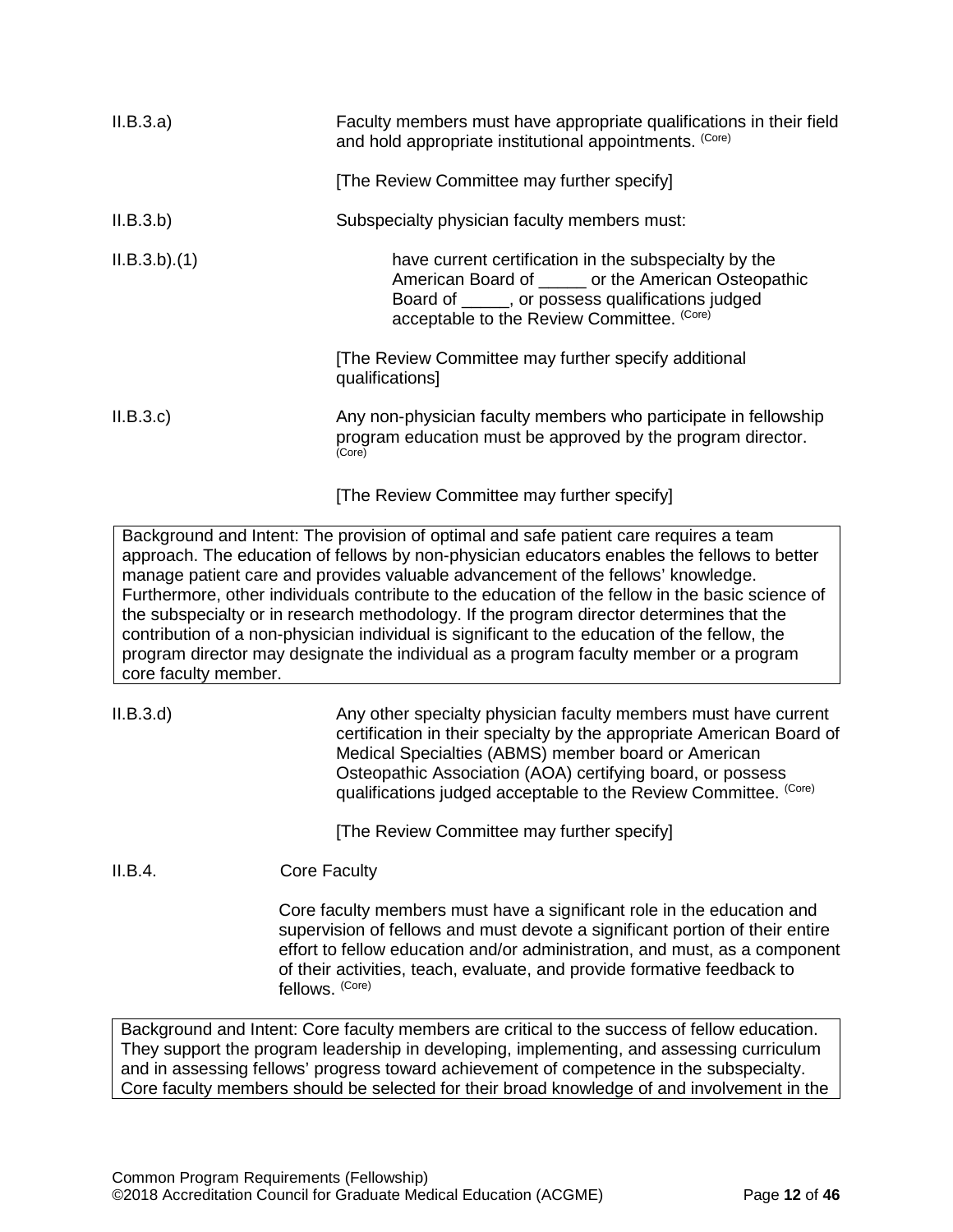program, permitting them to effectively evaluate the program, including completion of the annual ACGME Faculty Survey.

| II.B.4.a)                    | Core faculty members must be designated by the program<br>director. (Core)                                    |
|------------------------------|---------------------------------------------------------------------------------------------------------------|
| II.B.4.b)                    | Core faculty members must complete the annual ACGME Faculty<br>Survey. (Core)                                 |
|                              | The Review Committee must specify the minimum number of core faculty<br>and/or the core faculty-fellow ratiol |
|                              | [The Review Committee may specify requirements specific to associate<br>program director(s)]                  |
| II.C.                        | Program Coordinator                                                                                           |
| II.C.1.                      | There must be a program coordinator. (Core)                                                                   |
| $\mathsf{H} \cap \mathsf{H}$ | The program coordinates must be provided with cuppert adoptate for                                            |

<span id="page-12-0"></span>II.C.2. The program coordinator must be provided with support adequate for administration of the program based upon its size and configuration. (Core)

[The Review Committee may further specify]

Background and Intent: Each program requires a lead administrative person, frequently referred to as a program coordinator, administrator, or as titled by the institution. This person will frequently manage the day-to-day operations of the program and serve as an important liaison with learners, faculty and other staff members, and the ACGME. Individuals serving in this role are recognized as program coordinators by the ACGME.

The program coordinator is a member of the leadership team and is critical to the success of the program. As such, the program coordinator must possess skills in leadership and personnel management. Program coordinators are expected to develop unique knowledge of the ACGME and Program Requirements, policies, and procedures. Program coordinators assist the program director in accreditation efforts, educational programming, and support of fellows.

Programs, in partnership with their Sponsoring Institutions, should encourage the professional development of their program coordinators and avail them of opportunities for both professional and personal growth. Programs with fewer fellows may not require a full-time coordinator; one coordinator may support more than one program.

# <span id="page-12-1"></span>II.D. Other Program Personnel

The program, in partnership with its Sponsoring Institution*,* must jointly ensure the availability of necessary personnel for the effective administration of the program. (Core)

[The Review Committee may further specify]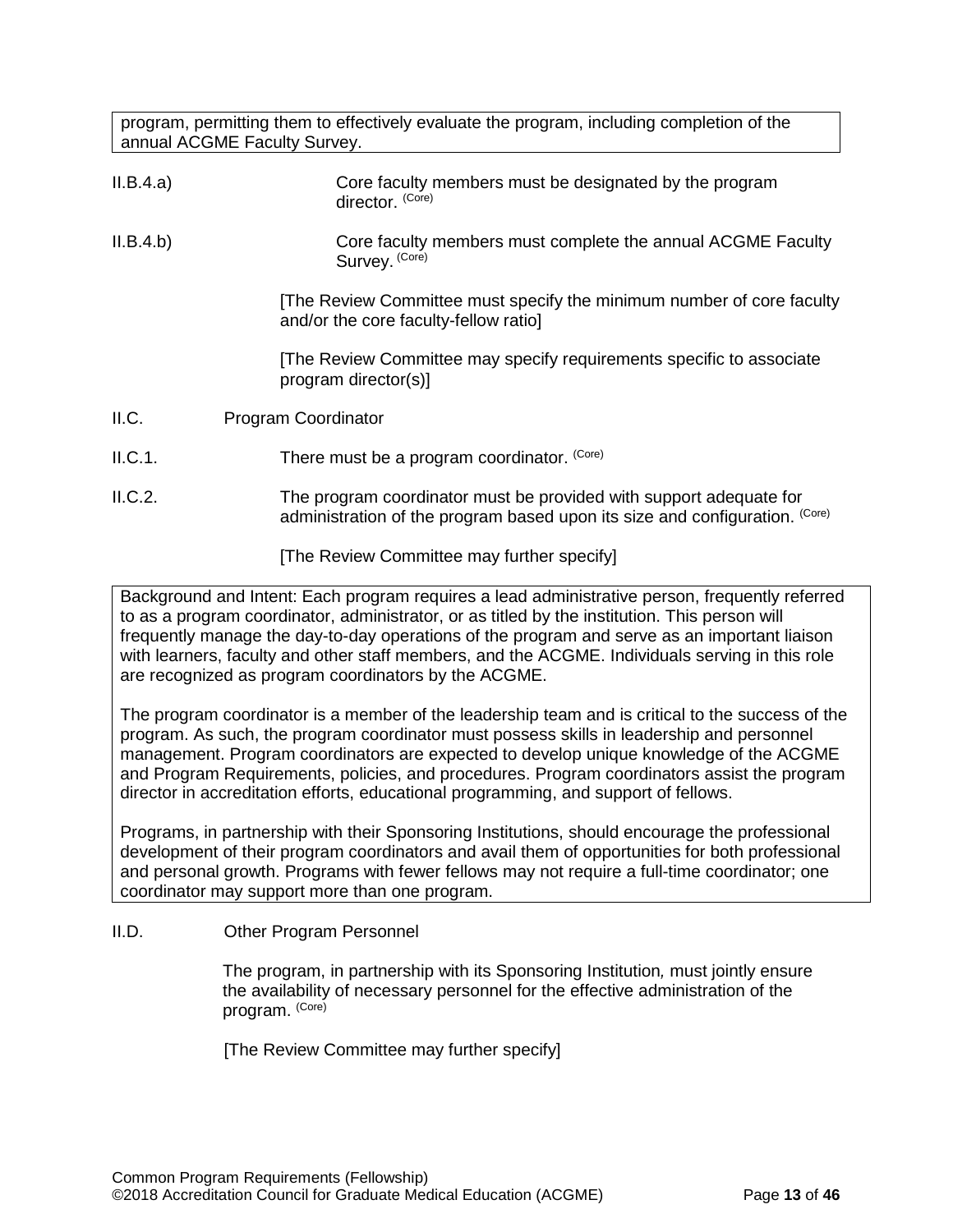Background and Intent: Multiple personnel may be required to effectively administer a program. These may include staff members with clerical skills, project managers, education experts, and staff members to maintain electronic communication for the program. These personnel may support more than one program in more than one discipline.

- <span id="page-13-0"></span>III. Fellow Appointments
- <span id="page-13-1"></span>III.A. Eligibility Criteria

III.A.1. Eligibility Requirements – Fellowship Programs

[Review Committee to choose one of the following:]

Option 1: All required clinical education for entry into ACGME-accredited fellowship programs must be completed in an ACGME-accredited residency program, an AOA-approved residency program, a program with ACGME International (ACGME-I) Advanced Specialty Accreditation, or a Royal College of Physicians and Surgeons of Canada (RCPSC) accredited or College of Family Physicians of Canada (CFPC)-accredited residency program located in Canada. (Core)

Option 2: All required clinical education for entry into ACGME-accredited fellowship programs must be completed in an ACGME-accredited residency program or an AOA-approved residency program. (Core)

Background and Intent: Eligibility for ABMS or AOA Board certification may not be satisfied by fellowship training. Applicants must be notified of this at the time of application, as required in II.A.4.a).(9).

| III.A.1.a) | [If Review Committee selected Option 1 above:]<br>Fellowship programs must receive verification of each entering<br>fellow's level of competence in the required field, upon<br>matriculation, using ACGME, ACGME-I, or CanMEDS Milestones<br>evaluations from the core residency program. (Core) |
|------------|---------------------------------------------------------------------------------------------------------------------------------------------------------------------------------------------------------------------------------------------------------------------------------------------------|
|            | [If Review Committee selected Option 2 above:]<br>Fellowship programs must receive verification of each entering<br>fellow's level of competence in the required field, upon<br>matriculation, using ACGME Milestones evaluations from the core<br>residency program. (Core)                      |
| III.A.1.b) | The Review Committee must further specify prerequisite<br>postgraduate clinical education]                                                                                                                                                                                                        |
| III.A.1.c) | <b>Fellow Eligibility Exception</b>                                                                                                                                                                                                                                                               |
|            | The Review Committee for ______ will allow the following<br>exception to the fellowship eligibility requirements:                                                                                                                                                                                 |
|            | [Note: Review Committees that selected Option 1 will decide<br>whether or not to allow this exception. This section will be deleted                                                                                                                                                               |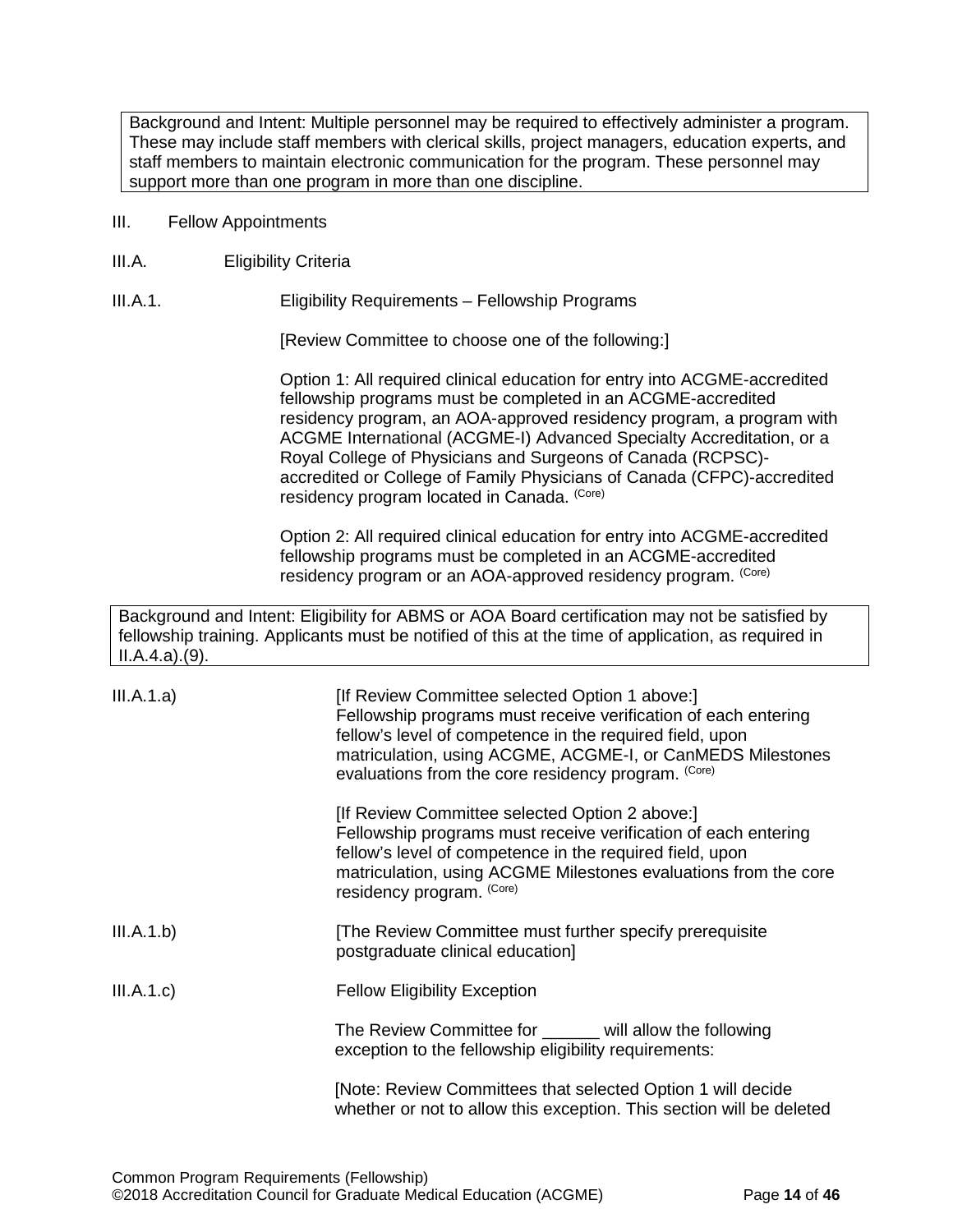|                              | for Review Committees that do not allow the exception and for<br>Review Committees that selected Option 2]                                                                                                                                                                              |
|------------------------------|-----------------------------------------------------------------------------------------------------------------------------------------------------------------------------------------------------------------------------------------------------------------------------------------|
| $III.A.1.c$ . $(1)$          | An ACGME-accredited fellowship program may accept an<br>exceptionally qualified international graduate applicant who<br>does not satisfy the eligibility requirements listed in III.A.1.,<br>but who does meet all of the following additional<br>qualifications and conditions: (Core) |
| $III.A.1.c$ ). $(1)$ . $(a)$ | evaluation by the program director and fellowship<br>selection committee of the applicant's suitability to<br>enter the program, based on prior training and<br>review of the summative evaluations of training in<br>the core specialty; and, (Core)                                   |
| III.A.1.c)(1)(b)             | review and approval of the applicant's exceptional<br>qualifications by the GMEC; and, <sup>(Core)</sup>                                                                                                                                                                                |
| $III.A.1.c$ . $(1).$         | verification of Educational Commission for Foreign<br>Medical Graduates (ECFMG) certification. (Core)                                                                                                                                                                                   |
| $III.A.1.c$ ). $(2)$         | Applicants accepted through this exception must have an<br>evaluation of their performance by the Clinical Competency<br>Committee within 12 weeks of matriculation. (Core)                                                                                                             |

[If Review Committee allows the exception specified above:]

Background and Intent: An exceptionally qualified international graduate applicant has (1) completed a residency program in the core specialty outside the continental United States that was not accredited by the ACGME, AOA, ACGME-I, RCPSC or CFPC, and (2) demonstrated clinical excellence, in comparison to peers, throughout training. Additional evidence of exceptional qualifications is required, which may include one of the following: (a) participation in additional clinical or research training in the specialty or subspecialty; (b) demonstrated scholarship in the specialty or subspecialty; and/or (c) demonstrated leadership during or after residency. Applicants being considered for these positions must be informed of the fact that their training may not lead to certification by ABMS member boards or AOA certifying boards.

In recognition of the diversity of medical education and training around the world, this early evaluation of clinical competence required for these applicants ensures they can provide quality and safe patient care. Any gaps in competence should be addressed as per policies for fellows already established by the program in partnership with the Sponsoring Institution.

<span id="page-14-0"></span>

| III.B. | The program director must not appoint more fellows than approved by the |
|--------|-------------------------------------------------------------------------|
|        | Review Committee. (Core)                                                |

III.B.1. All complement increases must be approved by the Review Committee. (Core)

[The Review Committee may further specify minimum complement numbers]

<span id="page-14-1"></span>III.C. Fellow Transfers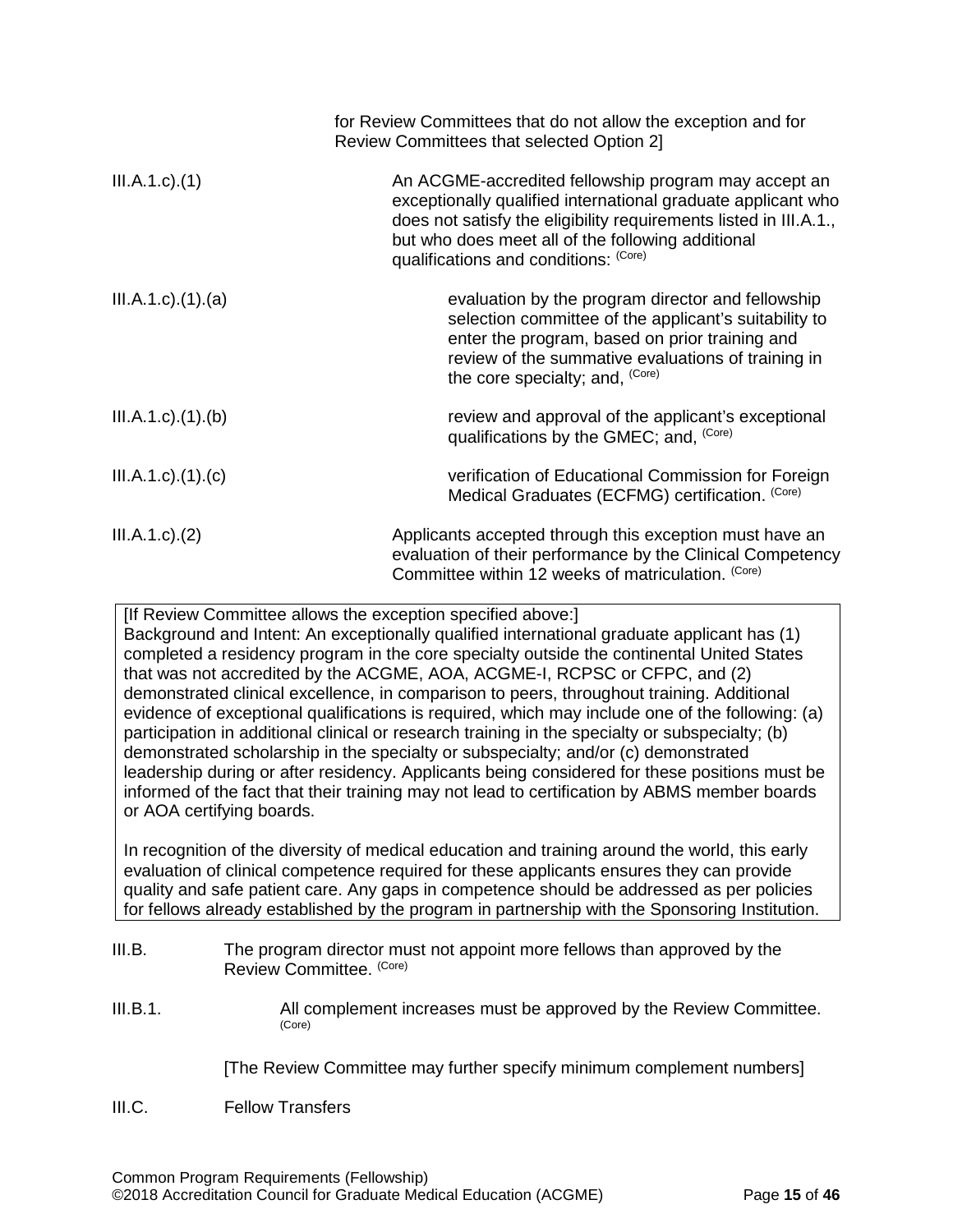The program must obtain verification of previous educational experiences and a summative competency-based performance evaluation prior to acceptance of a transferring fellow, and Milestones evaluations upon matriculation. (Core)

[The Review Committee may further specify]

## <span id="page-15-0"></span>IV. Educational Program

*The ACGME accreditation system is designed to encourage excellence and innovation in graduate medical education regardless of the organizational affiliation, size, or location of the program.*

*The educational program must support the development of knowledgeable, skillful physicians who provide compassionate care.*

*In addition, the program is expected to define its specific program aims consistent with the overall mission of its Sponsoring Institution, the needs of the community it serves and that its graduates will serve, and the distinctive capabilities of physicians it intends to graduate. While programs must demonstrate substantial compliance with the Common and subspecialty-specific Program Requirements, it is recognized that within this framework, programs may place different emphasis on research, leadership, public health, etc. It is expected that the program aims will reflect the nuanced program-specific goals for it and its graduates; for example, it is expected that a program aiming to prepare physician-scientists will have a different curriculum from one focusing on community health.*

- <span id="page-15-1"></span>IV.A. The curriculum must contain the following educational components:  $(Core)$
- IV.A.1. **a** set of program aims consistent with the Sponsoring Institution's mission, the needs of the community it serves, and the desired distinctive capabilities of its graduates; (Core)
- IV.A.1.a) The program's aims must be made available to program applicants, fellows, and faculty members. (Core)
- IV.A.2. competency-based goals and objectives for each educational experience designed to promote progress on a trajectory to autonomous practice in their subspecialty. These must be distributed, reviewed, and available to fellows and faculty members; (Core)
- IV.A.3. delineation of fellow responsibilities for patient care, progressive responsibility for patient management, and graded supervision in their subspecialty; (Core)

Background and Intent: These responsibilities may generally be described by PGY level and specifically by Milestones progress as determined by the Clinical Competency Committee. This approach encourages the transition to competency-based education. An advanced learner may be granted more responsibility independent of PGY level and a learner needing more time to accomplish a certain task may do so in a focused rather than global manner.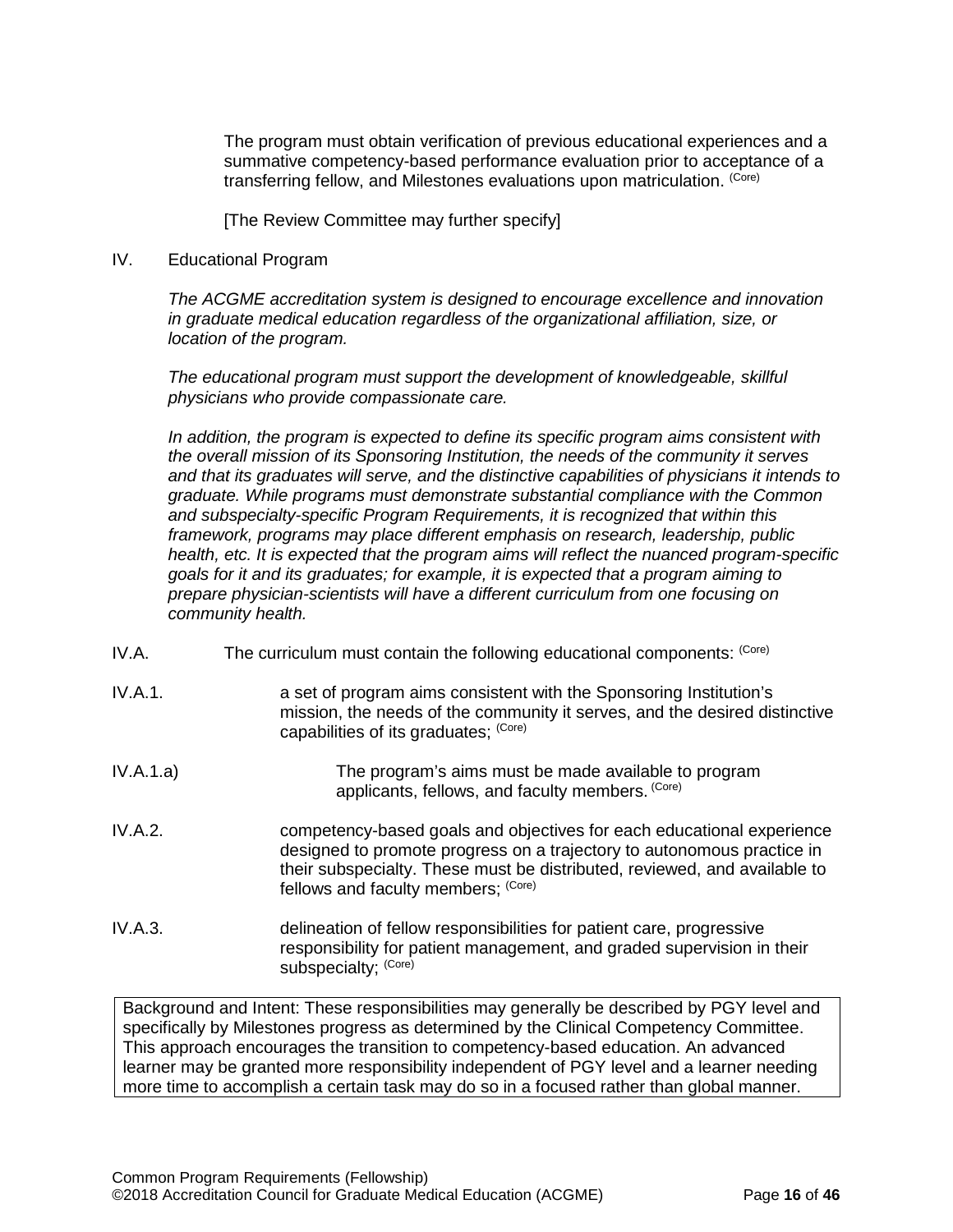IV.A.4. structured educational activities beyond direct patient care; and, (Core)

Background and Intent: Patient care-related educational activities, such as morbidity and mortality conferences, tumor boards, surgical planning conferences, case discussions, etc., allow fellows to gain medical knowledge directly applicable to the patients they serve. Programs should define those educational activities in which fellows are expected to participate and for which time is protected. Further specification can be found in IV.C.

#### IV.A.5. advancement of fellows' knowledge of ethical principles foundational to medical professionalism. (Core)

# <span id="page-16-0"></span>IV.B. ACGME Competencies

Background and Intent: The Competencies provide a conceptual framework describing the required domains for a trusted physician to enter autonomous practice. These Competencies are core to the practice of all physicians, although the specifics are further defined by each subspecialty. The developmental trajectories in each of the Competencies are articulated through the Milestones for each subspecialty. The focus in fellowship is on subspecialtyspecific patient care and medical knowledge, as well as refining the other competencies acquired in residency.

- IV.B.1. The program must integrate the following ACGME Competencies into the curriculum: (Core)
- IV.B.1.a) Professionalism

Fellows must demonstrate a commitment to professionalism and an adherence to ethical principles. (Core)

IV.B.1.b) Patient Care and Procedural Skills

Background and Intent: Quality patient care is safe, effective, timely, efficient, patient-centered, equitable, and designed to improve population health, while reducing per capita costs. (See the Institute of Medicine [IOM]'s *Crossing the Quality Chasm: A New Health System for the 21st Century*, 2001 and Berwick D, Nolan T, Whittington J. *The Triple Aim: care, cost, and quality. Health Affairs.* 2008; 27(3):759-769.). In addition, there should be a focus on improving the clinician's well-being as a means to improve patient care and reduce burnout among residents, fellows, and practicing physicians.

These organizing principles inform the Common Program Requirements across all Competency domains. Specific content is determined by the Review Committees with input from the appropriate professional societies, certifying boards, and the community.

IV.B.1.b).(1) Fellows must be able to provide patient care that is compassionate, appropriate, and effective for the treatment of health problems and the promotion of health. (Core)

[The Review Committee must further specify]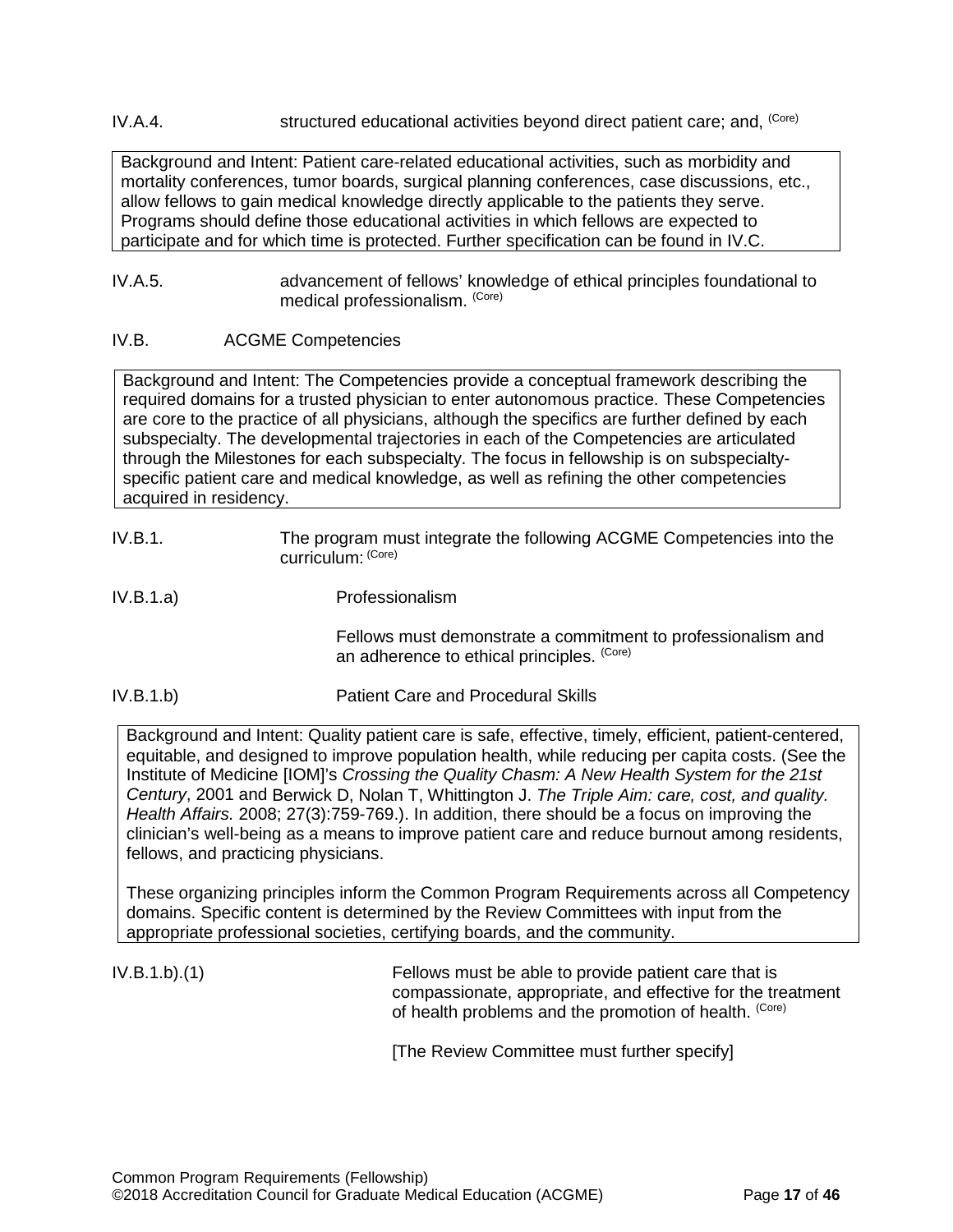<span id="page-17-0"></span>

| IV.B.1.b)(2) | Fellows must be able to perform all medical, diagnostic,<br>and surgical procedures considered essential for the area<br>of practice. (Core)                                                                                                                                                                                                                                                                                                                                                                                                 |
|--------------|----------------------------------------------------------------------------------------------------------------------------------------------------------------------------------------------------------------------------------------------------------------------------------------------------------------------------------------------------------------------------------------------------------------------------------------------------------------------------------------------------------------------------------------------|
|              | [The Review Committee may further specify]                                                                                                                                                                                                                                                                                                                                                                                                                                                                                                   |
| IV.B.1.c     | <b>Medical Knowledge</b>                                                                                                                                                                                                                                                                                                                                                                                                                                                                                                                     |
|              | Fellows must demonstrate knowledge of established and evolving<br>biomedical, clinical, epidemiological and social-behavioral<br>sciences, as well as the application of this knowledge to patient<br>care. (Core)                                                                                                                                                                                                                                                                                                                           |
|              | [The Review Committee must further specify]                                                                                                                                                                                                                                                                                                                                                                                                                                                                                                  |
| IV.B.1.d     | Practice-based Learning and Improvement                                                                                                                                                                                                                                                                                                                                                                                                                                                                                                      |
|              | Fellows must demonstrate the ability to investigate and evaluate<br>their care of patients, to appraise and assimilate scientific<br>evidence, and to continuously improve patient care based on<br>constant self-evaluation and lifelong learning. (Core)                                                                                                                                                                                                                                                                                   |
|              | Background and Intent: Practice-based learning and improvement is one of the defining<br>characteristics of being a physician. It is the ability to investigate and evaluate the care of<br>patients, to appraise and assimilate scientific evidence, and to continuously improve patient<br>care based on constant self-evaluation and lifelong learning.<br>The intention of this Competency is to help a fellow refine the habits of mind required to<br>continuously pursue quality improvement, well past the completion of fellowship. |
| IV.B.1.e)    | Interpersonal and Communication Skills                                                                                                                                                                                                                                                                                                                                                                                                                                                                                                       |
|              | Fellows must demonstrate interpersonal and communication skills<br>that result in the effective exchange of information and<br>collaboration with patients, their families, and health professionals.<br>(Core)                                                                                                                                                                                                                                                                                                                              |
| IV.B.1.f)    | <b>Systems-based Practice</b>                                                                                                                                                                                                                                                                                                                                                                                                                                                                                                                |
|              | Fellows must demonstrate an awareness of and responsiveness<br>to the larger context and system of health care, including the<br>social determinants of health, as well as the ability to call<br>effectively on other resources to provide optimal health care. (Core)                                                                                                                                                                                                                                                                      |
| IV.C.        | <b>Curriculum Organization and Fellow Experiences</b>                                                                                                                                                                                                                                                                                                                                                                                                                                                                                        |
| IV.C.1.      | The curriculum must be structured to optimize fellow educational<br>experiences, the length of these experiences, and supervisory continuity.<br>(Core)                                                                                                                                                                                                                                                                                                                                                                                      |
|              | [The Review Committee must further specify]                                                                                                                                                                                                                                                                                                                                                                                                                                                                                                  |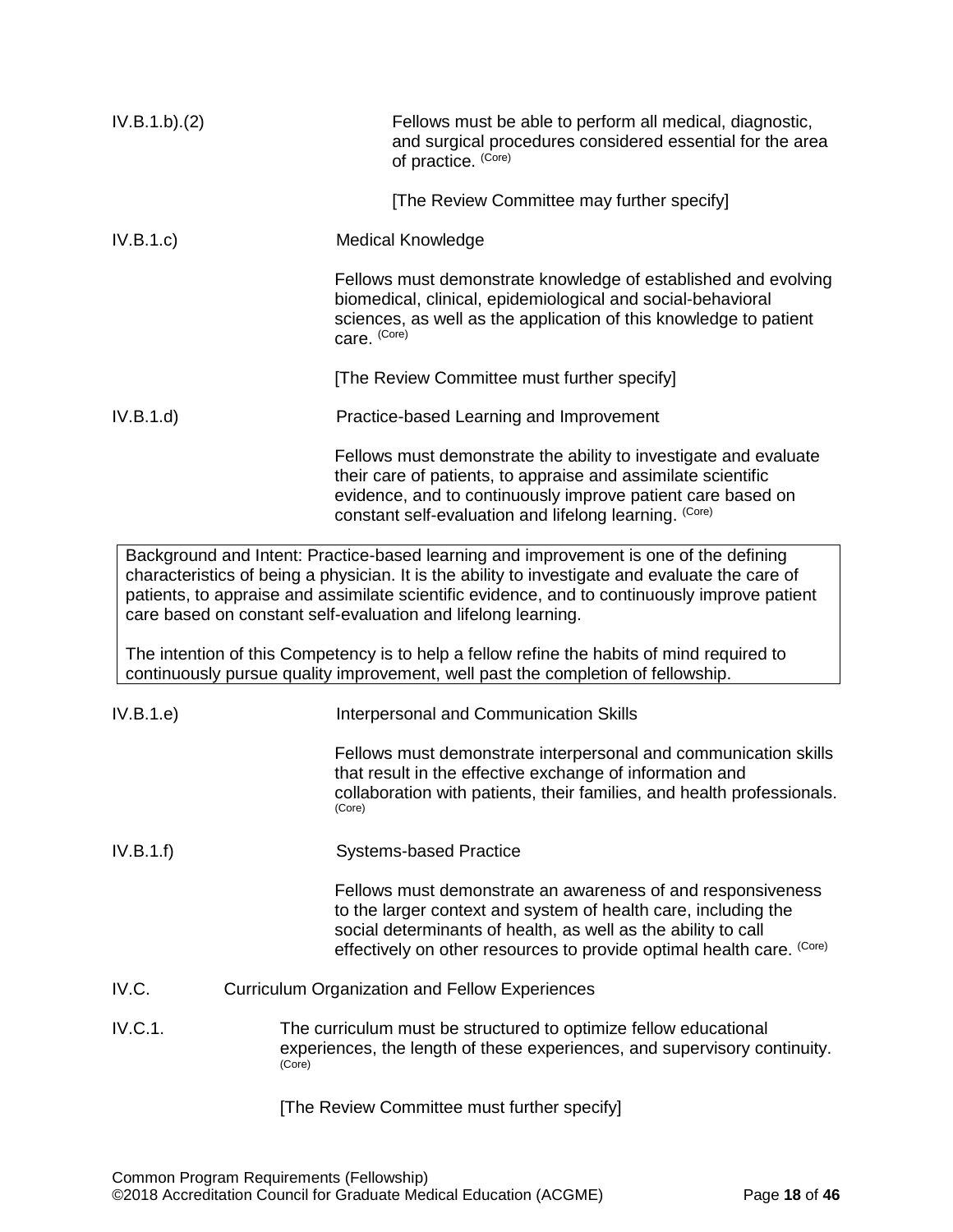| IV.C.2. | The program must provide instruction and experience in pain             |
|---------|-------------------------------------------------------------------------|
|         | management if applicable for the subspecialty, including recognition of |
|         | the signs of addiction. (Core)                                          |

[The Review Committee may further specify]

[The Review Committee may specify required didactic and clinical experiences]

#### <span id="page-18-0"></span>IV.D. Scholarship

*Medicine is both an art and a science. The physician is a humanistic scientist who cares for patients. This requires the ability to think critically, evaluate the literature, appropriately assimilate new knowledge, and practice lifelong learning. The program and faculty must create an environment that fosters the acquisition of such skills through fellow participation in scholarly activities as defined in the subspecialty-specific Program Requirements. Scholarly activities may include discovery, integration, application, and teaching.*

*The ACGME recognizes the diversity of fellowships and anticipates that programs prepare physicians for a variety of roles, including clinicians, scientists, and educators. It is expected that the program's scholarship will reflect its mission(s) and aims, and the needs of the community it serves. For example, some programs may concentrate their scholarly activity on quality improvement, population health, and/or teaching, while other programs might choose to utilize more classic forms of biomedical research as the focus for scholarship.*

| IV.D.1.   | <b>Program Responsibilities</b>                                                                                   |
|-----------|-------------------------------------------------------------------------------------------------------------------|
| IV.D.1.a) | The program must demonstrate evidence of scholarly activities,<br>consistent with its mission(s) and aims. (Core) |

[The Review Committee may further specify]

IV.D.1.b) The program in partnership with its Sponsoring Institution, must allocate adequate resources to facilitate fellow and faculty involvement in scholarly activities. (Core)

[The Review Committee may further specify]

- IV.D.2. Faculty Scholarly Activity
- IV.D.2.a) Among their scholarly activity, programs must demonstrate accomplishments in at least three of the following domains: (Core)
	- Research in basic science, education, translational science, patient care, or population health
	- Peer-reviewed grants
	- Quality improvement and/or patient safety initiatives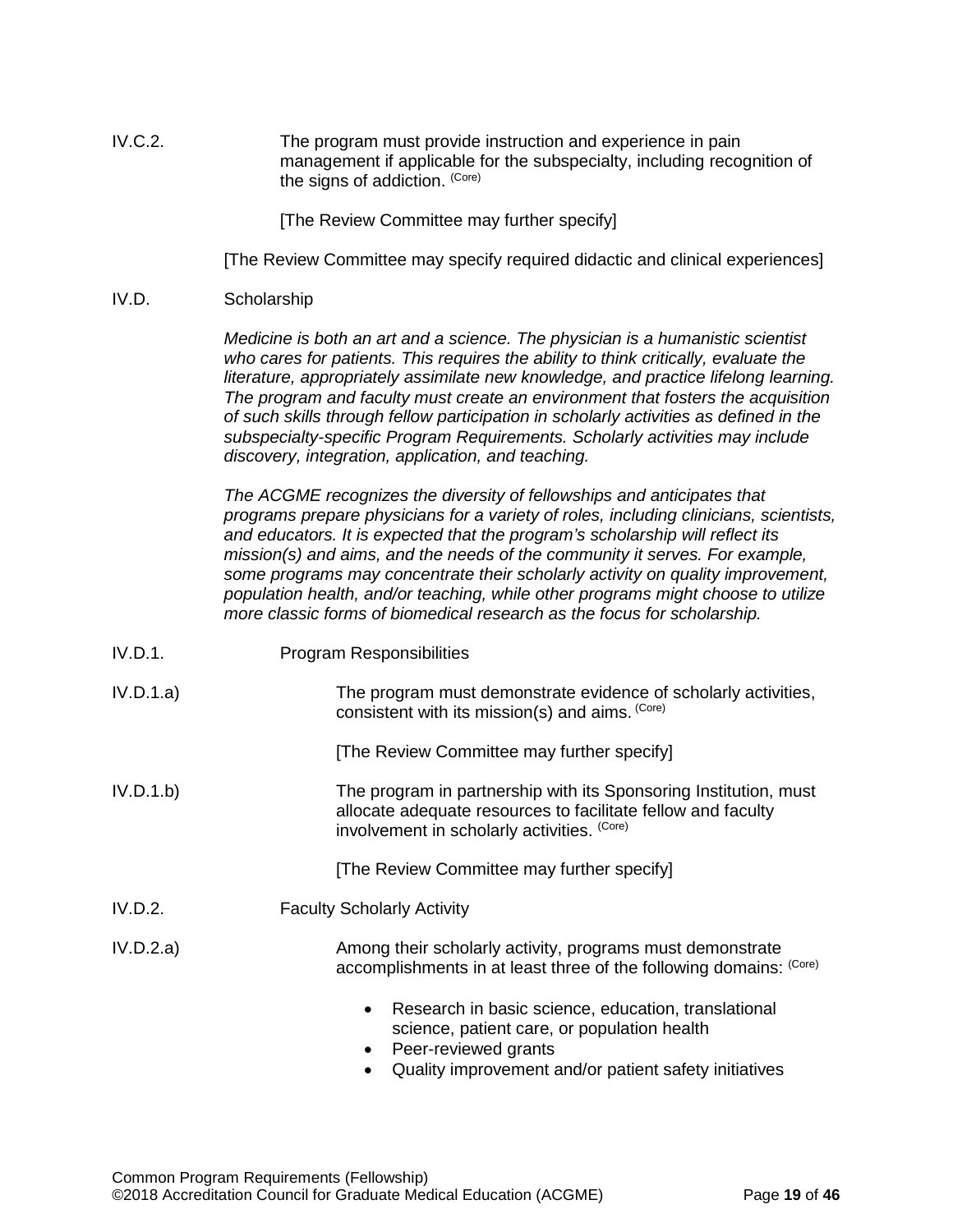<span id="page-19-0"></span>

|               | Systematic reviews, meta-analyses, review articles,<br>$\bullet$<br>chapters in medical textbooks, or case reports<br>Creation of curricula, evaluation tools, didactic educational<br>$\bullet$<br>activities, or electronic educational materials<br>Contribution to professional committees, educational<br>$\bullet$<br>organizations, or editorial boards<br>Innovations in education                                                                                                                                                                                                                                                                                                                                                                      |
|---------------|-----------------------------------------------------------------------------------------------------------------------------------------------------------------------------------------------------------------------------------------------------------------------------------------------------------------------------------------------------------------------------------------------------------------------------------------------------------------------------------------------------------------------------------------------------------------------------------------------------------------------------------------------------------------------------------------------------------------------------------------------------------------|
| IV.D.2.b      | The program must demonstrate dissemination of scholarly activity<br>within and external to the program by the following methods:                                                                                                                                                                                                                                                                                                                                                                                                                                                                                                                                                                                                                                |
|               | [Review Committee will choose to require either IV.D.2.b).(1) or<br>both IV.D.2.b).(1) and IV.D.2.b).(2)]                                                                                                                                                                                                                                                                                                                                                                                                                                                                                                                                                                                                                                                       |
|               | Background and Intent: For the purposes of education, metrics of scholarly activity represent<br>one of the surrogates for the program's effectiveness in the creation of an environment of<br>inquiry that advances the fellows' scholarly approach to patient care. The Review Committee<br>will evaluate the dissemination of scholarship for the program as a whole, not for individual<br>faculty members, for a five-year interval, for both core and non-core faculty members, with<br>the goal of assessing the effectiveness of the creation of such an environment. The ACGME<br>recognizes that there may be differences in scholarship requirements between different<br>specialties and between residencies and fellowships in the same specialty. |
| IV.D.2.b).(1) | faculty participation in grand rounds, posters, workshops,<br>quality improvement presentations, podium presentations,<br>grant leadership, non-peer-reviewed print/electronic<br>resources, articles or publications, book chapters,<br>textbooks, webinars, service on professional committees,<br>or serving as a journal reviewer, journal editorial board<br>member, or editor; (Outcome)#                                                                                                                                                                                                                                                                                                                                                                 |
|               | [The Review Committee may further specify]                                                                                                                                                                                                                                                                                                                                                                                                                                                                                                                                                                                                                                                                                                                      |
| IV.D.2.b).(2) | peer-reviewed publication. (Outcome)                                                                                                                                                                                                                                                                                                                                                                                                                                                                                                                                                                                                                                                                                                                            |
|               | [The Review Committee may further specify]                                                                                                                                                                                                                                                                                                                                                                                                                                                                                                                                                                                                                                                                                                                      |
| IV.D.3.       | <b>Fellow Scholarly Activity</b>                                                                                                                                                                                                                                                                                                                                                                                                                                                                                                                                                                                                                                                                                                                                |
|               | [The Review Committee may further specify]                                                                                                                                                                                                                                                                                                                                                                                                                                                                                                                                                                                                                                                                                                                      |
| IV.E.         | Fellowship programs may assign fellows to engage in the independent practice<br>of their core specialty during their fellowship program.                                                                                                                                                                                                                                                                                                                                                                                                                                                                                                                                                                                                                        |
| IV.E.1.       | If programs permit their fellows to utilize the independent practice option,<br>it must not exceed 20 percent of their time per week or 10 weeks of an<br>academic year. (Core)                                                                                                                                                                                                                                                                                                                                                                                                                                                                                                                                                                                 |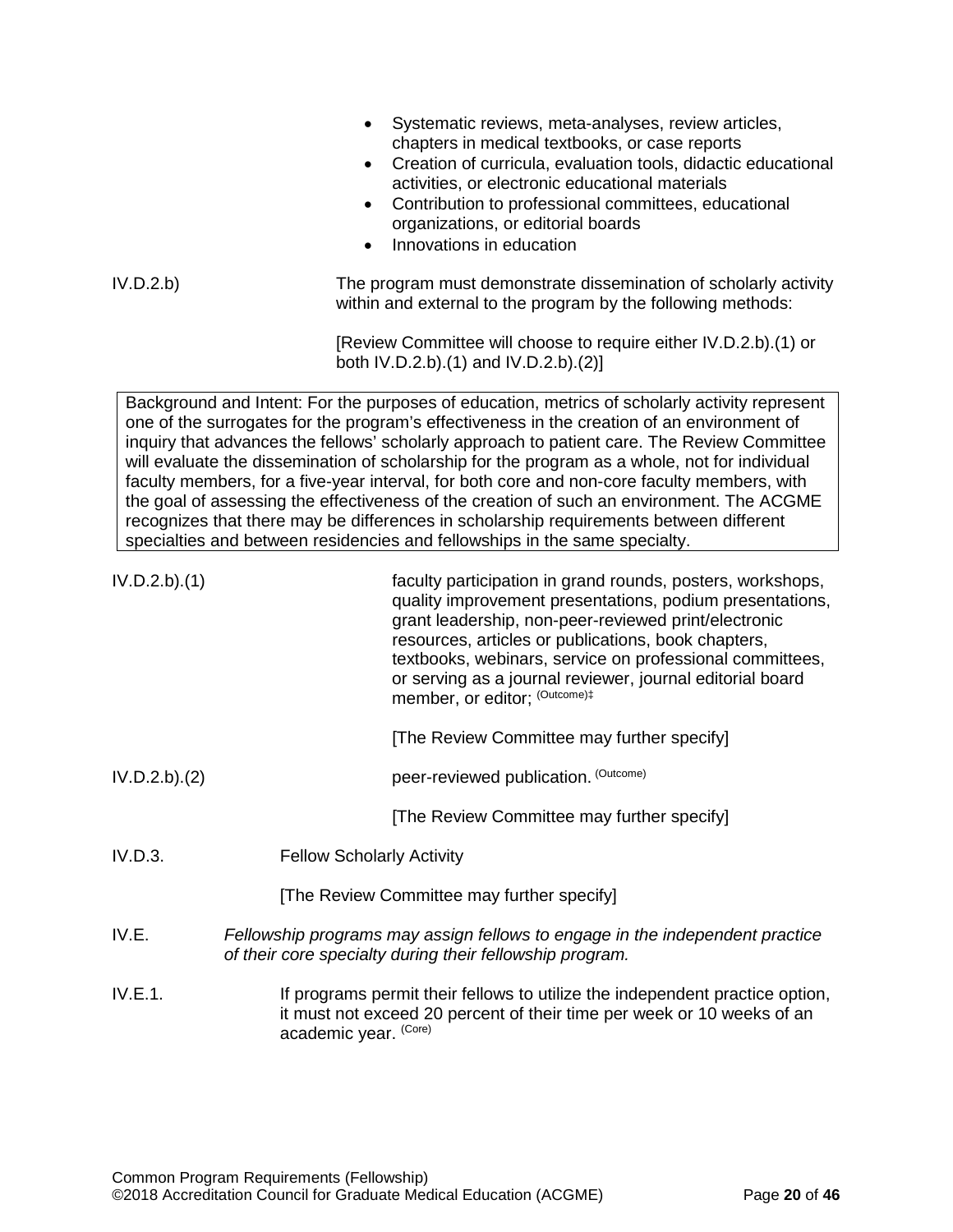[This section will be deleted for those Review Committees that choose not to permit the independent practice option. For those that choose to permit this option, the Review Committee may further specify.]

Background and Intent: Fellows who have previously completed residency programs have demonstrated sufficient competence to enter autonomous practice within their core specialty. This option is designed to enhance fellows' maturation and competence in their core specialty. This enables fellows to occupy a dual role in the health system: as learners in their subspecialty, and as credentialed practitioners in their core specialty. Hours worked in independent practice during fellowship still fall under the clinical and educational work hour limits. See Program Director Guide for more details.

- <span id="page-20-0"></span>V. Evaluation
- <span id="page-20-1"></span>V.A. Fellow Evaluation
- V.A.1. Feedback and Evaluation

Background and Intent: Feedback is ongoing information provided regarding aspects of one's performance, knowledge, or understanding. The faculty empower fellows to provide much of that feedback themselves in a spirit of continuous learning and self-reflection. Feedback from faculty members in the context of routine clinical care should be frequent, and need not always be formally documented.

Formative and summative evaluation have distinct definitions. Formative evaluation is *monitoring fellow learning* and providing ongoing feedback that can be used by fellows to improve their learning in the context of provision of patient care or other educational opportunities. More specifically, formative evaluations help:

- fellows identify their strengths and weaknesses and target areas that need work
- program directors and faculty members recognize where fellows are struggling and address problems immediately

Summative evaluation is *evaluating a fellow's learning* by comparing the fellows against the goals and objectives of the rotation and program, respectively. Summative evaluation is utilized to make decisions about promotion to the next level of training, or program completion.

End-of-rotation and end-of-year evaluations have both summative and formative components. Information from a summative evaluation can be used formatively when fellows or faculty members use it to guide their efforts and activities in subsequent rotations and to successfully complete the fellowship program.

Feedback, formative evaluation, and summative evaluation compare intentions with accomplishments, enabling the transformation of a new specialist to one with growing subspecialty expertise.

V.A.1.a) Faculty members must directly observe, evaluate, and frequently provide feedback on fellow performance during each rotation or similar educational assignment. (Core)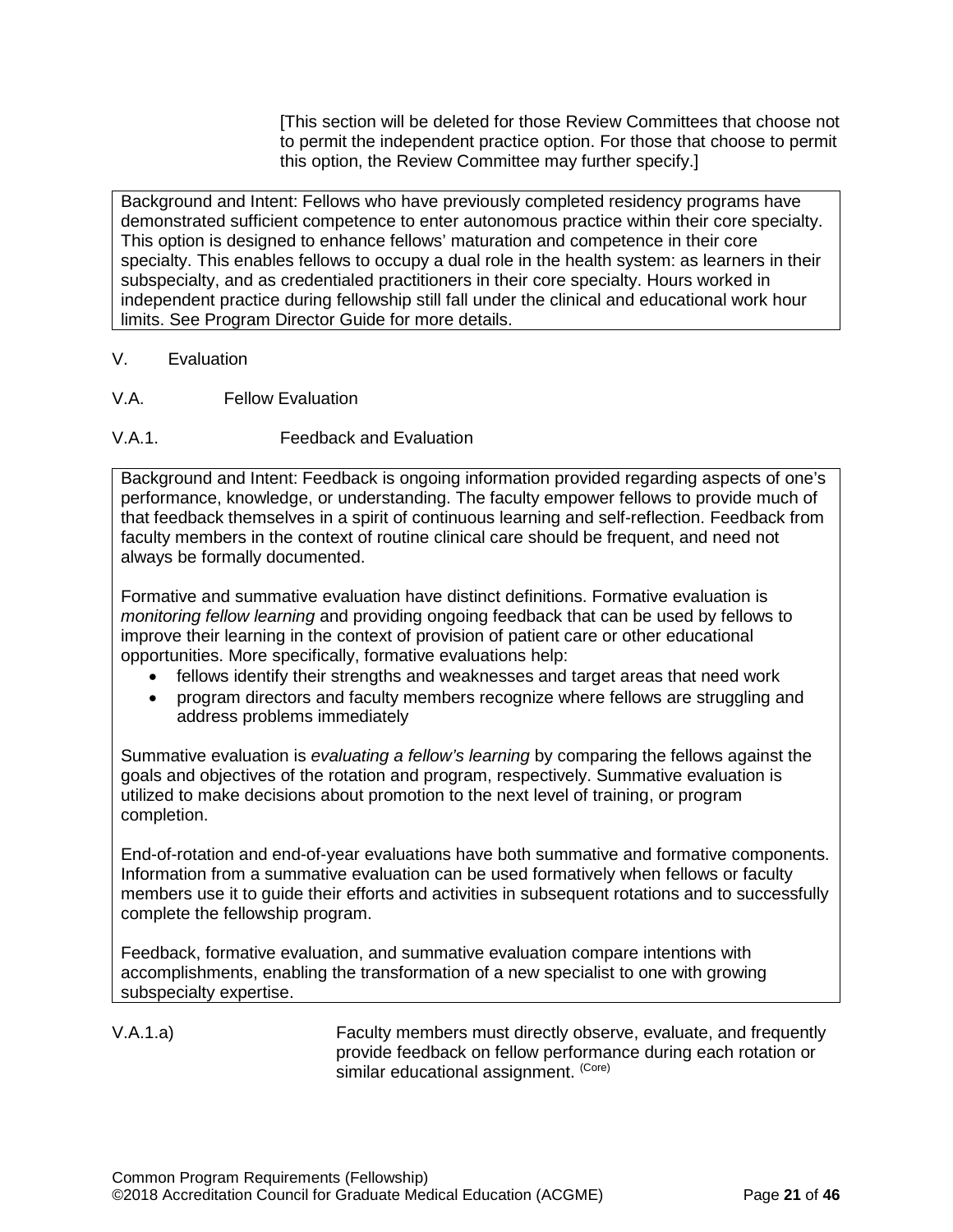# [The Review Committee may further specify]

Background and Intent: Faculty members should provide feedback frequently throughout the course of each rotation. Fellows require feedback from faculty members to reinforce wellperformed duties and tasks, as well as to correct deficiencies. This feedback will allow for the development of the learner as they strive to achieve the Milestones. More frequent feedback is strongly encouraged for fellows who have deficiencies that may result in a poor final rotation evaluation.

| V.A.1.b)          | Evaluation must be documented at the completion of the<br>assignment. (Core)                                                                                                       |
|-------------------|------------------------------------------------------------------------------------------------------------------------------------------------------------------------------------|
| V.A.1.b)(1)       | For block rotations of greater than three months in<br>duration, evaluation must be documented at least every<br>three months. (Core)                                              |
| V.A.1.b)(2)       | Longitudinal experiences such as continuity clinic in the<br>context of other clinical responsibilities must be evaluated<br>at least every three months and at completion. (Core) |
| V.A.1.c)          | The program must provide an objective performance evaluation<br>based on the Competencies and the subspecialty-specific<br>Milestones, and must: (Core)                            |
| $V.A.1.c$ . $(1)$ | use multiple evaluators (e.g., faculty members, peers,<br>patients, self, and other professional staff members); and,<br>(Core)                                                    |
| V.A.1.c). (2)     | provide that information to the Clinical Competency<br>Committee for its synthesis of progressive fellow<br>performance and improvement toward unsupervised<br>practice. (Core)    |

Background and Intent: The trajectory to autonomous practice in a subspecialty is documented by the subspecialty-specific Milestones evaluation during fellowship. These Milestones detail the progress of a fellow in attaining skill in each competency domain. It is expected that the most growth in fellowship education occurs in patient care and medical knowledge, while the other four domains of competency must be ensured in the context of the subspecialty. They are developed by a subspecialty group and allow evaluation based on observable behaviors. The Milestones are considered formative and should be used to identify learning needs. This may lead to focused or general curricular revision in any given program or to individualized learning plans for any specific fellow.

| V.A.1.d)          | The program director or their designee, with input from the Clinical<br>Competency Committee, must:                                                                       |
|-------------------|---------------------------------------------------------------------------------------------------------------------------------------------------------------------------|
| $V.A.1.d$ . $(1)$ | meet with and review with each fellow their documented<br>semi-annual evaluation of performance, including progress<br>along the subspecialty-specific Milestones. (Core) |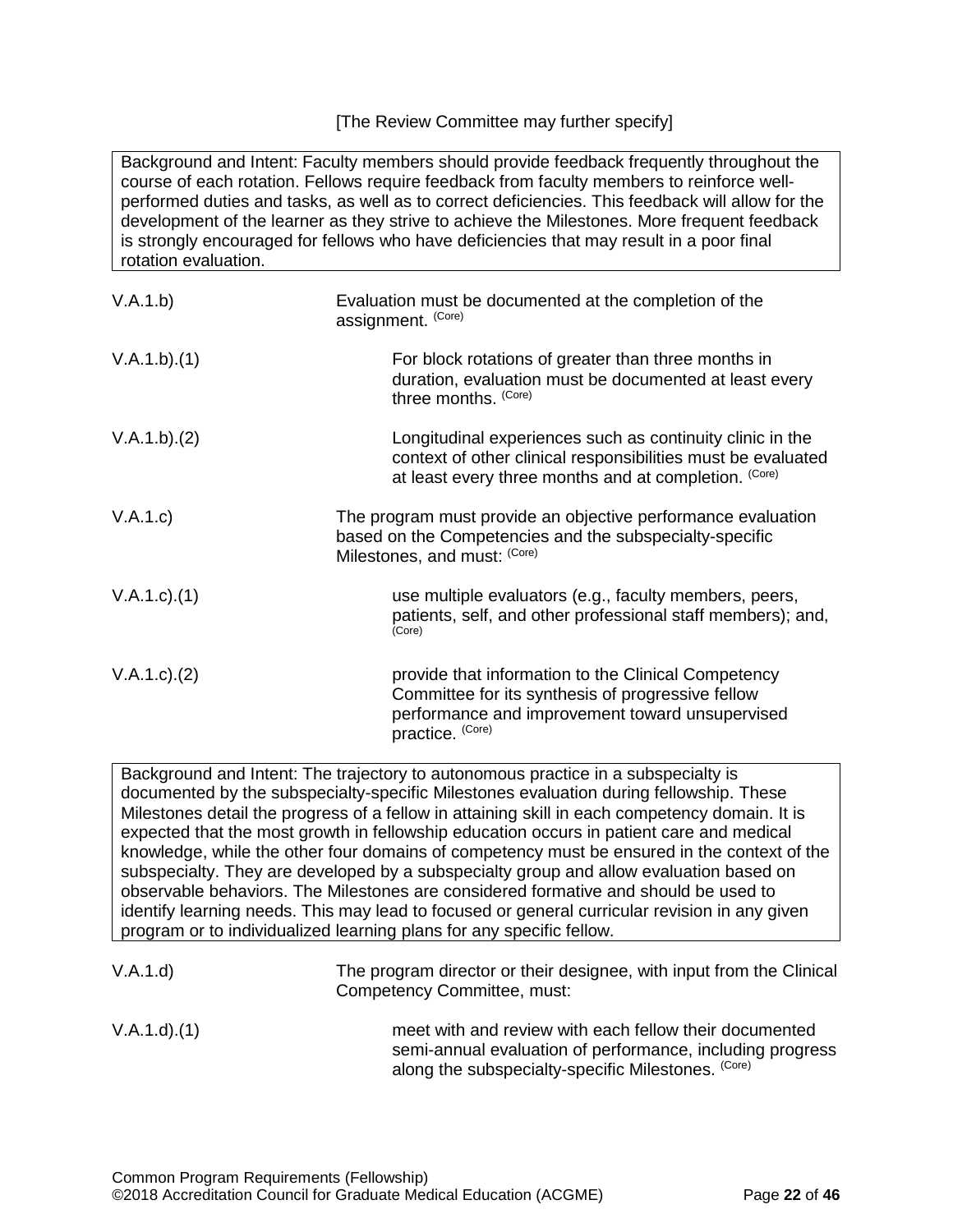| $V.A.1.d$ . $(2)$ | assist fellows in developing individualized learning plans to<br>capitalize on their strengths and identify areas for growth;<br>and. (Core) |
|-------------------|----------------------------------------------------------------------------------------------------------------------------------------------|
| V.A.1.d. (3)      | develop plans for fellows failing to progress, following<br>institutional policies and procedures. (Core)                                    |

Background and Intent: Learning is an active process that requires effort from the teacher and the learner. Faculty members evaluate a fellow's performance at least at the end of each rotation. The program director or their designee will review those evaluations, including their progress on the Milestones, at a minimum of every six months. Fellows should be encouraged to reflect upon the evaluation, using the information to reinforce well-performed tasks or knowledge or to modify deficiencies in knowledge or practice. Working together with the faculty members, fellows should develop an individualized learning plan.

Fellows who are experiencing difficulties with achieving progress along the Milestones may require intervention to address specific deficiencies. Such intervention, documented in an individual remediation plan developed by the program director or a faculty mentor and the fellow, will take a variety of forms based on the specific learning needs of the fellow. However, the ACGME recognizes that there are situations which require more significant intervention that may alter the time course of fellow progression. To ensure due process, it is essential that the program director follow institutional policies and procedures.

| V.A.1.e)        | At least annually, there must be a summative evaluation of each<br>fellow that includes their readiness to progress to the next year of<br>the program, if applicable. (Core)                                                    |
|-----------------|----------------------------------------------------------------------------------------------------------------------------------------------------------------------------------------------------------------------------------|
| V.A.1.f)        | The evaluations of a fellow's performance must be accessible for<br>review by the fellow. (Core)                                                                                                                                 |
| V.A.2.          | <b>Final Evaluation</b>                                                                                                                                                                                                          |
| V.A.2.a)        | The program director must provide a final evaluation for each<br>fellow upon completion of the program. (Core)                                                                                                                   |
| V.A.2.a)(1)     | The subspecialty-specific Milestones, and when applicable<br>the subspecialty-specific Case Logs, must be used as tools<br>to ensure fellows are able to engage in autonomous<br>practice upon completion of the program. (Core) |
| V.A.2.a)(2)     | The final evaluation must:                                                                                                                                                                                                       |
| V.A.2.a)(2).(a) | become part of the fellow's permanent record<br>maintained by the institution, and must be<br>accessible for review by the fellow in accordance<br>with institutional policy; (Core)                                             |
| V.A.2.a)(2).(b) | verify that the fellow has demonstrated the<br>knowledge, skills, and behaviors necessary to enter<br>autonomous practice; (Core)                                                                                                |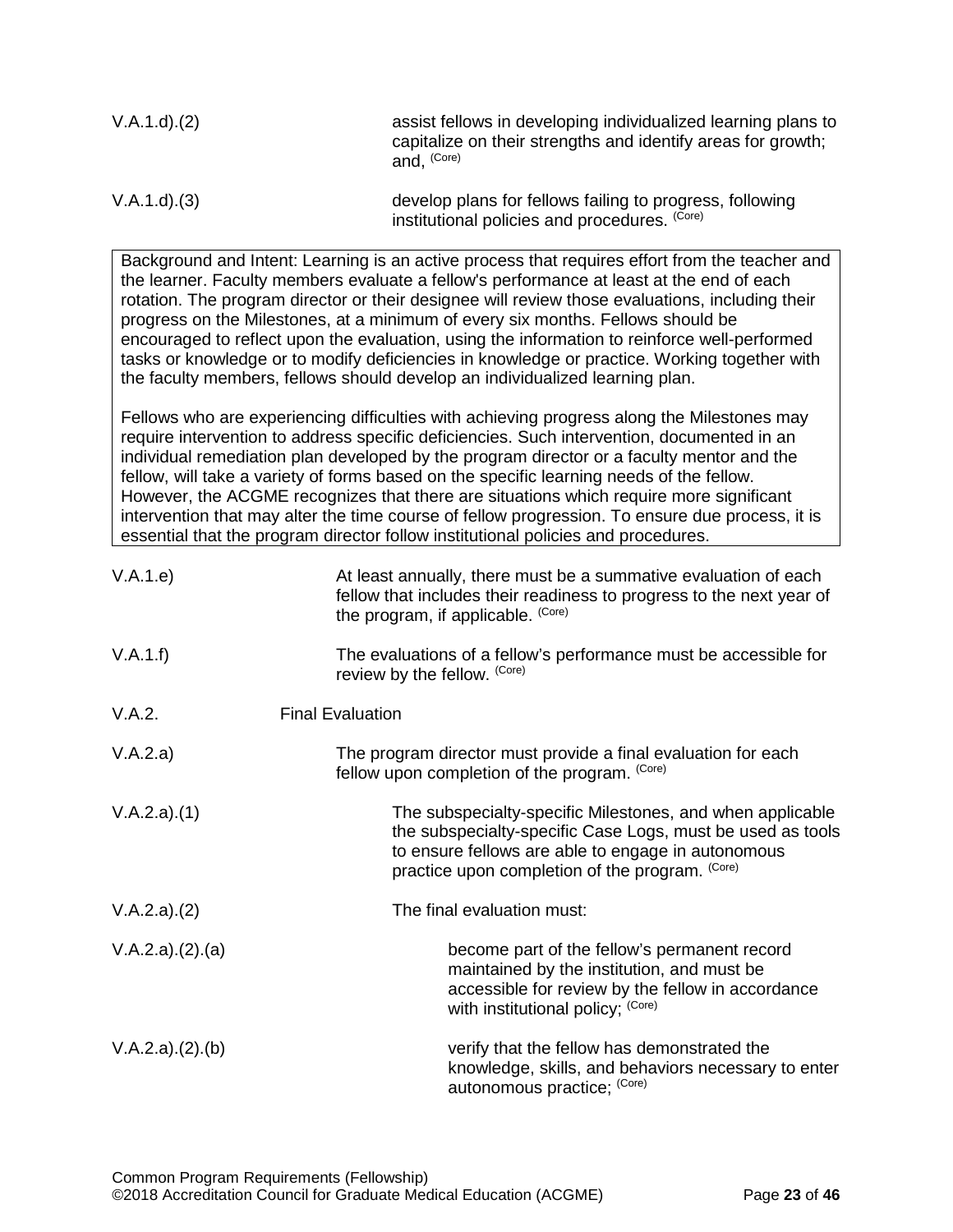| V.A.2.a)(2).(c) | consider recommendations from the Clinical<br>Competency Committee; and, (Core)                                                                                                                                                                                                                                           |
|-----------------|---------------------------------------------------------------------------------------------------------------------------------------------------------------------------------------------------------------------------------------------------------------------------------------------------------------------------|
| V.A.2.a)(2).(d) | be shared with the fellow upon completion of the<br>program. (Core)                                                                                                                                                                                                                                                       |
| V.A.3.          | A Clinical Competency Committee must be appointed by the program<br>director. (Core)                                                                                                                                                                                                                                      |
| V.A.3.a)        | At a minimum the Clinical Competency Committee must include<br>three members, at least one of whom is a core faculty member.<br>Members must be faculty members from the same program or<br>other programs, or other health professionals who have extensive<br>contact and experience with the program's fellows. (Core) |
| V.A.3.b)        | The Clinical Competency Committee must:                                                                                                                                                                                                                                                                                   |
| V.A.3.b)(1)     | review all fellow evaluations at least semi-annually; (Core)                                                                                                                                                                                                                                                              |
| V.A.3.b)(2)     | determine each fellow's progress on achievement of the<br>subspecialty-specific Milestones; and, (Core)                                                                                                                                                                                                                   |
| V.A.3.b)(3)     | meet prior to the fellows' semi-annual evaluations and<br>advise the program director regarding each fellow's<br>progress. (Core)                                                                                                                                                                                         |
| 17 D            | $E_{\text{Coul-}1}$ $E_{\text{val}}$                                                                                                                                                                                                                                                                                      |

<span id="page-23-0"></span>V.B. Faculty Evaluation

V.B.1. The program must have a process to evaluate each faculty member's performance as it relates to the educational program at least annually.<br>(Core)

Background and Intent: The program director is responsible for the education program and for whom delivers it. While the term faculty may be applied to physicians within a given institution for other reasons, it is applied to fellowship program faculty members only through approval by a program director. The development of the faculty improves the education, clinical, and research aspects of a program. Faculty members have a strong commitment to the fellow and desire to provide optimal education and work opportunities. Faculty members must be provided feedback on their contribution to the mission of the program. All faculty members who interact with fellows desire feedback on their education, clinical care, and research. If a faculty member does not interact with fellows, feedback is not required. With regard to the diverse operating environments and configurations, the fellowship program director may need to work with others to determine the effectiveness of the program's faculty performance with regard to their role in the educational program. All teaching faculty members should have their educational efforts evaluated by the fellows in a confidential and anonymous manner. Other aspects for the feedback may include research or clinical productivity, review of patient outcomes, or peer review of scholarly activity. The process should reflect the local environment and identify the necessary information. The feedback from the various sources should be summarized and provided to the faculty on an annual basis by a member of the leadership team of the program.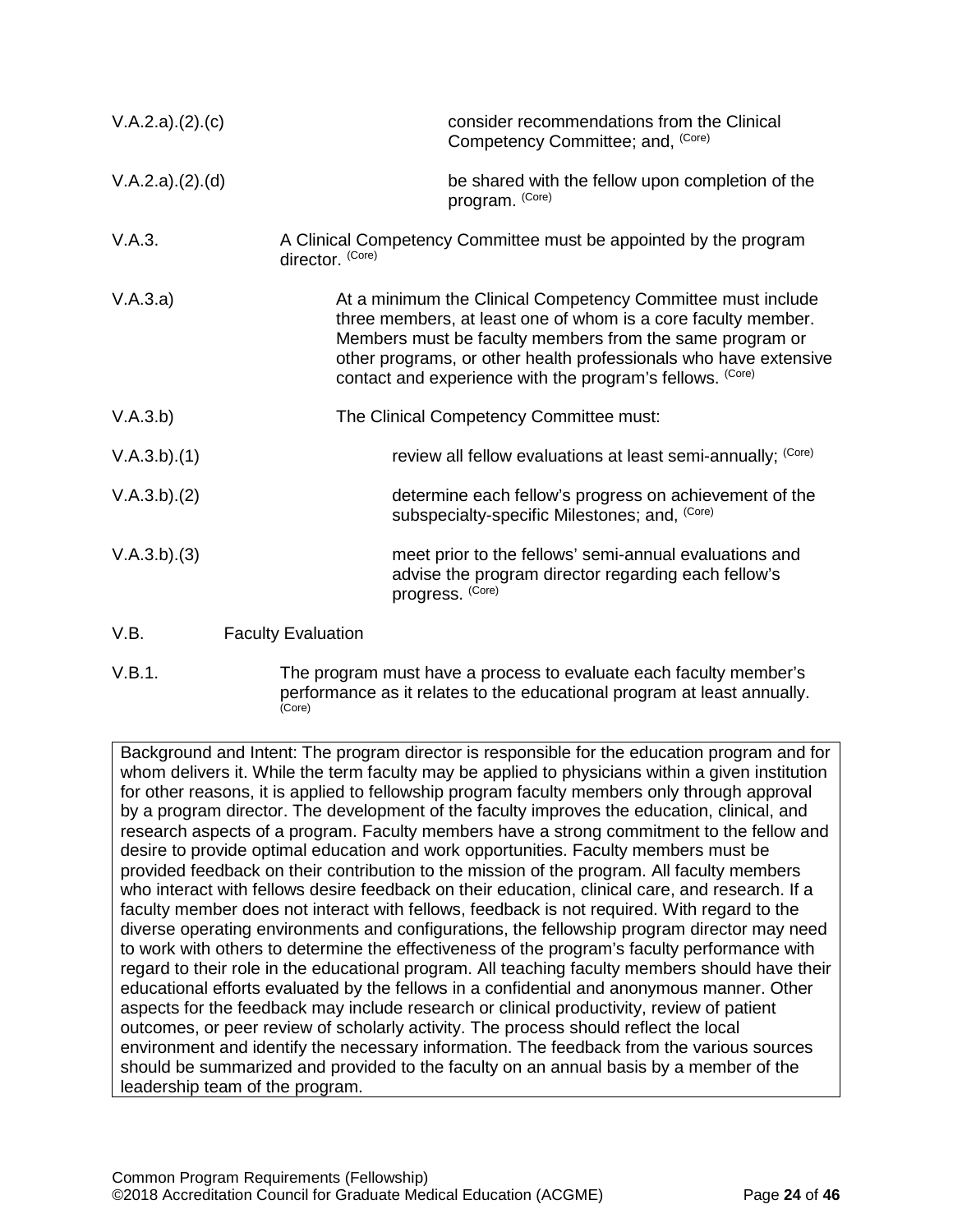| V.B.1.a) | This evaluation must include a review of the faculty member's<br>clinical teaching abilities, engagement with the educational<br>program, participation in faculty development related to their skills<br>as an educator, clinical performance, professionalism, and<br>scholarly activities. (Core) |
|----------|------------------------------------------------------------------------------------------------------------------------------------------------------------------------------------------------------------------------------------------------------------------------------------------------------|
| V.B.1.b) | This evaluation must include written, confidential evaluations by<br>the fellows. (Core)                                                                                                                                                                                                             |
| V.B.2.   | Faculty members must receive feedback on their evaluations at least<br>annually. (Core)                                                                                                                                                                                                              |
| V.B.3.   | Results of the faculty educational evaluations should be incorporated into<br>program-wide faculty development plans. (Core)                                                                                                                                                                         |

Background and Intent: The quality of the faculty's teaching and clinical care is a determinant of the quality of the program and the quality of the fellows' future clinical care. Therefore, the program has the responsibility to evaluate and improve the program faculty members' teaching, scholarship, professionalism, and quality care. This section mandates annual review of the program's faculty members for this purpose, and can be used as input into the Annual Program Evaluation.

<span id="page-24-0"></span>

| V.C.        | Program Evaluation and Improvement                                                                                                                                                             |
|-------------|------------------------------------------------------------------------------------------------------------------------------------------------------------------------------------------------|
| V.C.1.      | The program director must appoint the Program Evaluation Committee to<br>conduct and document the Annual Program Evaluation as part of the<br>program's continuous improvement process. (Core) |
| V.C.1.a)    | The Program Evaluation Committee must be composed of at least<br>two program faculty members, at least one of whom is a core<br>faculty member, and at least one fellow. (Core)                |
| V.C.1.b)    | Program Evaluation Committee responsibilities must include:                                                                                                                                    |
| V.C.1.b)(1) | acting as an advisor to the program director, through<br>program oversight; (Core)                                                                                                             |
| V.C.1.b)(2) | review of the program's self-determined goals and<br>progress toward meeting them; (Core)                                                                                                      |
| V.C.1.b)(3) | guiding ongoing program improvement, including<br>development of new goals, based upon outcomes; and,<br>(Core)                                                                                |
| V.C.1.b)(4) | review of the current operating environment to identify<br>strengths, challenges, opportunities, and threats as related<br>to the program's mission and aims. (Core)                           |

Background and Intent: In order to achieve its mission and train quality physicians, a program must evaluate its performance and plan for improvement in the Annual Program Evaluation. Performance of fellows and faculty members is a reflection of program quality, and can use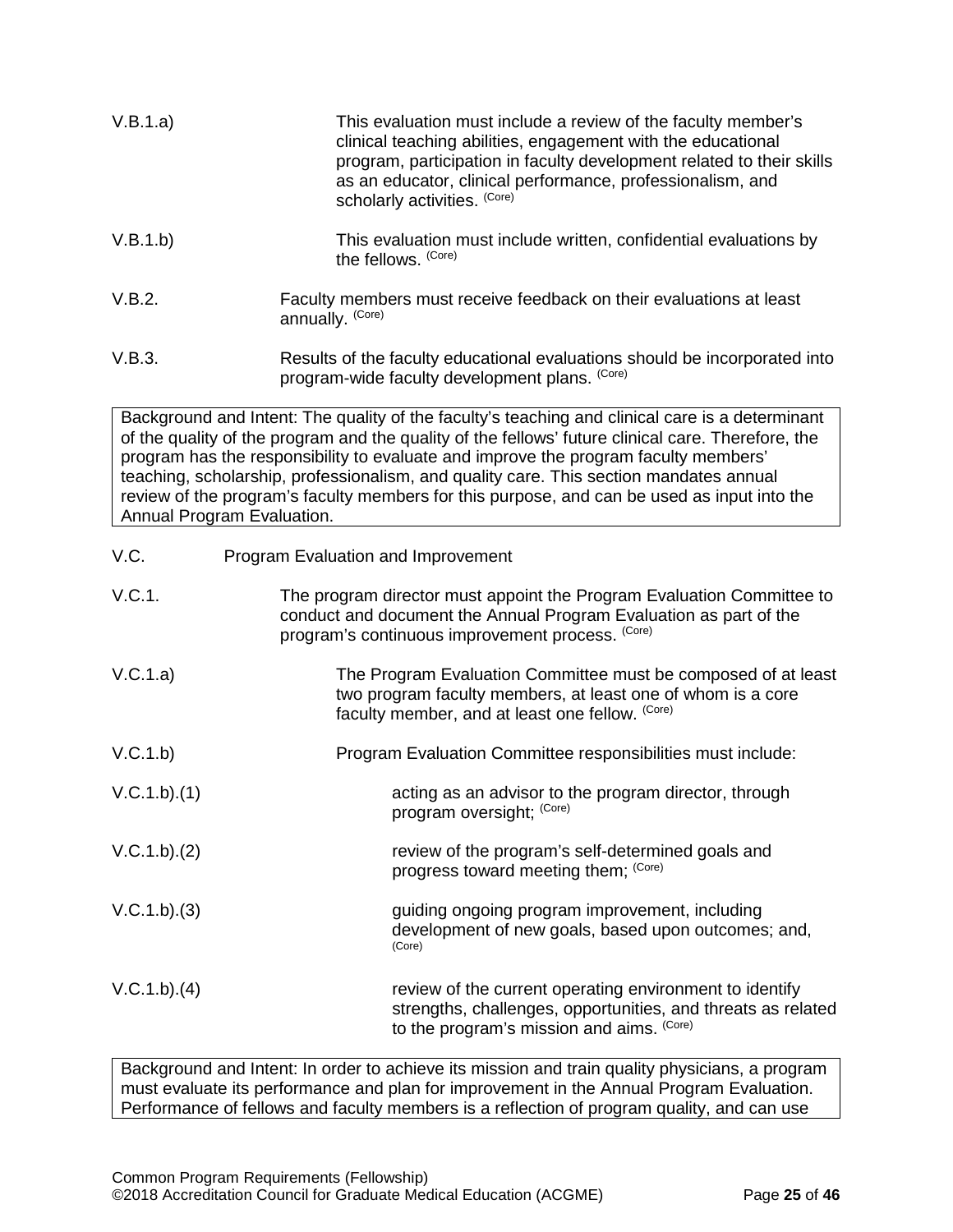metrics that reflect the goals that a program has set for itself. The Program Evaluation Committee utilizes outcome parameters and other data to assess the program's progress toward achievement of its goals and aims.

| V.C.1.c)                  | The Program Evaluation Committee should consider the following<br>elements in its assessment of the program: |
|---------------------------|--------------------------------------------------------------------------------------------------------------|
| V.C.1.c).(1)              | curriculum; (Core)                                                                                           |
| V.C.1.c.)(2)              | outcomes from prior Annual Program Evaluation(s); (Core)                                                     |
| $V.C.1.c).$ (3)           | ACGME letters of notification, including citations, Areas for<br>Improvement, and comments; (Core)           |
| $V.C.1.c$ . $(4)$         | quality and safety of patient care; (Core)                                                                   |
| $V.C.1.c).$ (5)           | aggregate fellow and faculty:                                                                                |
| $V.C.1.c).$ (5).(a)       | well-being; (Core)                                                                                           |
| $V.C.1.c).$ (5).(b)       | recruitment and retention; (Core)                                                                            |
| V.C.1.c). (5). (c)        | workforce diversity; (Core)                                                                                  |
| $V.C.1.c).$ (5). (d)      | engagement in quality improvement and patient<br>safety; (Core)                                              |
| $V.C.1.c).$ (5). (e)      | scholarly activity; (Core)                                                                                   |
| $V.C.1.c$ . $(5)$ . $(f)$ | <b>ACGME Resident/Fellow and Faculty Surveys</b><br>(where applicable); and, (Core)                          |
| V.C.1.c). (5). (g)        | written evaluations of the program. (Core)                                                                   |
| $V.C.1.c).$ (6)           | aggregate fellow:                                                                                            |
| $V.C.1.c).$ $(6).$ $(a)$  | achievement of the Milestones; (Core)                                                                        |
| $V.C.1.c).$ (6).(b)       | in-training examinations (where applicable); (Core)                                                          |
| V.C.1.c). (6). (c)        | board pass and certification rates; and, (Core)                                                              |
| $V.C.1.c).$ $(6).$ $(d)$  | graduate performance. (Core)                                                                                 |
| V.C.1.c.7)                | aggregate faculty:                                                                                           |
| $V.C.1.c$ . $(7).$ (a)    | evaluation; and, (Core)                                                                                      |
| $V.C.1.c$ . $(7).$ (b)    | professional development (Core)                                                                              |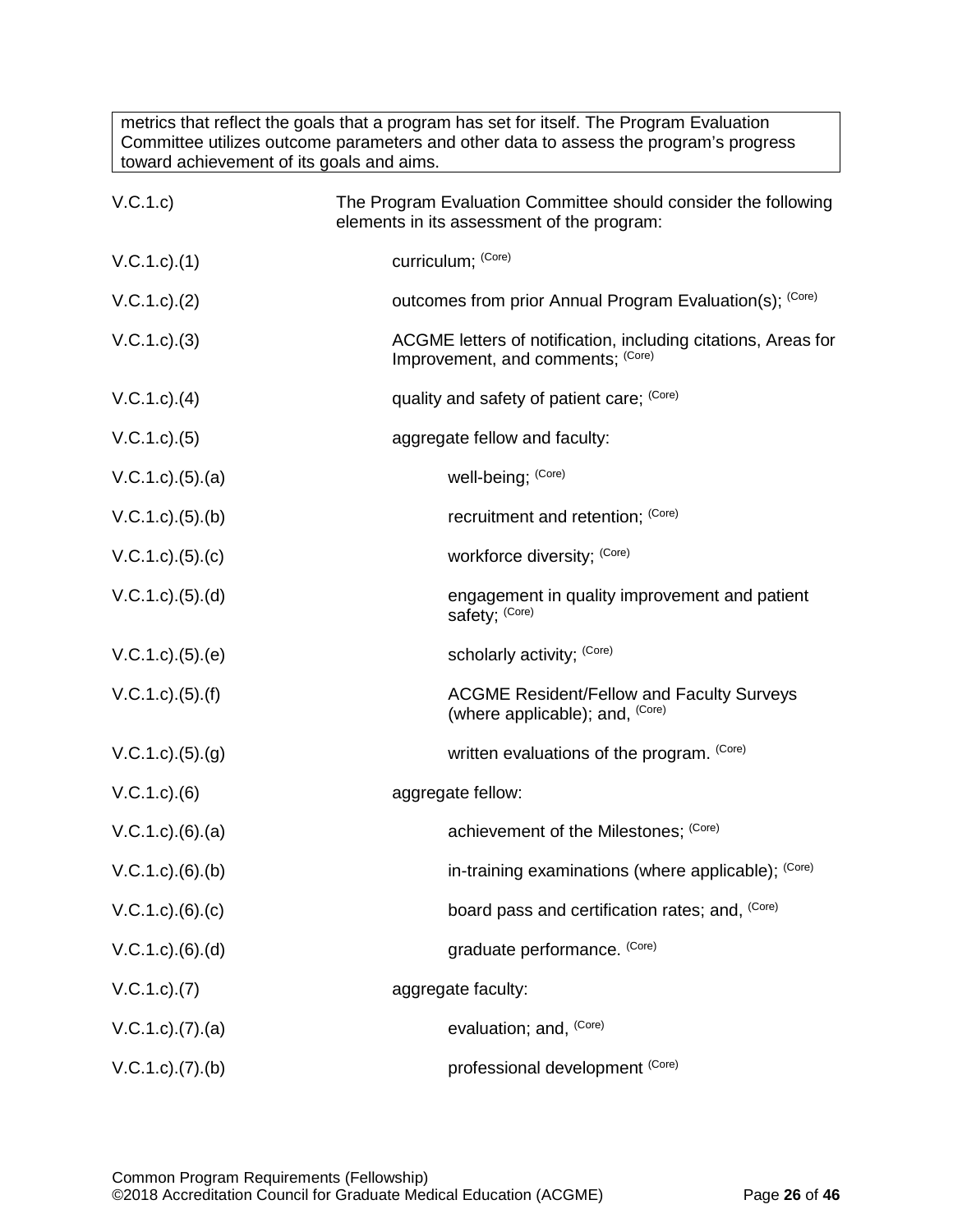| V.C.1.d       | The Program Evaluation Committee must evaluate the program's<br>mission and aims, strengths, areas for improvement, and threats.<br>(Core)                                                                                                                                                                                                                                                                                                                                                                                                                                                                                                                                                                                                                                                                                                                                                                                   |
|---------------|------------------------------------------------------------------------------------------------------------------------------------------------------------------------------------------------------------------------------------------------------------------------------------------------------------------------------------------------------------------------------------------------------------------------------------------------------------------------------------------------------------------------------------------------------------------------------------------------------------------------------------------------------------------------------------------------------------------------------------------------------------------------------------------------------------------------------------------------------------------------------------------------------------------------------|
| V.C.1.e)      | The annual review, including the action plan, must:                                                                                                                                                                                                                                                                                                                                                                                                                                                                                                                                                                                                                                                                                                                                                                                                                                                                          |
| V.C.1.e).(1)  | be distributed to and discussed with the members of the<br>teaching faculty and the fellows; and, (Core)                                                                                                                                                                                                                                                                                                                                                                                                                                                                                                                                                                                                                                                                                                                                                                                                                     |
| V.C.1.e). (2) | be submitted to the DIO. (Core)                                                                                                                                                                                                                                                                                                                                                                                                                                                                                                                                                                                                                                                                                                                                                                                                                                                                                              |
| V.C.2.        | The program must participate in a Self-Study prior to its 10-Year<br>Accreditation Site Visit. (Core)                                                                                                                                                                                                                                                                                                                                                                                                                                                                                                                                                                                                                                                                                                                                                                                                                        |
| V.C.2.a)      | A summary of the Self-Study must be submitted to the DIO. (Core)                                                                                                                                                                                                                                                                                                                                                                                                                                                                                                                                                                                                                                                                                                                                                                                                                                                             |
|               | Background and Intent: Outcomes of the documented Annual Program Evaluation can be<br>integrated into the 10-year Self-Study process. The Self-Study is an objective, comprehensive<br>evaluation of the fellowship program, with the aim of improving it. Underlying the Self-Study is<br>this longitudinal evaluation of the program and its learning environment, facilitated through<br>sequential Annual Program Evaluations that focus on the required components, with an<br>emphasis on program strengths and self-identified areas for improvement. Details regarding<br>the timing and expectations for the Self-Study and the 10-Year Accreditation Site Visit are<br>provided in the ACGME Manual of Policies and Procedures. Additionally, a description of the<br>Self-Study process, as well as information on how to prepare for the 10-Year Accreditation<br>Site Visit, is available on the ACGME website. |
| V.C.3.        | One goal of ACGME-accredited education is to educate physicians who<br>seek and achieve board certification. One measure of the effectiveness of<br>the educational program is the ultimate pass rate.                                                                                                                                                                                                                                                                                                                                                                                                                                                                                                                                                                                                                                                                                                                       |
|               | The program director should encourage all eligible program graduates to<br>take the certifying examination offered by the applicable American Board<br>of Medical Specialties (ABMS) member board or American Osteopathic<br>Association (AOA) certifying board.                                                                                                                                                                                                                                                                                                                                                                                                                                                                                                                                                                                                                                                             |
| V.C.3.a)      | For subspecialties in which the ABMS member board and/or AOA<br>certifying board offer(s) an annual written exam, in the preceding                                                                                                                                                                                                                                                                                                                                                                                                                                                                                                                                                                                                                                                                                                                                                                                           |

- three years, the program's aggregate pass rate of those taking the examination for the first time must be higher than the bottom fifth percentile of programs in that subspecialty. (Outcome)
- V.C.3.b) For subspecialties in which the ABMS member board and/or AOA certifying board offer(s) a biennial written exam, in the preceding six years, the program's aggregate pass rate of those taking the examination for the first time must be higher than the bottom fifth percentile of programs in that subspecialty. (Outcome)
- V.C.3.c) For subspecialties in which the ABMS member board and/or AOA certifying board offer(s) an annual oral exam, in the preceding three years, the program's aggregate pass rate of those taking the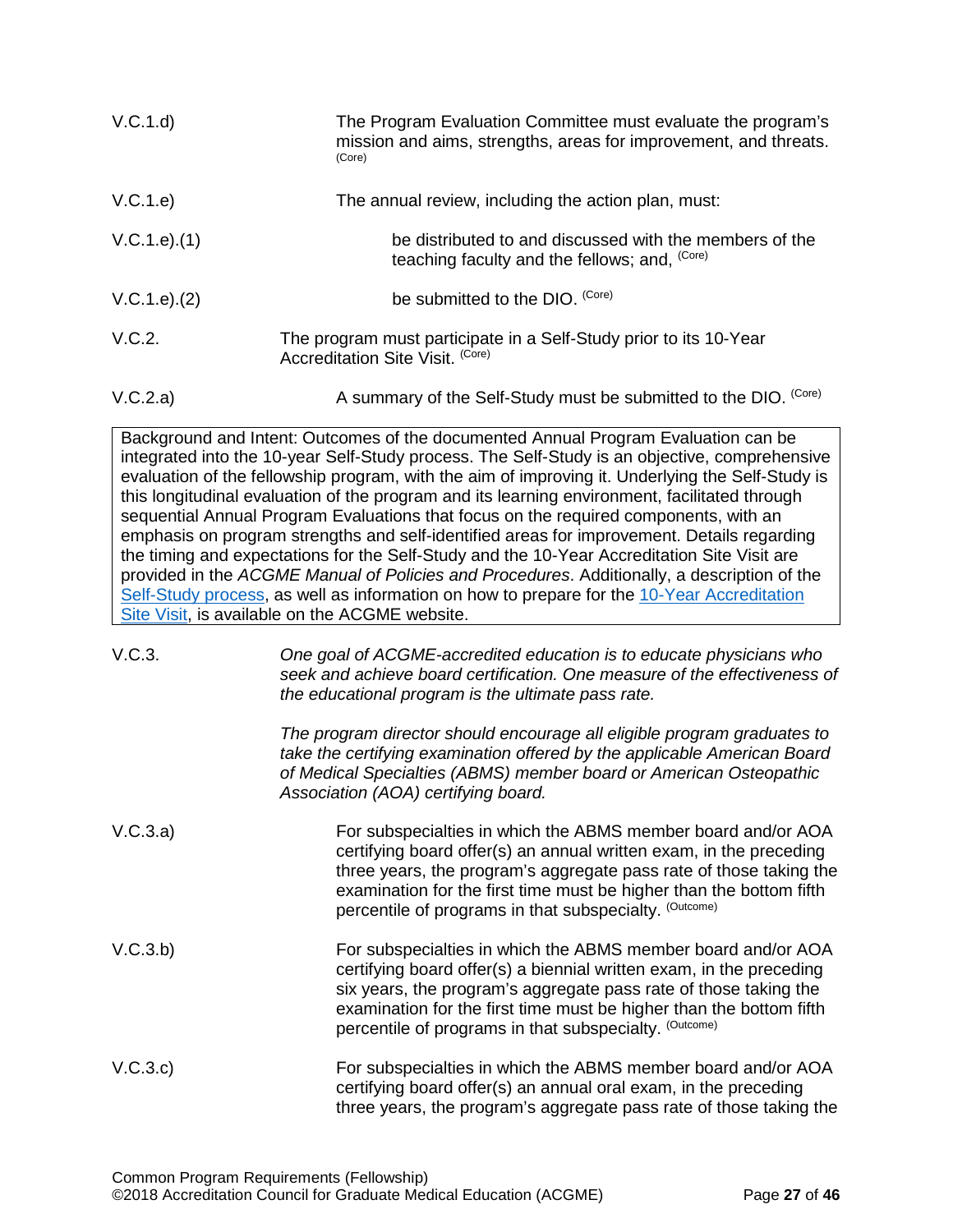|          | examination for the first time must be higher than the bottom fifth<br>percentile of programs in that subspecialty. (Outcome)                                                                                                                                                                                                         |
|----------|---------------------------------------------------------------------------------------------------------------------------------------------------------------------------------------------------------------------------------------------------------------------------------------------------------------------------------------|
| V.C.3.d) | For subspecialties in which the ABMS member board and/or AOA<br>certifying board offer(s) a biennial oral exam, in the preceding six<br>years, the program's aggregate pass rate of those taking the<br>examination for the first time must be higher than the bottom fifth<br>percentile of programs in that subspecialty. (Outcome) |
| V.C.3.e) | For each of the exams referenced in V.C.3.a)-d), any program<br>whose graduates over the time period specified in the requirement<br>have achieved an 80 percent pass rate will have met this<br>requirement, no matter the percentile rank of the program for pass<br>rate in that subspecialty. (Outcome)                           |

Background and Intent: Setting a single standard for pass rate that works across subspecialties is not supportable based on the heterogeneity of the psychometrics of different examinations. By using a percentile rank, the performance of the lower five percent (fifth percentile) of programs can be identified and set on a path to curricular and test preparation reform.

There are subspecialties where there is a very high board pass rate that could leave successful programs in the bottom five percent (fifth percentile) despite admirable performance. These high-performing programs should not be cited, and V.C.3.e) is designed to address this.

V.C.3.f) Programs must report, in ADS, board certification status annually for the cohort of board-eligible fellows that graduated seven years earlier. (Core)

Background and Intent: It is essential that fellowship programs demonstrate knowledge and skill transfer to their fellows. One measure of that is the qualifying or initial certification exam pass rate. Another important parameter of the success of the program is the ultimate board certification rate of its graduates. Graduates are eligible for up to seven years from fellowship graduation for initial certification. The ACGME will calculate a rolling three-year average of the ultimate board certification rate at seven years post-graduation, and the Review Committees will monitor it.

The Review Committees will track the rolling seven-year certification rate as an indicator of program quality. Programs are encouraged to monitor their graduates' performance on board certification examinations.

In the future, the ACGME may establish parameters related to ultimate board certification rates.

<span id="page-27-0"></span>VI. The Learning and Working Environment

*Fellowship education must occur in the context of a learning and working environment that emphasizes the following principles:*

• *Excellence in the safety and quality of care rendered to patients by fellows today*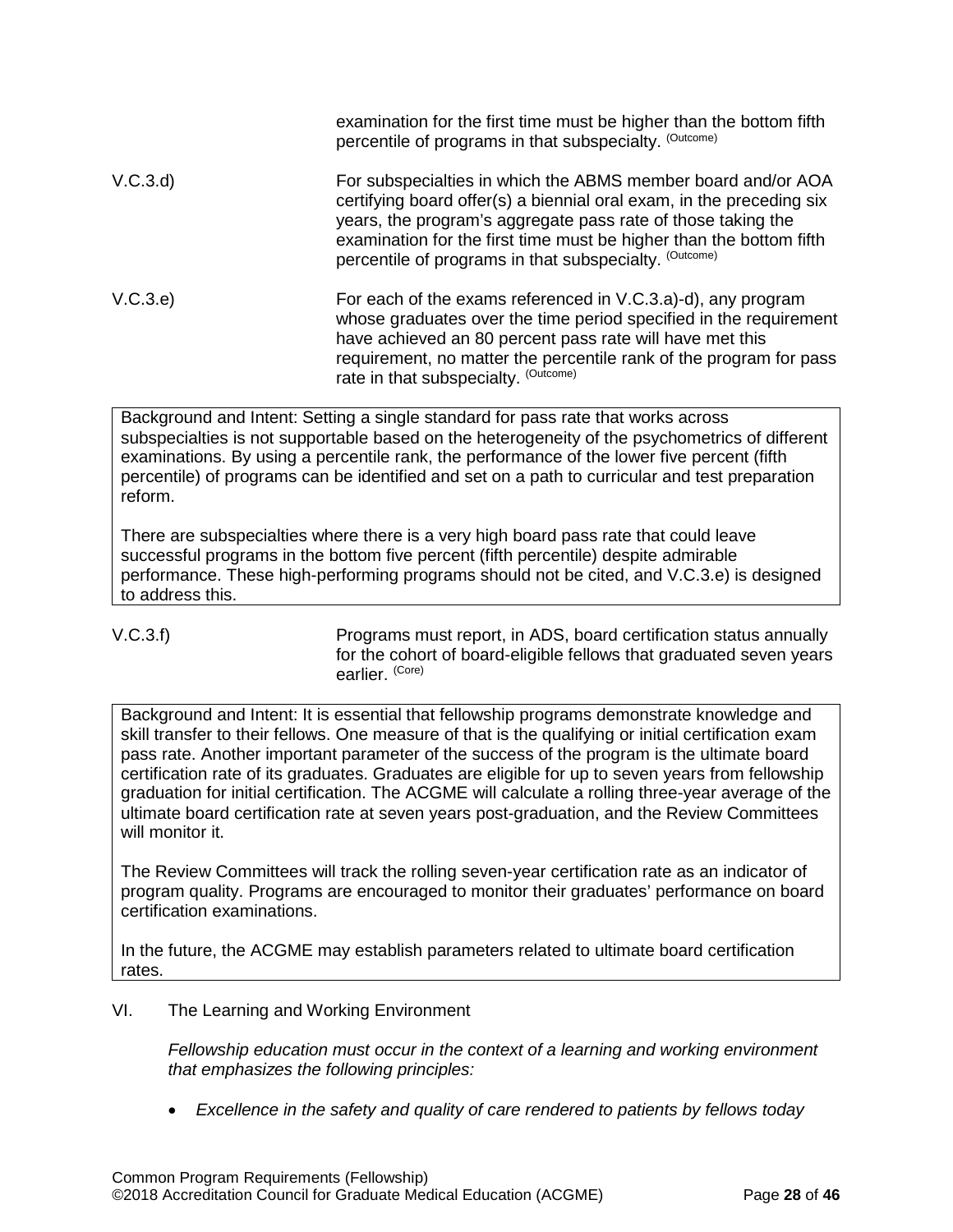- *Excellence in the safety and quality of care rendered to patients by today's fellows in their future practice*
- *Excellence in professionalism through faculty modeling of:*
	- o *the effacement of self-interest in a humanistic environment that supports the professional development of physicians*
	- o *the joy of curiosity, problem-solving, intellectual rigor, and discovery*
- *Commitment to the well-being of the students, residents, fellows, faculty members, and all members of the health care team*

Background and Intent: The revised requirements are intended to provide greater flexibility within an established framework, allowing programs and fellows more discretion to structure clinical education in a way that best supports the above principles of professional development. With this increased flexibility comes the responsibility for programs and fellows to adhere to the 80-hour maximum weekly limit (unless a rotation-specific exception is granted by a Review Committee), and to utilize flexibility in a manner that optimizes patient safety, fellow education, and fellow well-being. The requirements are intended to support the development of a sense of professionalism by encouraging fellows to make decisions based on patient needs and their own well-being, without fear of jeopardizing their program's accreditation status. In addition, the proposed requirements eliminate the burdensome documentation requirement for fellows to justify clinical and educational work hour variations.

Clinical and educational work hours represent only one part of the larger issue of conditions of the learning and working environment, and Section VI has now been expanded to include greater attention to patient safety and fellow and faculty member well-being. The requirements are intended to support programs and fellows as they strive for excellence, while also ensuring ethical, humanistic training. Ensuring that flexibility is used in an appropriate manner is a shared responsibility of the program and fellows. With this flexibility comes a responsibility for fellows and faculty members to recognize the need to hand off care of a patient to another provider when a fellow is too fatigued to provide safe, high quality care and for programs to ensure that fellows remain within the 80-hour maximum weekly limit.

- <span id="page-28-0"></span>VI.A. Patient Safety, Quality Improvement, Supervision, and Accountability
- VI.A.1. Patient Safety and Quality Improvement

*All physicians share responsibility for promoting patient safety and enhancing quality of patient care. Graduate medical education must prepare fellows to provide the highest level of clinical care with continuous focus on the safety, individual needs, and humanity of their patients. It is the right of each patient to be cared for by fellows who are appropriately supervised; possess the requisite knowledge, skills, and abilities; understand the limits of their knowledge and experience; and seek assistance as required to provide optimal patient care.*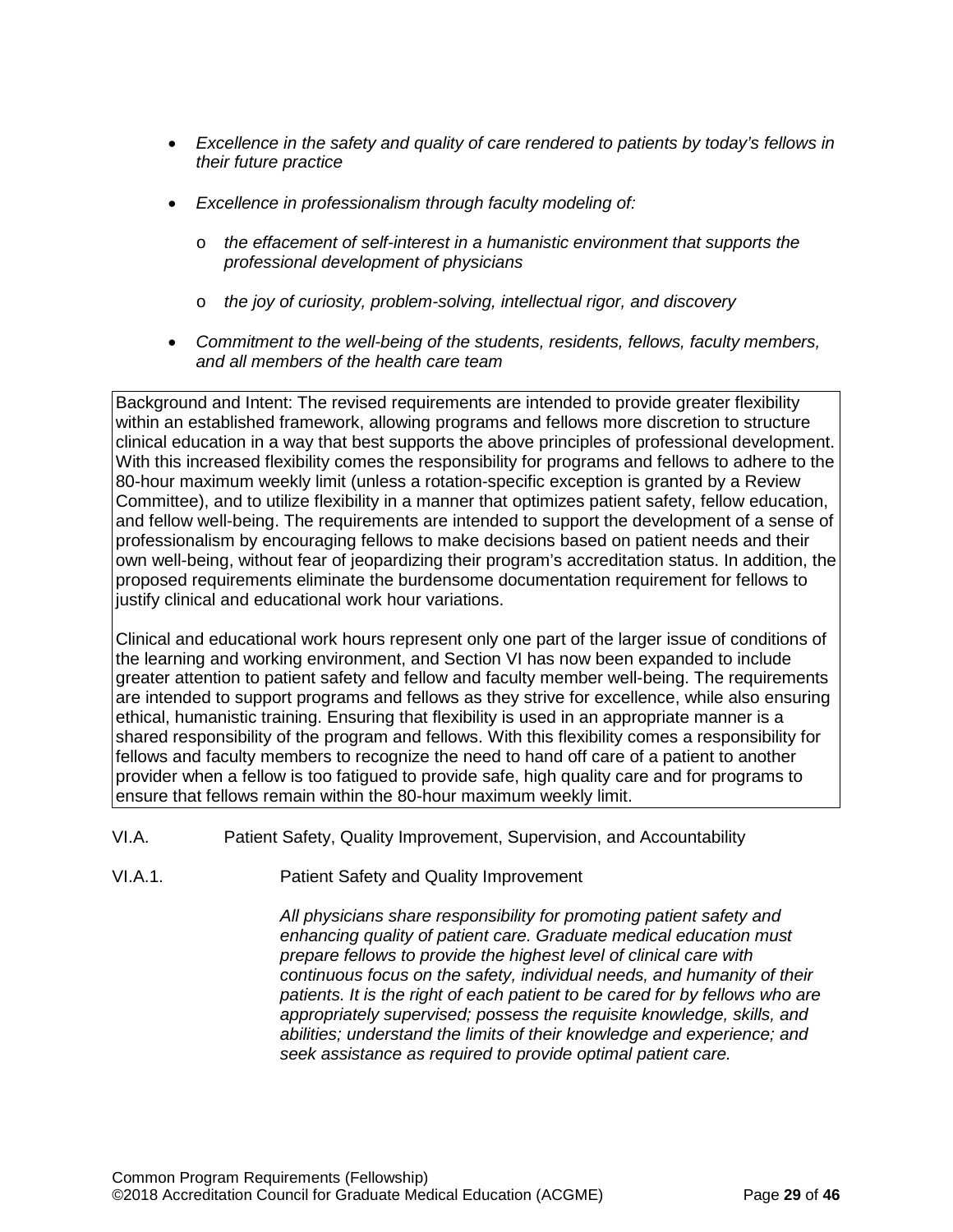|                 | Fellows must demonstrate the ability to analyze the care they provide,<br>understand their roles within health care teams, and play an active role in<br>system improvement processes. Graduating fellows will apply these skills<br>to critique their future unsupervised practice and effect quality<br><i>improvement measures.</i>                                                                                                                  |
|-----------------|---------------------------------------------------------------------------------------------------------------------------------------------------------------------------------------------------------------------------------------------------------------------------------------------------------------------------------------------------------------------------------------------------------------------------------------------------------|
|                 | It is necessary for fellows and faculty members to consistently work in a<br>well-coordinated manner with other health care professionals to achieve<br>organizational patient safety goals.                                                                                                                                                                                                                                                            |
| VI.A.1.a)       | <b>Patient Safety</b>                                                                                                                                                                                                                                                                                                                                                                                                                                   |
| VI.A.1.a)(1)    | <b>Culture of Safety</b>                                                                                                                                                                                                                                                                                                                                                                                                                                |
|                 | A culture of safety requires continuous identification of<br>vulnerabilities and a willingness to transparently deal with<br>them. An effective organization has formal mechanisms to<br>assess the knowledge, skills, and attitudes of its personnel<br>toward safety in order to identify areas for improvement.                                                                                                                                      |
| VI.A.1.a)(1)(a) | The program, its faculty, residents, and fellows<br>must actively participate in patient safety systems<br>and contribute to a culture of safety. (Core)                                                                                                                                                                                                                                                                                                |
| VI.A.1.a)(1)(b) | The program must have a structure that promotes<br>safe, interprofessional, team-based care. (Core)                                                                                                                                                                                                                                                                                                                                                     |
| VI.A.1.a)(2)    | <b>Education on Patient Safety</b>                                                                                                                                                                                                                                                                                                                                                                                                                      |
|                 | Programs must provide formal educational activities that<br>promote patient safety-related goals, tools, and<br>techniques. (Core)                                                                                                                                                                                                                                                                                                                      |
|                 | Background and Intent: Optimal patient safety occurs in the setting of a coordinated<br>interprofessional learning and working environment.                                                                                                                                                                                                                                                                                                             |
|                 | [The Review Committee may further specify]                                                                                                                                                                                                                                                                                                                                                                                                              |
| VI.A.1.a)(3)    | <b>Patient Safety Events</b>                                                                                                                                                                                                                                                                                                                                                                                                                            |
|                 | Reporting, investigation, and follow-up of adverse events,<br>near misses, and unsafe conditions are pivotal<br>mechanisms for improving patient safety, and are essential<br>for the success of any patient safety program. Feedback<br>and experiential learning are essential to developing true<br>competence in the ability to identify causes and institute<br>sustainable systems-based changes to ameliorate patient<br>safety vulnerabilities. |
| VI.A.1.a)(3)(a) | Residents, fellows, faculty members, and other<br>clinical staff members must:                                                                                                                                                                                                                                                                                                                                                                          |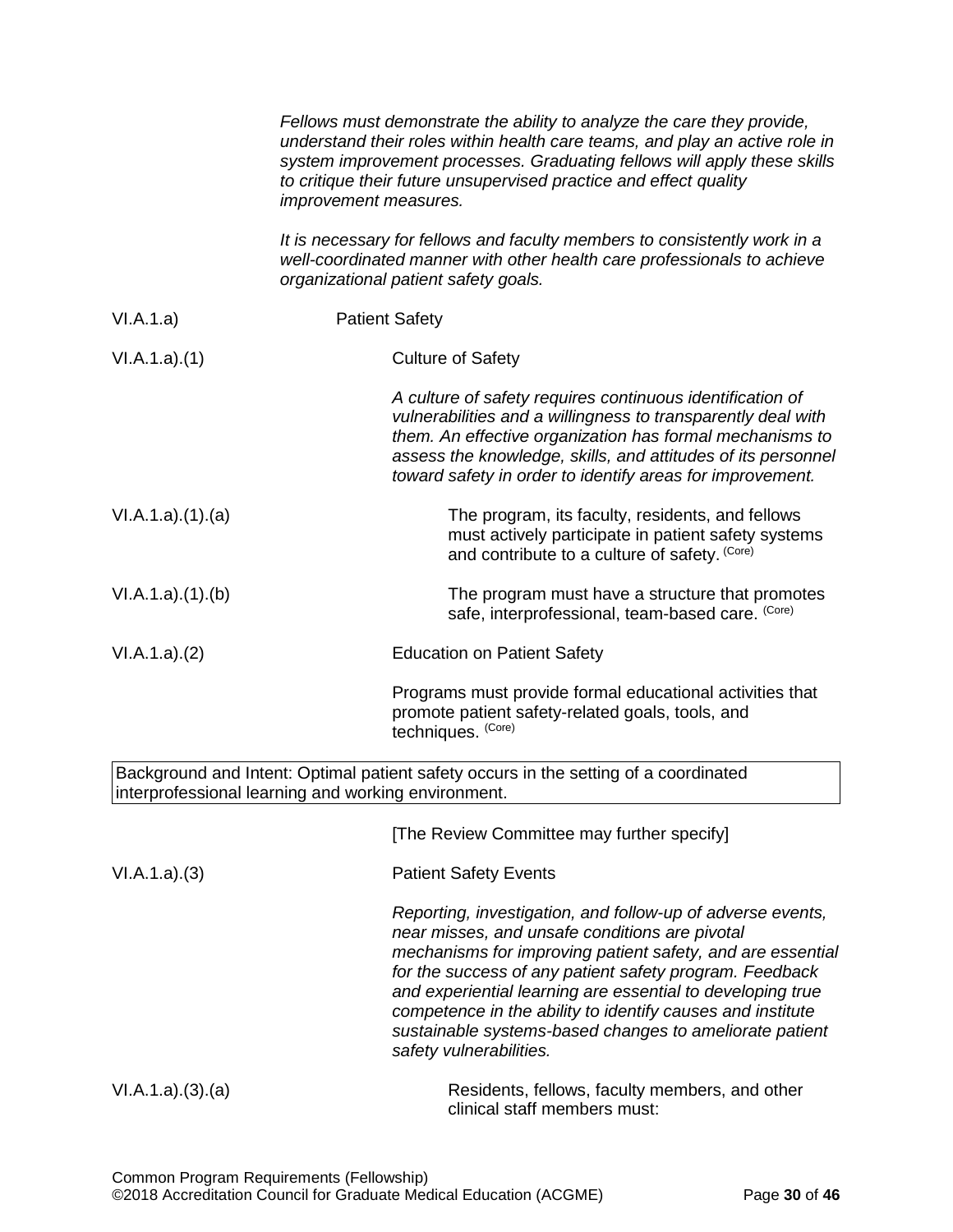| VI.A.1.a)(3).(a).(i) | know their responsibilities in reporting<br>patient safety events at the clinical site; (Core)                                                                                                                                                                          |
|----------------------|-------------------------------------------------------------------------------------------------------------------------------------------------------------------------------------------------------------------------------------------------------------------------|
| VI.A.1.a)(3)(a)(ii)  | know how to report patient safety events,<br>including near misses, at the clinical site;<br>and, (Core)                                                                                                                                                                |
| VI.A.1.a)(3)(a)(iii) | be provided with summary information of<br>their institution's patient safety reports. (Core)                                                                                                                                                                           |
| VI.A.1.a)(3)(b)      | Fellows must participate as team members in real<br>and/or simulated interprofessional clinical patient<br>safety activities, such as root cause analyses or<br>other activities that include analysis, as well as<br>formulation and implementation of actions. (Core) |
| VI.A.1.a)(4)         | Fellow Education and Experience in Disclosure of Adverse<br>Events                                                                                                                                                                                                      |
|                      | Patient-centered care requires patients, and when<br>appropriate families, to be apprised of clinical situations<br>that affect them, including adverse events. This is an<br>important skill for faculty physicians to model, and for<br>fellows to develop and apply. |
| VI.A.1.a)(4).(a)     | All fellows must receive training in how to disclose<br>adverse events to patients and families. (Core)                                                                                                                                                                 |
| VI.A.1.a)(4)(b)      | Fellows should have the opportunity to participate<br>in the disclosure of patient safety events, real or<br>simulated. (Detail)t                                                                                                                                       |
| VI.A.1.b)            | <b>Quality Improvement</b>                                                                                                                                                                                                                                              |
| VI.A.1.b)(1)         | <b>Education in Quality Improvement</b>                                                                                                                                                                                                                                 |
|                      | A cohesive model of health care includes quality-related<br>goals, tools, and techniques that are necessary in order for<br>health care professionals to achieve quality improvement<br>goals.                                                                          |
| VI.A.1.b)(1)(a)      | Fellows must receive training and experience in<br>quality improvement processes, including an<br>understanding of health care disparities. (Core)                                                                                                                      |
| VI.A.1.b)(2)         | <b>Quality Metrics</b>                                                                                                                                                                                                                                                  |
|                      | Access to data is essential to prioritizing activities for care<br>improvement and evaluating success of improvement<br>efforts.                                                                                                                                        |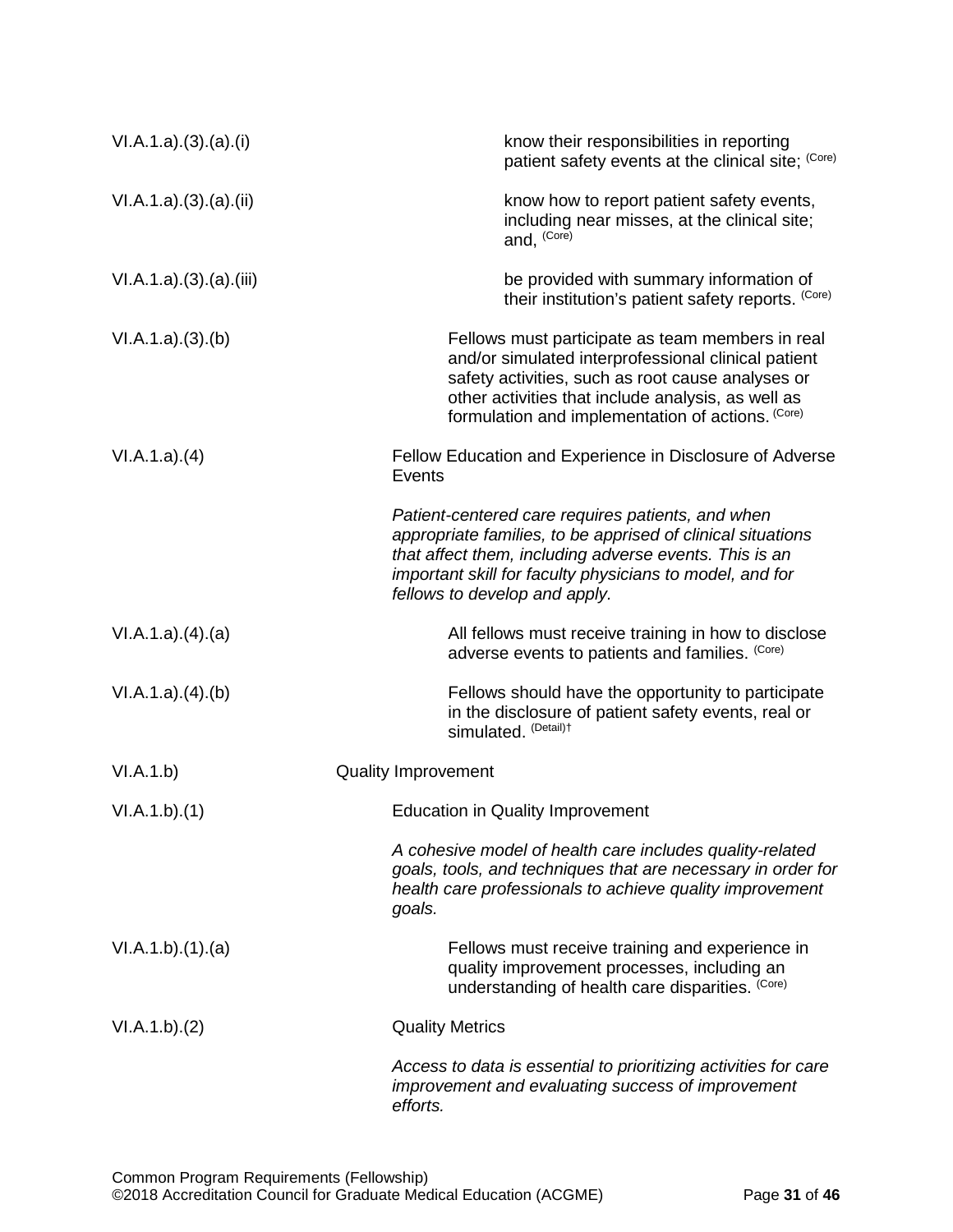| VI.A.1.b)(2).(a)   | Fellows and faculty members must receive data on<br>quality metrics and benchmarks related to their<br>patient populations. (Core)                                                                                                                                                                                                                                                                                                                 |
|--------------------|----------------------------------------------------------------------------------------------------------------------------------------------------------------------------------------------------------------------------------------------------------------------------------------------------------------------------------------------------------------------------------------------------------------------------------------------------|
| VI.A.1.b)(3)       | <b>Engagement in Quality Improvement Activities</b>                                                                                                                                                                                                                                                                                                                                                                                                |
|                    | Experiential learning is essential to developing the ability to<br>identify and institute sustainable systems-based changes<br>to improve patient care.                                                                                                                                                                                                                                                                                            |
| VI.A.1.b)(3).(a)   | Fellows must have the opportunity to participate in<br>interprofessional quality improvement activities.<br>(Core)                                                                                                                                                                                                                                                                                                                                 |
| VI.A.1.b)(3)(a)(i) | This should include activities aimed at<br>reducing health care disparities. (Detail)                                                                                                                                                                                                                                                                                                                                                              |
|                    | [The Review Committee may further specify under any<br>requirement in $V1.A.1.b$ – $V1.A.1.b$ . (3). (a). (i)]                                                                                                                                                                                                                                                                                                                                     |
| VI.A.2.            | Supervision and Accountability                                                                                                                                                                                                                                                                                                                                                                                                                     |
|                    | [Review Committee further specification for section VI.A.2. is under<br>review. No changes will be made to specialty-specific Program<br>Requirements under this section until recommendations are finalized.]                                                                                                                                                                                                                                     |
| VI.A.2.a)          | Although the attending physician is ultimately responsible for the<br>care of the patient, every physician shares in the responsibility<br>and accountability for their efforts in the provision of care.<br>Effective programs, in partnership with their Sponsoring<br>Institutions, define, widely communicate, and monitor a structured<br>chain of responsibility and accountability as it relates to the<br>supervision of all patient care. |
|                    | Supervision in the setting of graduate medical education provides<br>safe and effective care to patients; ensures each fellow's<br>development of the skills, knowledge, and attitudes required to<br>enter the unsupervised practice of medicine; and establishes a<br>foundation for continued professional growth.                                                                                                                              |
| VI.A.2.a)(1)       | Each patient must have an identifiable and appropriately-<br>credentialed and privileged attending physician (or<br>licensed independent practitioner as specified by the<br>applicable Review Committee) who is responsible and<br>accountable for the patient's care. (Core)                                                                                                                                                                     |
| VI.A.2.a)(1).(a)   | This information must be available to fellows,<br>faculty members, other members of the health care<br>team, and patients. (Core)                                                                                                                                                                                                                                                                                                                  |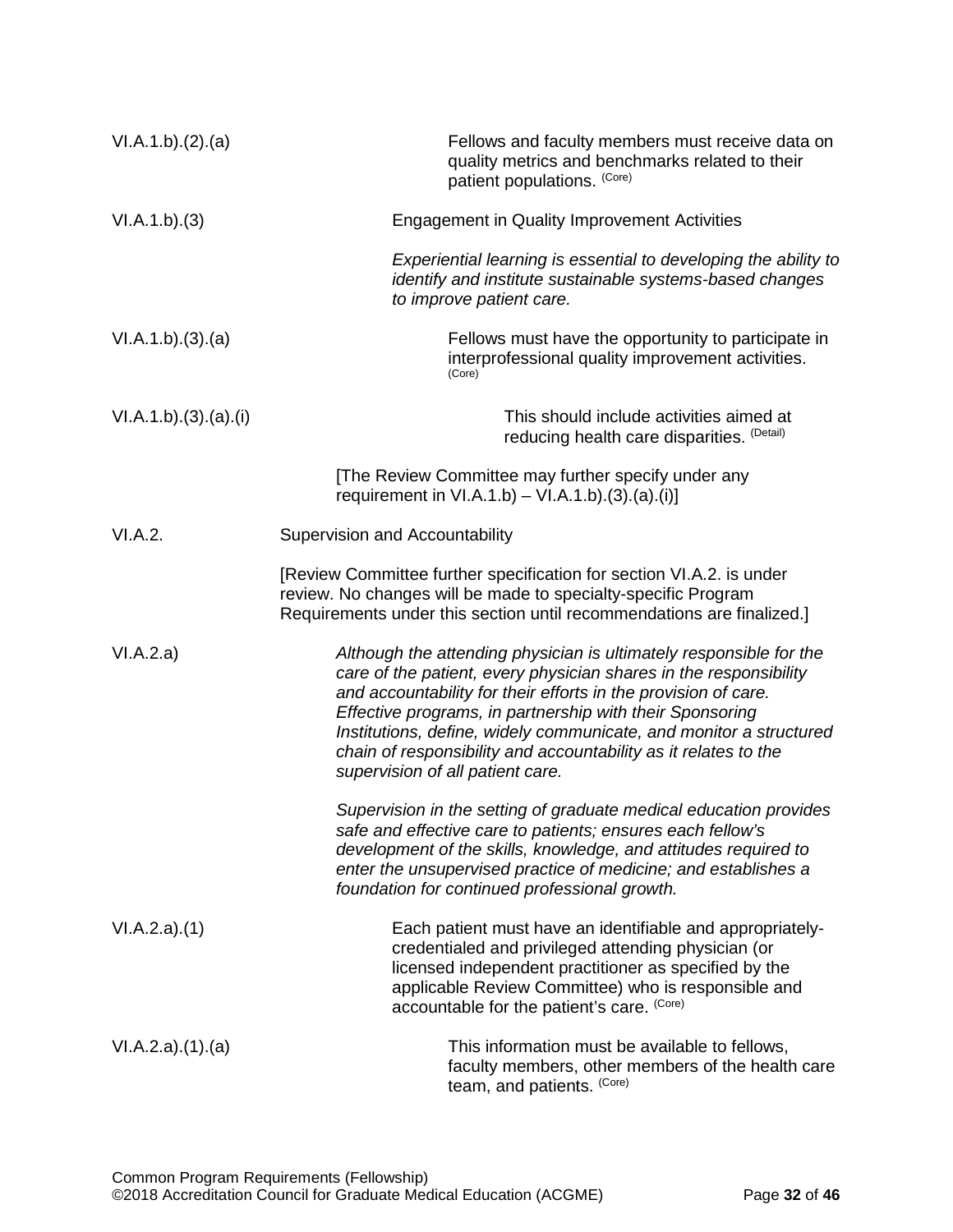| VI.A.2.a)(1)(b)     | Fellows and faculty members must inform each<br>patient of their respective roles in that patient's care<br>when providing direct patient care. (Core)                                                                                                                                                                                                                                                                                                                                                                                                                                             |
|---------------------|----------------------------------------------------------------------------------------------------------------------------------------------------------------------------------------------------------------------------------------------------------------------------------------------------------------------------------------------------------------------------------------------------------------------------------------------------------------------------------------------------------------------------------------------------------------------------------------------------|
| VI.A.2.b)           | Supervision may be exercised through a variety of methods. For<br>many aspects of patient care, the supervising physician may be a<br>more advanced fellow. Other portions of care provided by the<br>fellow can be adequately supervised by the immediate availability<br>of the supervising faculty member or fellow, either on site or by<br>means of telephonic and/or electronic modalities. Some activities<br>require the physical presence of the supervising faculty member.<br>In some circumstances, supervision may include post-hoc review<br>of fellow-delivered care with feedback. |
| VI.A.2.b)(1)        | The program must demonstrate that the appropriate level<br>of supervision in place for all fellows is based on each<br>fellow's level of training and ability, as well as patient<br>complexity and acuity. Supervision may be exercised<br>through a variety of methods, as appropriate to the<br>situation. (Core)                                                                                                                                                                                                                                                                               |
|                     | [The Review Committee may specify which activities<br>require different levels of supervision.]                                                                                                                                                                                                                                                                                                                                                                                                                                                                                                    |
| VI.A.2.c            | Levels of Supervision                                                                                                                                                                                                                                                                                                                                                                                                                                                                                                                                                                              |
|                     | To promote oversight of fellow supervision while providing for<br>graded authority and responsibility, the program must use the<br>following classification of supervision: (Core)                                                                                                                                                                                                                                                                                                                                                                                                                 |
| $VI.A.2.c$ . $(1)$  | Direct Supervision – the supervising physician is physically<br>present with the fellow and patient. (Core)                                                                                                                                                                                                                                                                                                                                                                                                                                                                                        |
| $VI.A.2.c$ . $(2)$  | Indirect Supervision:                                                                                                                                                                                                                                                                                                                                                                                                                                                                                                                                                                              |
| VI.A.2.c). (2). (a) | with Direct Supervision immediately available - the<br>supervising physician is physically within the<br>hospital or other site of patient care, and is<br>immediately available to provide Direct Supervision.<br>(Core)                                                                                                                                                                                                                                                                                                                                                                          |
| VI.A.2.c). (2). (b) | with Direct Supervision available – the supervising<br>physician is not physically present within the<br>hospital or other site of patient care, but is<br>immediately available by means of telephonic<br>and/or electronic modalities, and is available to<br>provide Direct Supervision. (Core)                                                                                                                                                                                                                                                                                                 |
| $VI.A.2.c).$ (3)    | Oversight – the supervising physician is available to<br>provide review of procedures/encounters with feedback<br>provided after care is delivered. (Core)                                                                                                                                                                                                                                                                                                                                                                                                                                         |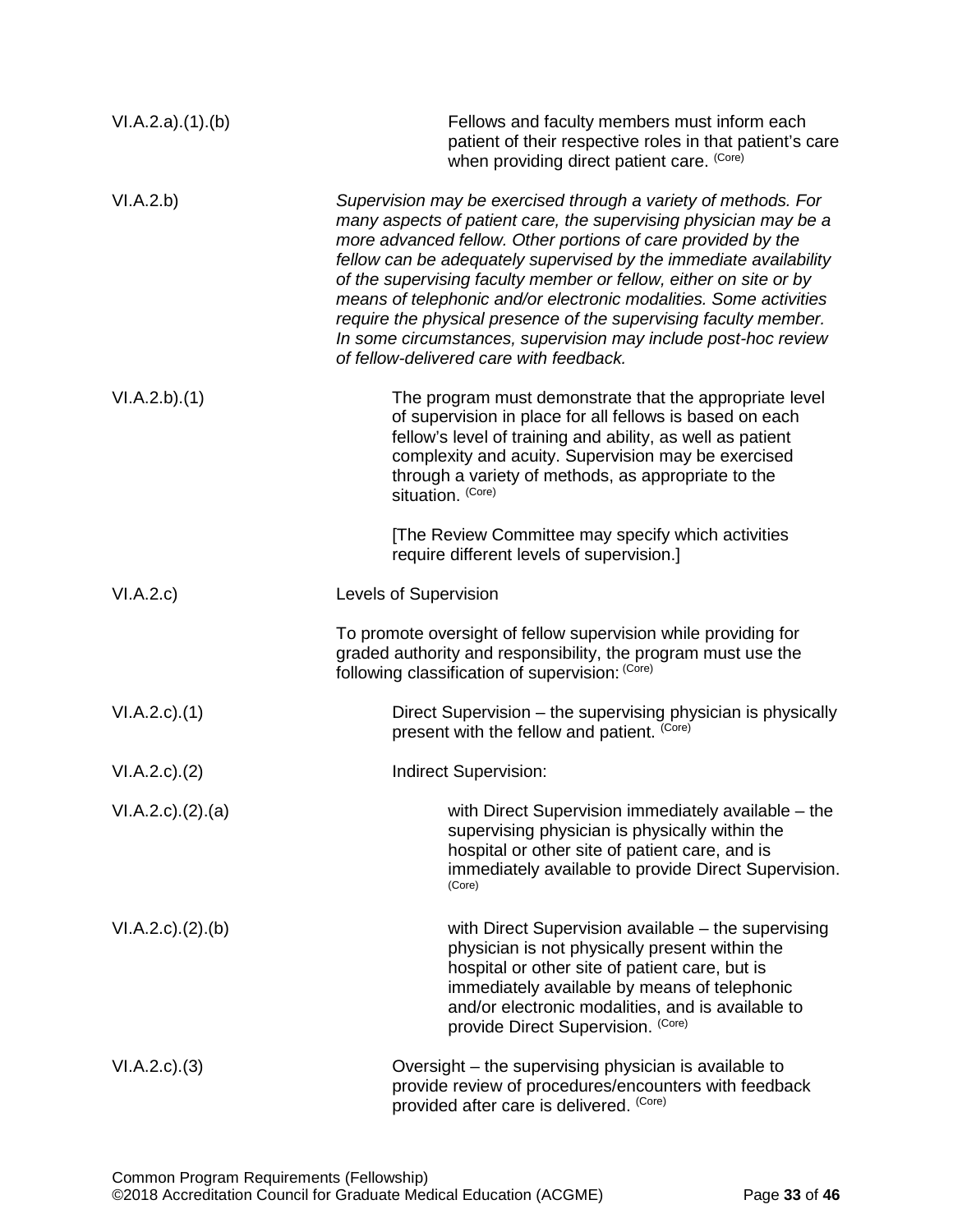<span id="page-33-0"></span>

| VI.A.2.d            | The privilege of progressive authority and responsibility,<br>conditional independence, and a supervisory role in patient care<br>delegated to each fellow must be assigned by the program<br>director and faculty members. (Core)                                                              |
|---------------------|-------------------------------------------------------------------------------------------------------------------------------------------------------------------------------------------------------------------------------------------------------------------------------------------------|
| VI.A.2.d)(1)        | The program director must evaluate each fellow's abilities<br>based on specific criteria, guided by the Milestones. (Core)                                                                                                                                                                      |
| VI.A.2.d)(2)        | Faculty members functioning as supervising physicians<br>must delegate portions of care to fellows based on the<br>needs of the patient and the skills of each fellow. (Core)                                                                                                                   |
| VI.A.2.d)(3)        | Fellows should serve in a supervisory role to junior fellows<br>and residents in recognition of their progress toward<br>independence, based on the needs of each patient and the<br>skills of the individual resident or fellow. (Detail)                                                      |
| VI.A.2.e)           | Programs must set guidelines for circumstances and events in<br>which fellows must communicate with the supervising faculty<br>member(s). (Core)                                                                                                                                                |
| $VI.A.2.e$ ). $(1)$ | Each fellow must know the limits of their scope of authority,<br>and the circumstances under which the fellow is permitted<br>to act with conditional independence. (Outcome)                                                                                                                   |
|                     | Background and Intent: The ACGME Glossary of Terms defines conditional independence as:<br>Graded, progressive responsibility for patient care with defined oversight.                                                                                                                          |
| VI.A.2.f)           | Faculty supervision assignments must be of sufficient duration to<br>assess the knowledge and skills of each fellow and to delegate to<br>the fellow the appropriate level of patient care authority and<br>responsibility. (Core)                                                              |
| VI.B.               | Professionalism                                                                                                                                                                                                                                                                                 |
| VI.B.1.             | Programs, in partnership with their Sponsoring Institutions, must educate<br>fellows and faculty members concerning the professional responsibilities<br>of physicians, including their obligation to be appropriately rested and fit<br>to provide the care required by their patients. (Core) |
| VI.B.2.             | The learning objectives of the program must:                                                                                                                                                                                                                                                    |
| VI.B.2.a)           | be accomplished through an appropriate blend of supervised<br>patient care responsibilities, clinical teaching, and didactic<br>educational events; (Core)                                                                                                                                      |
| VI.B.2.b)           | be accomplished without excessive reliance on fellows to fulfill<br>non-physician obligations; and, (Core)                                                                                                                                                                                      |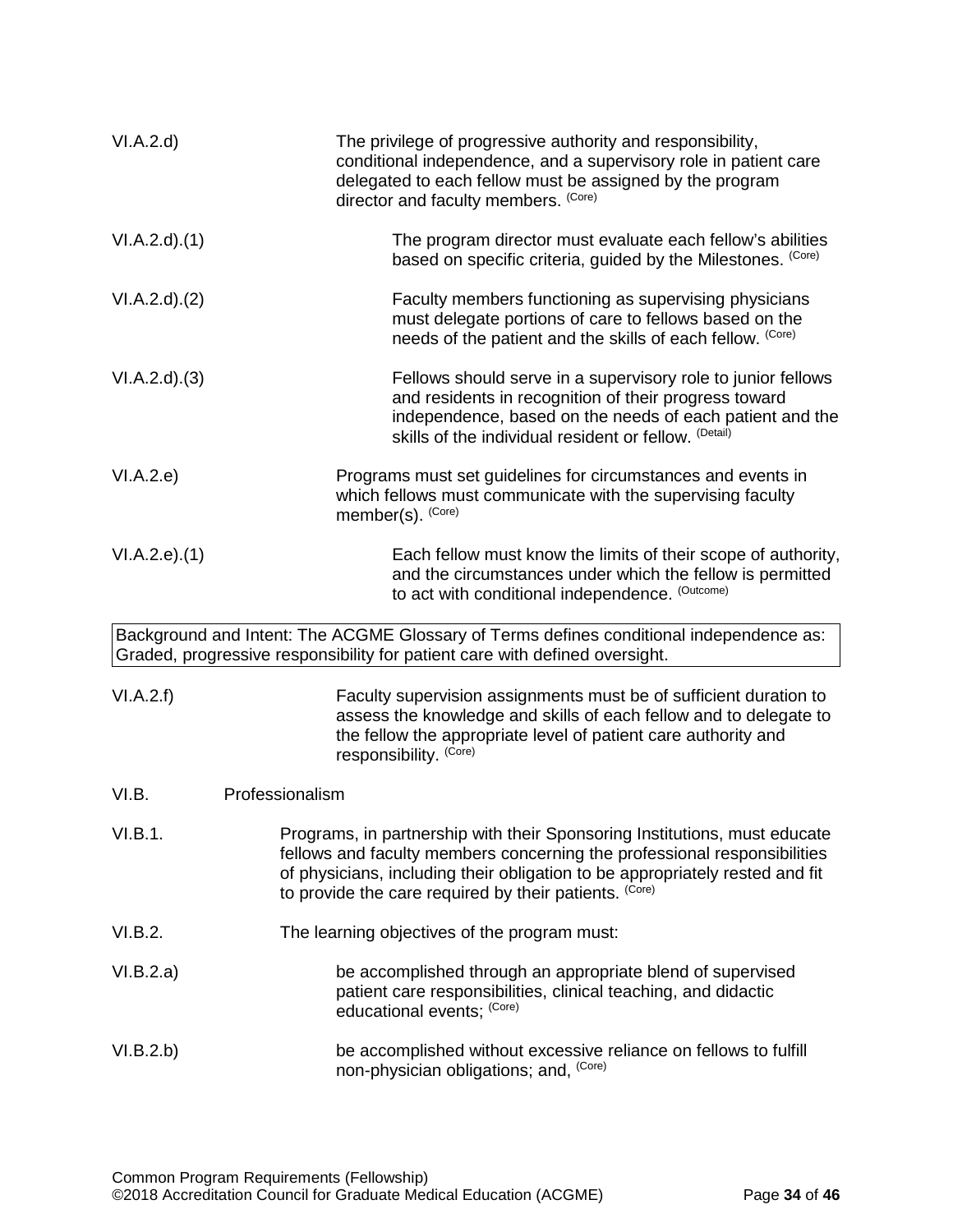Background and Intent: Routine reliance on fellows to fulfill non-physician obligations increases work compression for fellows and does not provide an optimal educational experience. Nonphysician obligations are those duties which in most institutions are performed by nursing and allied health professionals, transport services, or clerical staff. Examples of such obligations include transport of patients from the wards or units for procedures elsewhere in the hospital; routine blood drawing for laboratory tests; routine monitoring of patients when off the ward; and clerical duties, such as scheduling. While it is understood that fellows may be expected to do any of these things on occasion when the need arises, these activities should not be performed by fellows routinely and must be kept to a minimum to optimize fellow education.

VI.B.2.c) ensure manageable patient care responsibilities. (Core)

[The Review Committee may further specify]

Background and Intent: The Common Program Requirements do not define "manageable patient care responsibilities" as this is variable by specialty and PGY level. Review Committees will provide further detail regarding patient care responsibilities in the applicable specialtyspecific Program Requirements and accompanying FAQs. However, all programs, regardless of specialty, should carefully assess how the assignment of patient care responsibilities can affect work compression.

| VI.B.3.   | The program director, in partnership with the Sponsoring Institution, must<br>provide a culture of professionalism that supports patient safety and<br>personal responsibility. (Core) |
|-----------|----------------------------------------------------------------------------------------------------------------------------------------------------------------------------------------|
| VI.B.4.   | Fellows and faculty members must demonstrate an understanding of their<br>personal role in the:                                                                                        |
| VI.B.4.a) | provision of patient- and family-centered care; (Outcome)                                                                                                                              |
| VI.B.4.b) | safety and welfare of patients entrusted to their care, including the<br>ability to report unsafe conditions and adverse events; (Outcome)                                             |

Background and Intent: This requirement emphasizes that responsibility for reporting unsafe conditions and adverse events is shared by all members of the team and is not solely the responsibility of the fellow.

VI.B.4.c) assurance of their fitness for work, including: (Outcome) assurance of their fitness for work, including:

Background and Intent: This requirement emphasizes the professional responsibility of faculty members and fellows to arrive for work adequately rested and ready to care for patients. It is also the responsibility of faculty members, fellows, and other members of the care team to be observant, to intervene, and/or to escalate their concern about fellow and faculty member fitness for work, depending on the situation, and in accordance with institutional policies.

VI.B.4.c).(1) management of their time before, during, and after clinical assignments; and, (Outcome)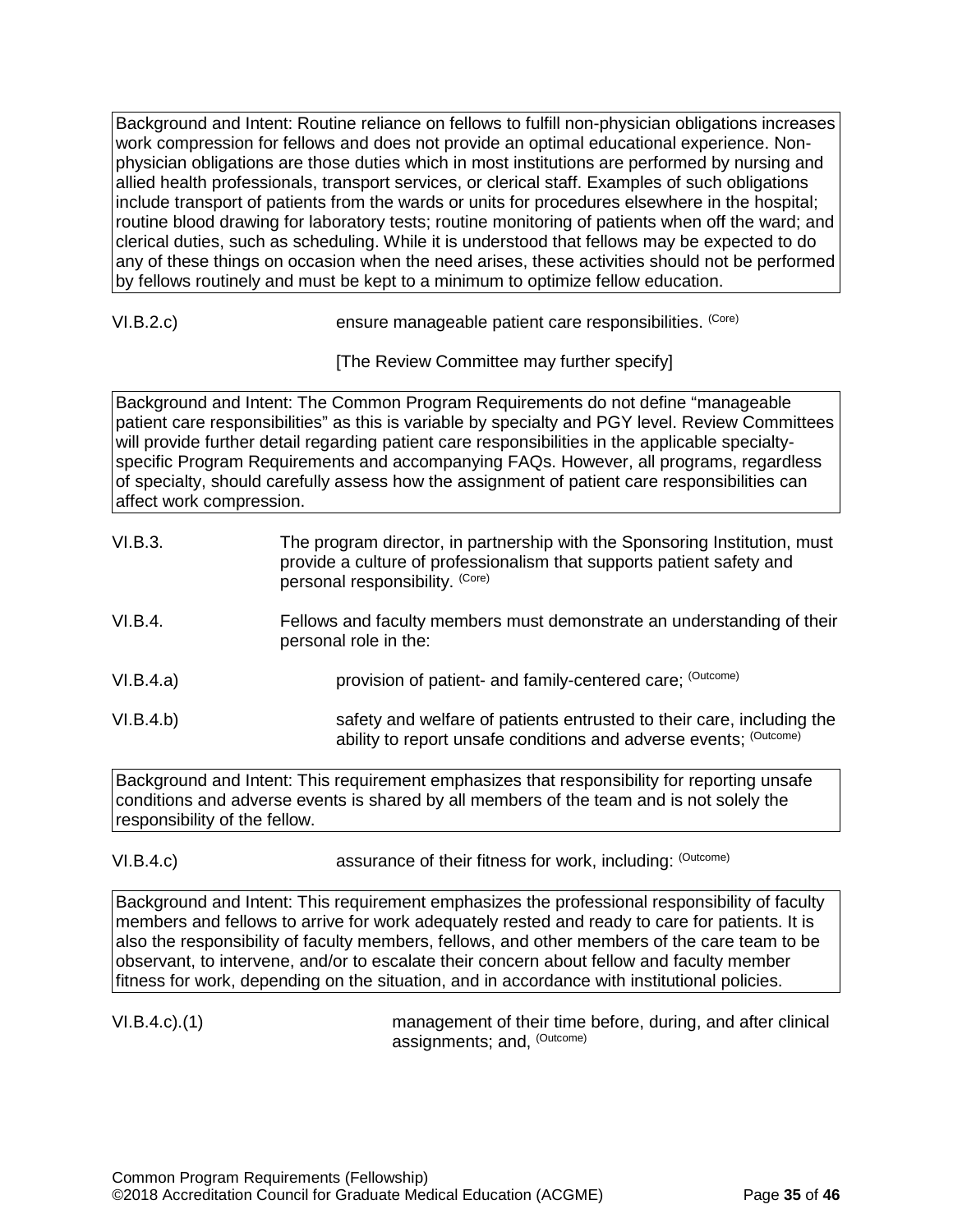| $VI.B.4.c$ ). $(2)$ | recognition of impairment, including from illness, fatigue,<br>and substance use, in themselves, their peers, and other<br>members of the health care team. (Outcome)                                                                                                                                                                |
|---------------------|--------------------------------------------------------------------------------------------------------------------------------------------------------------------------------------------------------------------------------------------------------------------------------------------------------------------------------------|
| VI.B.4.d)           | commitment to lifelong learning; (Outcome)                                                                                                                                                                                                                                                                                           |
| VI.B.4.e)           | monitoring of their patient care performance improvement<br>indicators; and, (Outcome)                                                                                                                                                                                                                                               |
| VI.B.4.f)           | accurate reporting of clinical and educational work hours, patient<br>outcomes, and clinical experience data. (Outcome)                                                                                                                                                                                                              |
| VI.B.5.             | All fellows and faculty members must demonstrate responsiveness to<br>patient needs that supersedes self-interest. This includes the recognition<br>that under certain circumstances, the best interests of the patient may be<br>served by transitioning that patient's care to another qualified and rested<br>provider. (Outcome) |
| VI.B.6.             | Programs, in partnership with their Sponsoring Institutions, must provide<br>a professional, equitable, respectful, and civil environment that is free<br>from discrimination, sexual and other forms of harassment, mistreatment,<br>abuse, or coercion of students, fellows, faculty, and staff. (Core)                            |
| VI.B.7.             | Programs, in partnership with their Sponsoring Institutions, should have a<br>process for education of fellows and faculty regarding unprofessional<br>behavior and a confidential process for reporting, investigating, and<br>addressing such concerns. (Core)                                                                     |

# <span id="page-35-0"></span>VI.C. Well-Being

*Psychological, emotional, and physical well-being are critical in the development of the competent, caring, and resilient physician and require proactive attention to life inside and outside of medicine. Well-being requires that physicians retain the joy in medicine while managing their own real life stresses. Self-care and responsibility to support other members of the health care team are important components of professionalism; they are also skills that must be modeled, learned, and nurtured in the context of other aspects of fellowship training.*

*Fellows and faculty members are at risk for burnout and depression. Programs, in partnership with their Sponsoring Institutions, have the same responsibility to address well-being as other aspects of resident competence. Physicians and all members of the health care team share responsibility for the well-being of each other. For example, a culture which encourages covering for colleagues after an illness without the expectation of reciprocity reflects the ideal of professionalism. A positive culture in a clinical learning environment models constructive behaviors, and prepares fellows with the skills and attitudes needed to thrive throughout their careers.*

Background and Intent: The ACGME is committed to addressing physician well-being for individuals and as it relates to the learning and working environment. The creation of a learning and working environment with a culture of respect and accountability for physician well-being is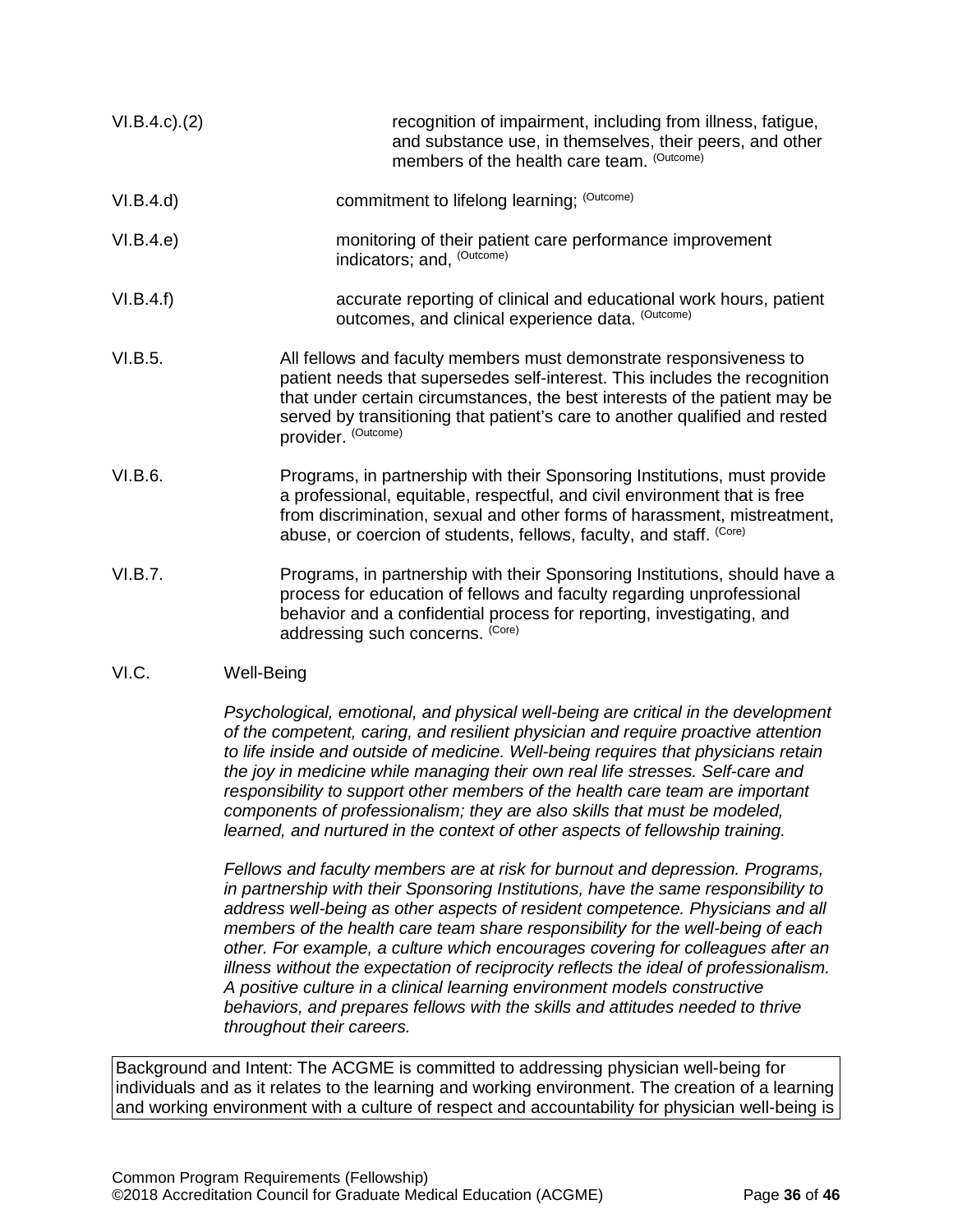crucial to physicians' ability to deliver the safest, best possible care to patients. The ACGME is leveraging its resources in four key areas to support the ongoing focus on physician well-being: education, influence, research, and collaboration. Information regarding the ACGME's ongoing efforts in this area is available on the ACGME website.

As these efforts evolve, information will be shared with programs seeking to develop and/or strengthen their own well-being initiatives. In addition, there are many activities that programs can utilize now to assess and support physician well-being. These include culture of safety surveys, ensuring the availability of counseling services, and attention to the safety of the entire health care team.

| VI.C.1.   | The responsibility of the program, in partnership with the Sponsoring<br>Institution, to address well-being must include:                                                                                                                                                                                                   |
|-----------|-----------------------------------------------------------------------------------------------------------------------------------------------------------------------------------------------------------------------------------------------------------------------------------------------------------------------------|
| VI.C.1.a) | efforts to enhance the meaning that each fellow finds in the<br>experience of being a physician, including protecting time with<br>patients, minimizing non-physician obligations, providing<br>administrative support, promoting progressive autonomy and<br>flexibility, and enhancing professional relationships; (Core) |
| VI.C.1.b) | attention to scheduling, work intensity, and work compression that<br>impacts fellow well-being; (Core)                                                                                                                                                                                                                     |
| VI.C.1.c) | evaluating workplace safety data and addressing the safety of<br>fellows and faculty members; (Core)                                                                                                                                                                                                                        |

Background and Intent: This requirement emphasizes the responsibility shared by the Sponsoring Institution and its programs to gather information and utilize systems that monitor and enhance fellow and faculty member safety, including physical safety. Issues to be addressed include, but are not limited to, monitoring of workplace injuries, physical or emotional violence, vehicle collisions, and emotional well-being after adverse events.

VI.C.1.d) policies and programs that encourage optimal fellow and faculty member well-being; and, (Core)

Background and Intent: Well-being includes having time away from work to engage with family and friends, as well as to attend to personal needs and to one's own health, including adequate rest, healthy diet, and regular exercise.

VI.C.1.d).(1) Fellows must be given the opportunity to attend medical, mental health, and dental care appointments, including those scheduled during their working hours. (Core)

Background and Intent: The intent of this requirement is to ensure that fellows have the opportunity to access medical and dental care, including mental health care, at times that are appropriate to their individual circumstances. Fellows must be provided with time away from the program as needed to access care, including appointments scheduled during their working hours.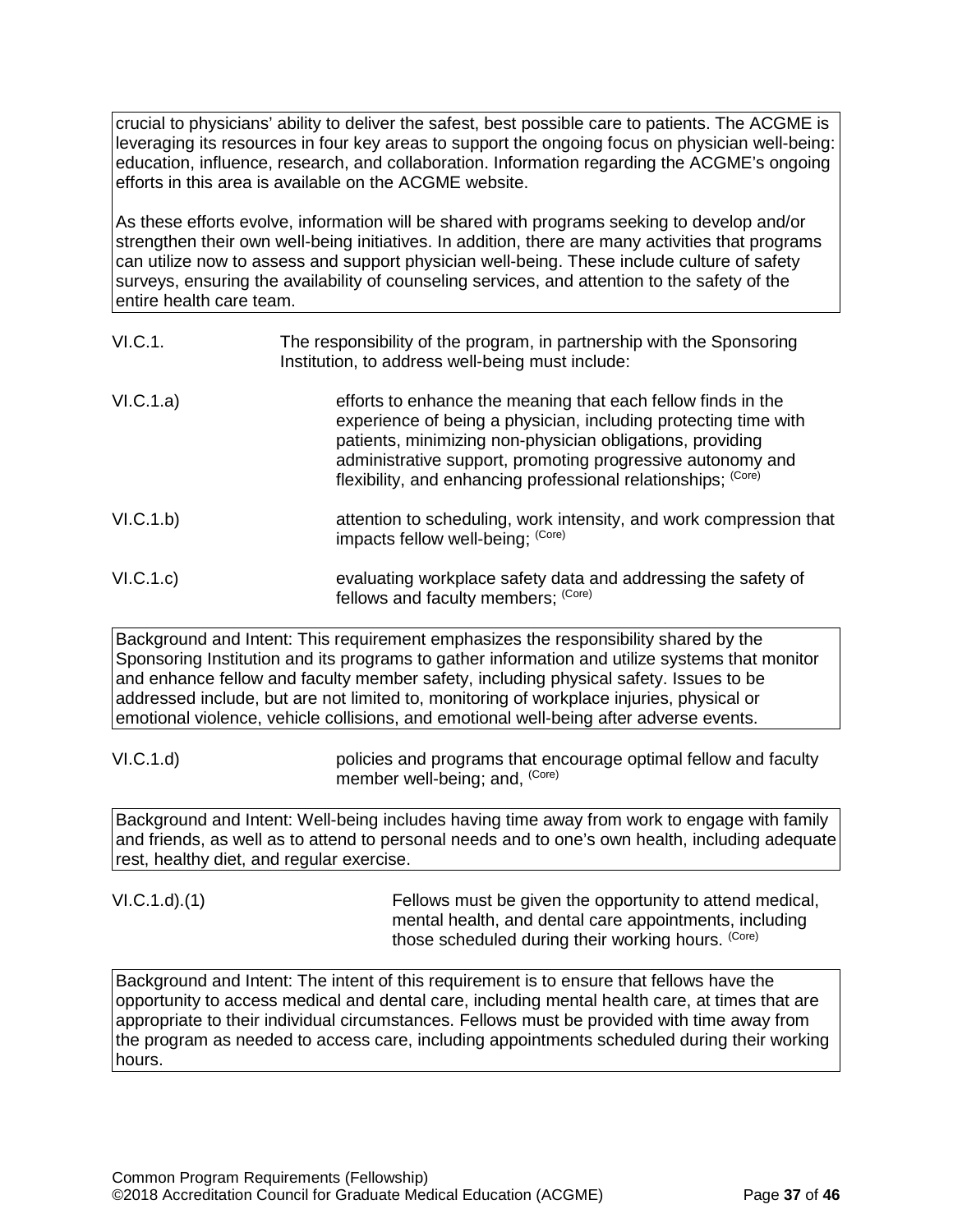VI.C.1.e) attention to fellow and faculty member burnout, depression, and substance abuse. The program, in partnership with its Sponsoring Institution, must educate faculty members and fellows in identification of the symptoms of burnout, depression, and substance abuse, including means to assist those who experience these conditions. Fellows and faculty members must also be educated to recognize those symptoms in themselves and how to seek appropriate care. The program, in partnership with its Sponsoring Institution, must: (Core)

Background and Intent: Programs and Sponsoring Institutions are encouraged to review materials in order to create systems for identification of burnout, depression, and substance abuse. Materials and more information are available on the Physician Well-being section of the ACGME website [\(http://www.acgme.org/What-We-Do/Initiatives/Physician-Well-Being\)](http://www.acgme.org/What-We-Do/Initiatives/Physician-Well-Being).

VI.C.1.e).(1) encourage fellows and faculty members to alert the program director or other designated personnel or programs when they are concerned that another fellow, resident, or faculty member may be displaying signs of burnout, depression, substance abuse, suicidal ideation, or potential for violence; (Core)

Background and Intent: Individuals experiencing burnout, depression, substance abuse, and/or suicidal ideation are often reluctant to reach out for help due to the stigma associated with these conditions, and are concerned that seeking help may have a negative impact on their career. Recognizing that physicians are at increased risk in these areas, it is essential that fellows and faculty members are able to report their concerns when another fellow or faculty member displays signs of any of these conditions, so that the program director or other designated personnel, such as the department chair, may assess the situation and intervene as necessary to facilitate access to appropriate care. Fellows and faculty members must know which personnel, in addition to the program director, have been designated with this responsibility; those personnel and the program director should be familiar with the institution's impaired physician policy and any employee health, employee assistance, and/or wellness programs within the institution. In cases of physician impairment, the program director or designated personnel should follow the policies of their institution for reporting.

VI.C.1.e).(2) **provide access to appropriate tools for self-screening**; and,  $\frac{\text{Cose}}{\text{Cose}}$ VI.C.1.e).(3) provide access to confidential, affordable mental health

assessment, counseling, and treatment, including access to urgent and emergent care 24 hours a day, seven days a week. (Core)

Background and Intent: The intent of this requirement is to ensure that fellows have immediate access at all times to a mental health professional (psychiatrist, psychologist, Licensed Clinical Social Worker, Primary Mental Health Nurse Practitioner, or Licensed Professional Counselor) for urgent or emergent mental health issues. In-person, telemedicine, or telephonic means may be utilized to satisfy this requirement. Care in the Emergency Department may be necessary in some cases, but not as the primary or sole means to meet the requirement.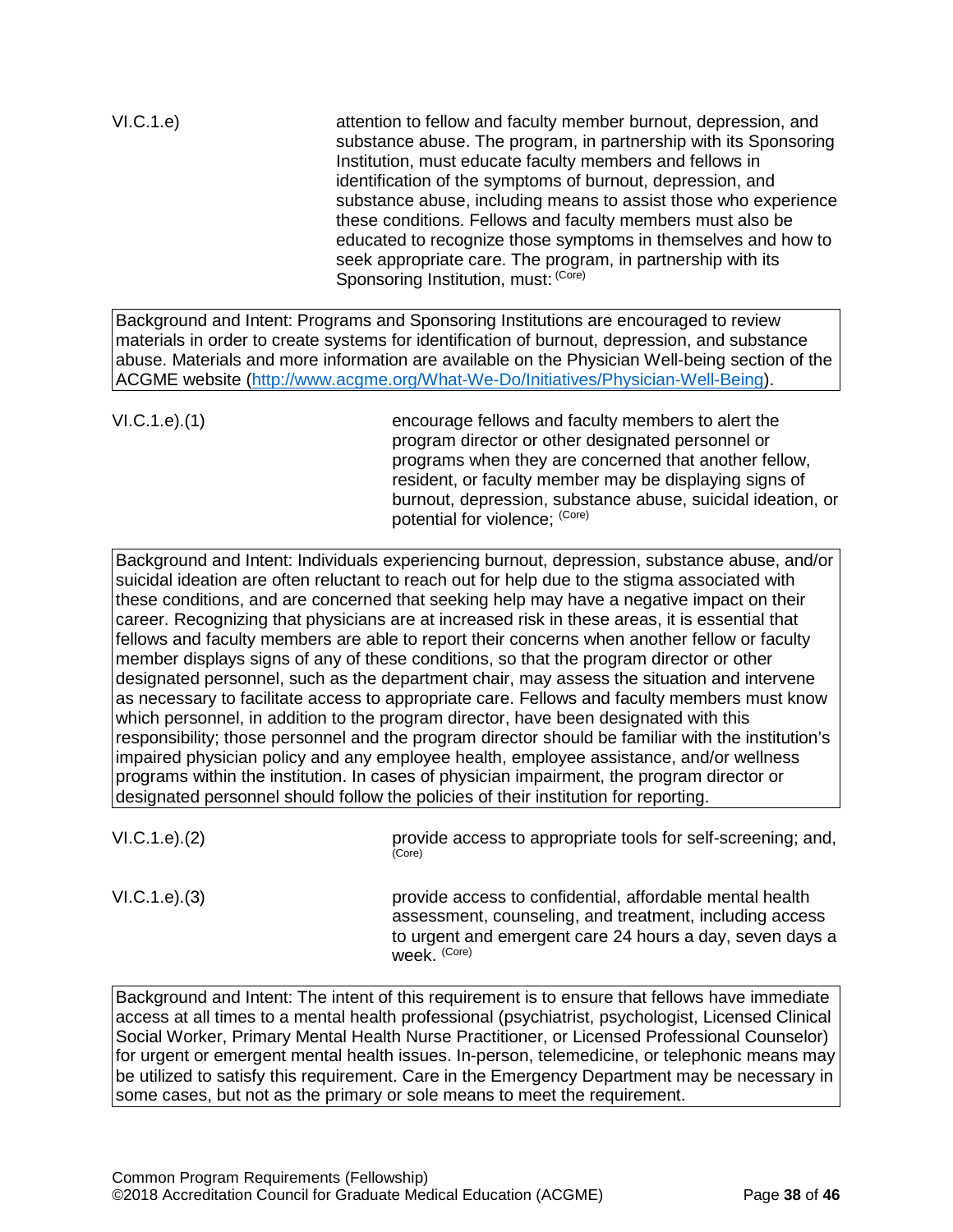The reference to affordable counseling is intended to require that financial cost not be a barrier to obtaining care.

| VI.C.2.                                                                                                                                                                                                                                              | There are circumstances in which fellows may be unable to attend work,<br>including but not limited to fatigue, illness, family emergencies, and<br>parental leave. Each program must allow an appropriate length of<br>absence for fellows unable to perform their patient care responsibilities.<br>(Core) |  |
|------------------------------------------------------------------------------------------------------------------------------------------------------------------------------------------------------------------------------------------------------|--------------------------------------------------------------------------------------------------------------------------------------------------------------------------------------------------------------------------------------------------------------------------------------------------------------|--|
| VI.C.2.a)                                                                                                                                                                                                                                            | The program must have policies and procedures in place to<br>ensure coverage of patient care. (Core)                                                                                                                                                                                                         |  |
| VI.C.2.b)                                                                                                                                                                                                                                            | These policies must be implemented without fear of negative<br>consequences for the fellow who is or was unable to provide the<br>clinical work. (Core)                                                                                                                                                      |  |
| Background and Intent: Fellows may need to extend their length of training depending on<br>length of absence and specialty board eligibility requirements. Teammates should assist<br>colleagues in need and equitably reintegrate them upon return. |                                                                                                                                                                                                                                                                                                              |  |
| VI.D.                                                                                                                                                                                                                                                | <b>Fatigue Mitigation</b>                                                                                                                                                                                                                                                                                    |  |
| VI.D.1.                                                                                                                                                                                                                                              | Programs must:                                                                                                                                                                                                                                                                                               |  |
| VI.D.1.a)                                                                                                                                                                                                                                            | educate all faculty members and fellows to recognize the signs of<br>fatigue and sleep deprivation; (Core)                                                                                                                                                                                                   |  |

- <span id="page-38-0"></span>VI.D.1.b) educate all faculty members and fellows in alertness management and fatigue mitigation processes; and, <sup>(Core)</sup>
- VI.D.1.c) encourage fellows to use fatigue mitigation processes to manage the potential negative effects of fatigue on patient care and learning. (Detail)

Background and Intent: Providing medical care to patients is physically and mentally demanding. Night shifts, even for those who have had enough rest, cause fatigue. Experiencing fatigue in a supervised environment during training prepares fellows for managing fatigue in practice. It is expected that programs adopt fatigue mitigation processes and ensure that there are no negative consequences and/or stigma for using fatigue mitigation strategies.

This requirement emphasizes the importance of adequate rest before and after clinical responsibilities. Strategies that may be used include, but are not limited to, strategic napping; the judicious use of caffeine; availability of other caregivers; time management to maximize sleep off-duty; learning to recognize the signs of fatigue, and self-monitoring performance and/or asking others to monitor performance; remaining active to promote alertness; maintaining a healthy diet; using relaxation techniques to fall asleep; maintaining a consistent sleep routine; exercising regularly; increasing sleep time before and after call; and ensuring sufficient sleep recovery periods.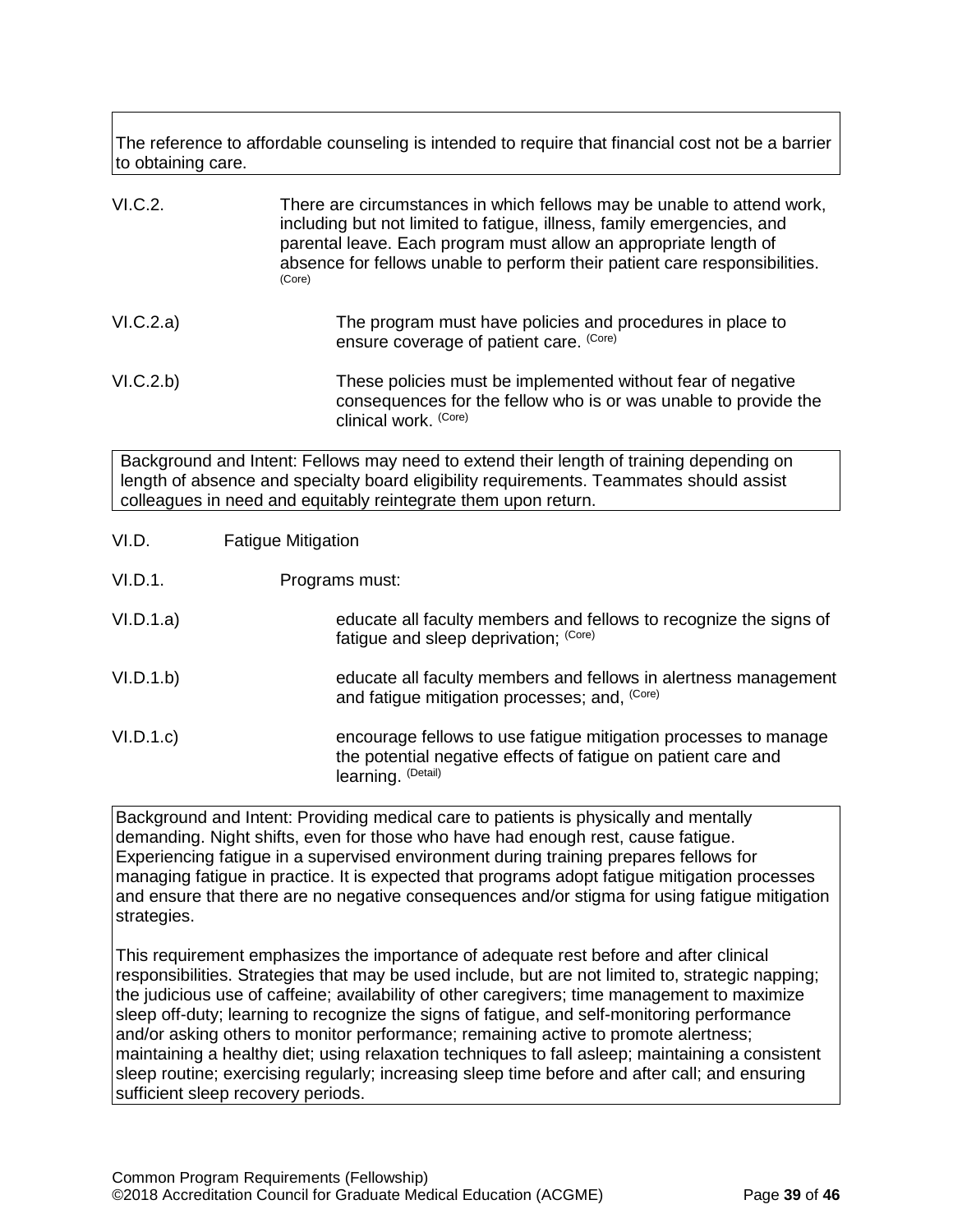- VI.D.2. Each program must ensure continuity of patient care, consistent with the program's policies and procedures referenced in VI.C.2–VI.C.2.b), in the event that a fellow may be unable to perform their patient care responsibilities due to excessive fatigue. (Core)
- VI.D.3. The program, in partnership with its Sponsoring Institution, must ensure adequate sleep facilities and safe transportation options for fellows who may be too fatigued to safely return home. (Core)
- <span id="page-39-0"></span>VI.E. Clinical Responsibilities, Teamwork, and Transitions of Care
- VI.E.1. Clinical Responsibilities

The clinical responsibilities for each fellow must be based on PGY level, patient safety, fellow ability, severity and complexity of patient illness/condition, and available support services. (Core)

[Optimal clinical workload may be further specified by each Review Committee]

Background and Intent: The changing clinical care environment of medicine has meant that work compression due to high complexity has increased stress on fellows. Faculty members and program directors need to make sure fellows function in an environment that has safe patient care and a sense of fellow well-being. Some Review Committees have addressed this by setting limits on patient admissions, and it is an essential responsibility of the program director to monitor fellow workload. Workload should be distributed among the fellow team and interdisciplinary teams to minimize work compression.

| VI.E.2. | <b>Teamwork</b> |
|---------|-----------------|
|---------|-----------------|

|           | Fellows must care for patients in an environment that maximizes<br>communication. This must include the opportunity to work as a member of<br>effective interprofessional teams that are appropriate to the delivery of<br>care in the subspecialty and larger health system. (Core) |
|-----------|--------------------------------------------------------------------------------------------------------------------------------------------------------------------------------------------------------------------------------------------------------------------------------------|
|           | [The Review Committee may further specify]                                                                                                                                                                                                                                           |
| VI.E.3.   | Transitions of Care                                                                                                                                                                                                                                                                  |
| VI.E.3.a) | Programs must design clinical assignments to optimize transitions<br>in patient care, including their safety, frequency, and structure.<br>(Core)                                                                                                                                    |
| VI.E.3.b) | Programs, in partnership with their Sponsoring Institutions, must<br>ensure and monitor effective, structured hand-over processes to<br>facilitate both continuity of care and patient safety. (Core)                                                                                |
| VI.E.3.c  | Programs must ensure that fellows are competent in<br>communicating with team members in the hand-over process.<br>(Outcome)                                                                                                                                                         |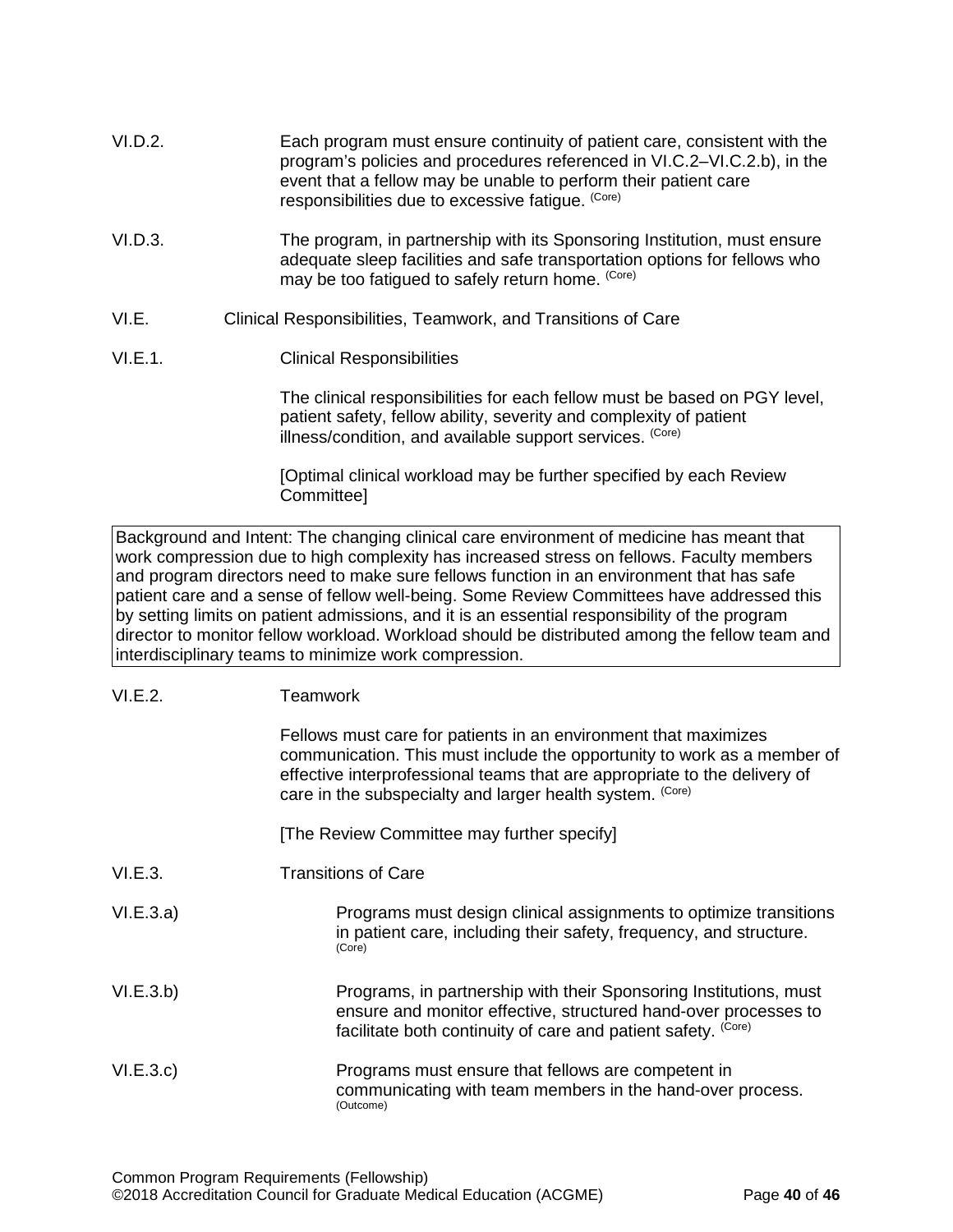| VI.E.3.d  | Programs and clinical sites must maintain and communicate<br>schedules of attending physicians and fellows currently<br>responsible for care. (Core)                                                                                                                                                             |
|-----------|------------------------------------------------------------------------------------------------------------------------------------------------------------------------------------------------------------------------------------------------------------------------------------------------------------------|
| VI.E.3.e) | Each program must ensure continuity of patient care, consistent<br>with the program's policies and procedures referenced in VI.C.2-<br>VI.C.2.b), in the event that a fellow may be unable to perform their<br>patient care responsibilities due to excessive fatigue or illness, or<br>family emergency. (Core) |

<span id="page-40-0"></span>VI.F. Clinical Experience and Education

*Programs, in partnership with their Sponsoring Institutions, must design an effective program structure that is configured to provide fellows with educational and clinical experience opportunities, as well as reasonable opportunities for rest and personal activities.*

Background and Intent: In the new requirements, the terms "clinical experience and education," "clinical and educational work," and "clinical and educational work hours" replace the terms "duty hours," "duty periods," and "duty." These changes have been made in response to concerns that the previous use of the term "duty" in reference to number of hours worked may have led some to conclude that fellows' duty to "clock out" on time superseded their duty to their patients.

VI.F.1. Maximum Hours of Clinical and Educational Work per Week

Clinical and educational work hours must be limited to no more than 80 hours per week, averaged over a four-week period, inclusive of all inhouse clinical and educational activities, clinical work done from home, and all moonlighting. (Core)

Background and Intent: Programs and fellows have a shared responsibility to ensure that the 80-hour maximum weekly limit is not exceeded. While the requirement has been written with the intent of allowing fellows to remain beyond their scheduled work periods to care for a patient or participate in an educational activity, these additional hours must be accounted for in the allocated 80 hours when averaged over four weeks.

# *Scheduling*

While the ACGME acknowledges that, on rare occasions, a fellow may work in excess of 80 hours in a given week, all programs and fellows utilizing this flexibility will be required to adhere to the 80-hour maximum weekly limit when averaged over a four-week period. Programs that regularly schedule fellows to work 80 hours per week and still permit fellows to remain beyond their scheduled work period are likely to exceed the 80-hour maximum, which would not be in substantial compliance with the requirement. These programs should adjust schedules so that fellows are scheduled to work fewer than 80 hours per week, which would allow fellows to remain beyond their scheduled work period when needed without violating the 80-hour requirement. Programs may wish to consider using night float and/or making adjustments to the frequency of in-house call to ensure compliance with the 80-hour maximum weekly limit.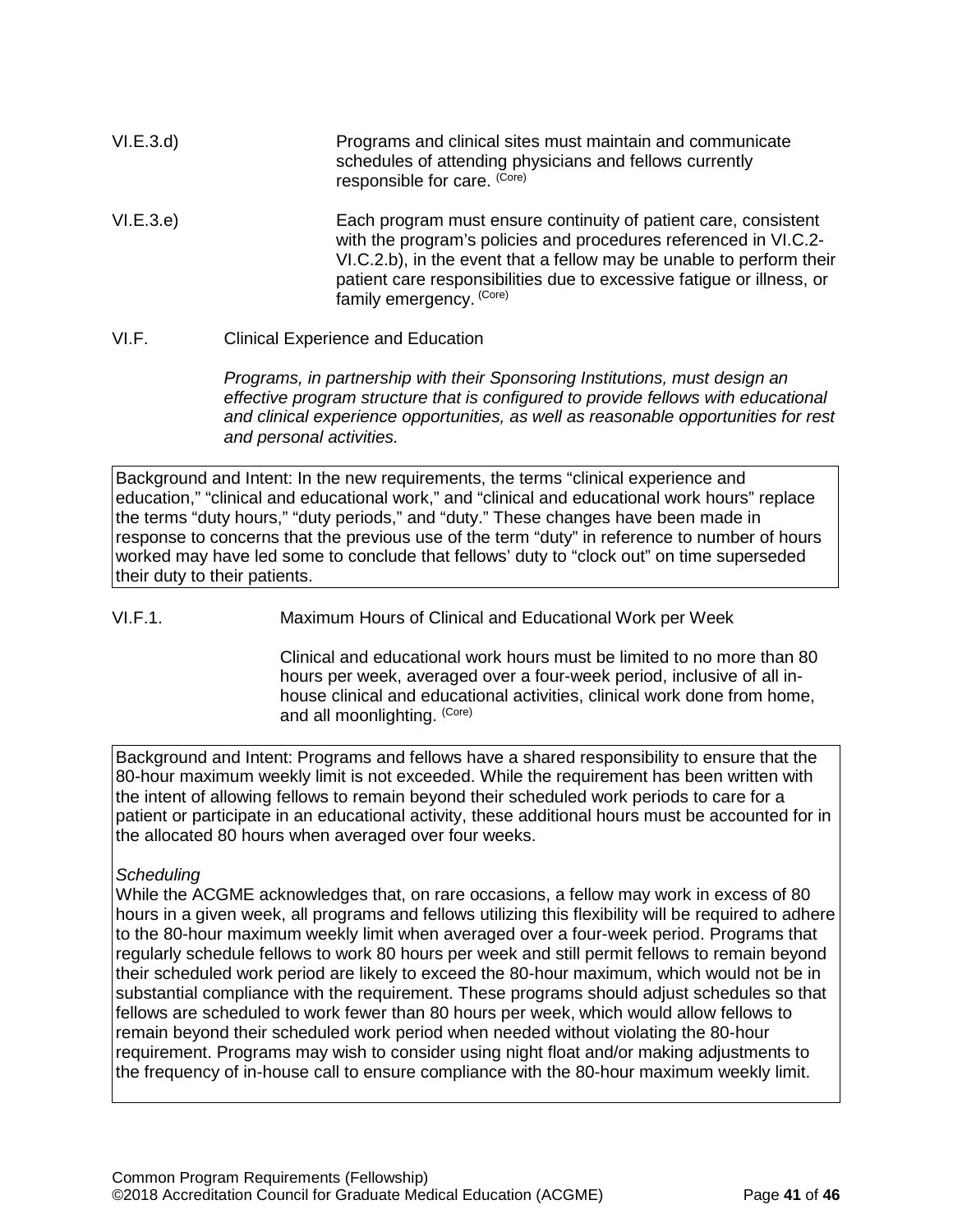# *Oversight*

With increased flexibility introduced into the Requirements, programs permitting this flexibility will need to account for the potential for fellows to remain beyond their assigned work periods when developing schedules, to avoid exceeding the 80-hour maximum weekly limit, averaged over four weeks. The ACGME Review Committees will strictly monitor and enforce compliance with the 80-hour requirement. Where violations of the 80-hour requirement are identified, programs will be subject to citation and at risk for an adverse accreditation action.

# *Work from Home*

While the requirement specifies that clinical work done from home must be counted toward the 80-hour maximum weekly limit, the expectation remains that scheduling be structured so that fellows are able to complete most work on site during scheduled clinical work hours without requiring them to take work home. The new requirements acknowledge the changing landscape of medicine, including electronic health records, and the resulting increase in the amount of work fellows choose to do from home. The requirement provides flexibility for fellows to do this while ensuring that the time spent by fellows completing clinical work from home is accomplished within the 80-hour weekly maximum. Types of work from home that must be counted include using an electronic health record and taking calls from home. Reading done in preparation for the following day's cases, studying, and research done from home do not count toward the 80 hours. Fellow decisions to leave the hospital before their clinical work has been completed and to finish that work later from home should be made in consultation with the fellow's supervisor. In such circumstances, fellows should be mindful of their professional responsibility to complete work in a timely manner and to maintain patient confidentiality.

During the public comment period many individuals raised questions and concerns related to this change. Some questioned whether minute by minute tracking would be required; in other words, if a fellow spends three minutes on a phone call and then a few hours later spends two minutes on another call, will the fellow need to report that time. Others raised concerns related to the ability of programs and institutions to verify the accuracy of the information reported by fellows. The new requirements are not an attempt to micromanage this process. Fellows are to track the time they spend on clinical work from home and to report that time to the program. Decisions regarding whether to report infrequent phone calls of very short duration will be left to the individual fellow. Programs will need to factor in time fellows are spending on clinical work at home when schedules are developed to ensure that fellows are not working in excess of 80 hours per week, averaged over four weeks. There is no requirement that programs assume responsibility for documenting this time. Rather, the program's responsibility is ensuring that fellows report their time from home and that schedules are structured to ensure that fellows are not working in excess of 80 hours per week, averaged over four weeks.

| VI.F.2.      | Mandatory Time Free of Clinical Work and Education                                                                                                                                                                 |
|--------------|--------------------------------------------------------------------------------------------------------------------------------------------------------------------------------------------------------------------|
| VI.F.2.a)    | The program must design an effective program structure that is<br>configured to provide fellows with educational opportunities, as<br>well as reasonable opportunities for rest and personal well-being.<br>(Core) |
| VI.F.2.b)    | Fellows should have eight hours off between scheduled clinical<br>work and education periods. (Detail)                                                                                                             |
| VI.F.2.b)(1) | There may be circumstances when fellows choose to stay<br>to care for their patients or return to the hospital with fewer                                                                                          |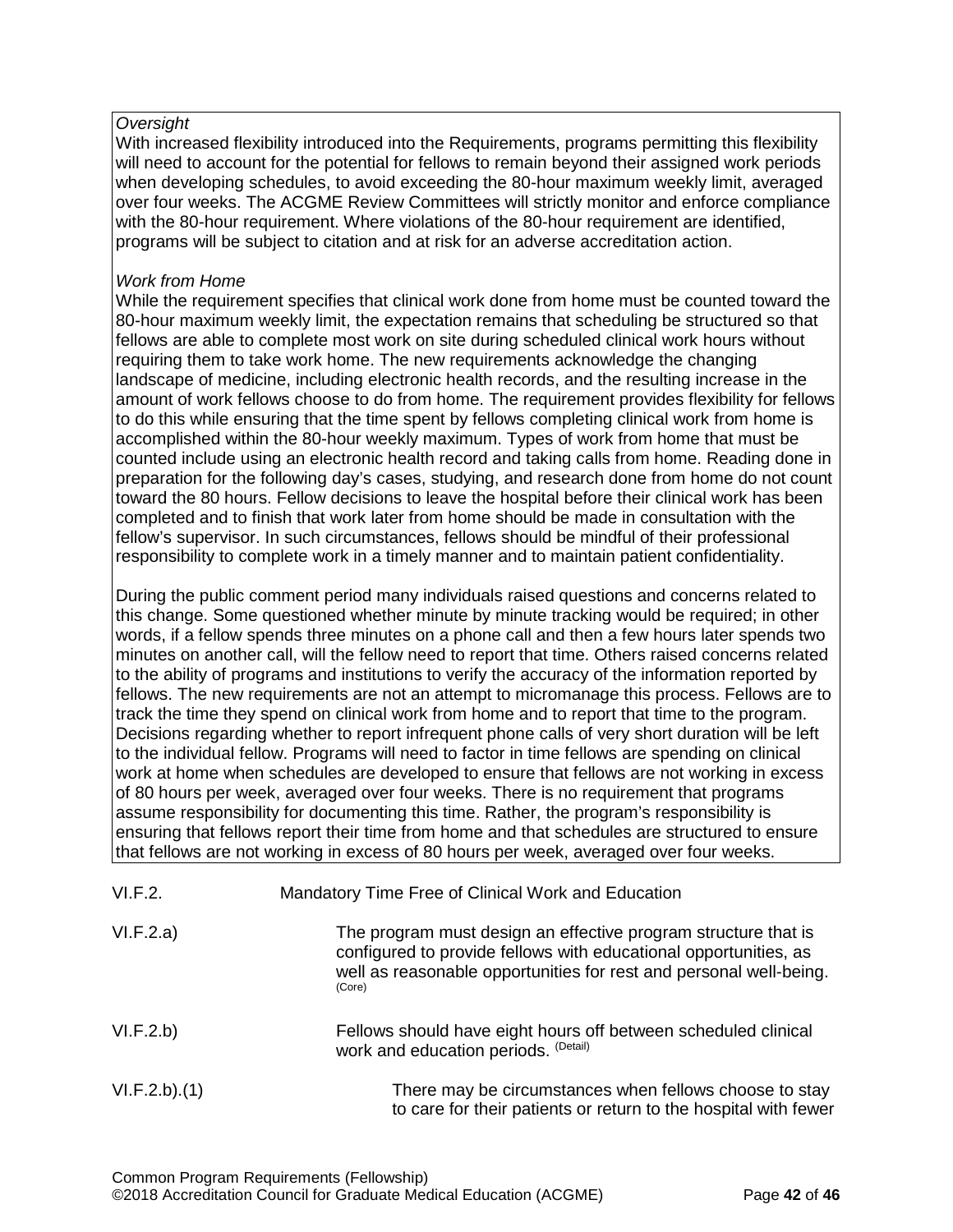than eight hours free of clinical experience and education. This must occur within the context of the 80-hour and the one-day-off-in-seven requirements. (Detail)

Background and Intent: While it is expected that fellow schedules will be structured to ensure that fellows are provided with a minimum of eight hours off between scheduled work periods, it is recognized that fellows may choose to remain beyond their scheduled time, or return to the clinical site during this time-off period, to care for a patient. The requirement preserves the flexibility for fellows to make those choices. It is also noted that the 80-hour weekly limit (averaged over four weeks) is a deterrent for scheduling fewer than eight hours off between clinical and education work periods, as it would be difficult for a program to design a schedule that provides fewer than eight hours off without violating the 80-hour rule.

Background and Intent: Fellows have a responsibility to return to work rested, and thus are expected to use this time away from work to get adequate rest. In support of this goal, fellows are encouraged to prioritize sleep over other discretionary activities.

VI.F.2.d) Fellows must be scheduled for a minimum of one day in seven free of clinical work and required education (when averaged over four weeks). At-home call cannot be assigned on these free days. (Core)

Background and Intent: The requirement provides flexibility for programs to distribute days off in a manner that meets program and fellow needs. It is strongly recommended that fellows' preference regarding how their days off are distributed be considered as schedules are developed. It is desirable that days off be distributed throughout the month, but some fellows may prefer to group their days off to have a "golden weekend, " meaning a consecutive Saturday and Sunday free from work. The requirement for one free day in seven should not be interpreted as precluding a golden weekend. Where feasible, schedules may be designed to provide fellows with a weekend, or two consecutive days, free of work. The applicable Review Committee will evaluate the number of consecutive days of work and determine whether they meet educational objectives. Programs are encouraged to distribute days off in a fashion that optimizes fellow well-being, and educational and personal goals. It is noted that a day off is defined in the ACGME Glossary of Terms as "one (1) continuous 24-hour period free from all administrative, clinical, and educational activities."

| VI.F.3.         | Maximum Clinical Work and Education Period Length                                                                                                                                |
|-----------------|----------------------------------------------------------------------------------------------------------------------------------------------------------------------------------|
| VI.F.3.a)       | Clinical and educational work periods for fellows must not exceed<br>24 hours of continuous scheduled clinical assignments. (Core)                                               |
| VI.F.3.a)(1)    | Up to four hours of additional time may be used for<br>activities related to patient safety, such as providing<br>effective transitions of care, and/or fellow education. (Core) |
| VI.F.3.a)(1)(a) | Additional patient care responsibilities must not be<br>assigned to a fellow during this time. (Core)                                                                            |

VI.F.2.c) Fellows must have at least 14 hours free of clinical work and education after 24 hours of in-house call. (Core)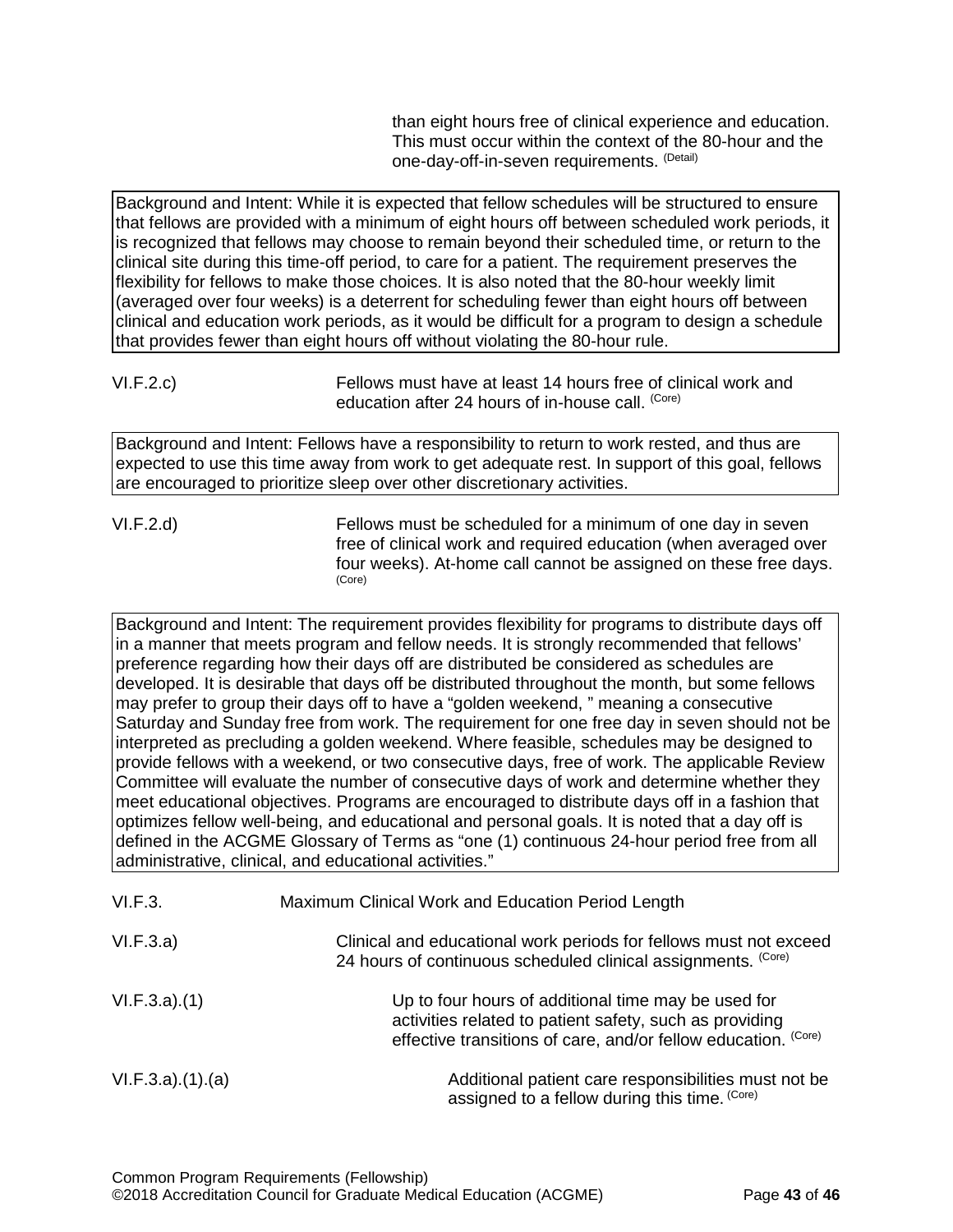Background and Intent: The additional time referenced in VI.F.3.a).(1) should not be used for the care of new patients. It is essential that the fellow continue to function as a member of the team in an environment where other members of the team can assess fellow fatigue, and that supervision for post-call fellows is provided. This 24 hours and up to an additional four hours must occur within the context of 80-hour weekly limit, averaged over four weeks.

| VI.F.4.      | <b>Clinical and Educational Work Hour Exceptions</b>                                                                                                                                             |
|--------------|--------------------------------------------------------------------------------------------------------------------------------------------------------------------------------------------------|
| VI.F.4.a)    | In rare circumstances, after handing off all other responsibilities, a<br>fellow, on their own initiative, may elect to remain or return to the<br>clinical site in the following circumstances: |
| VI.F.4.a)(1) | to continue to provide care to a single severely ill or<br>unstable patient; (Detail)                                                                                                            |
| VI.F.4.a)(2) | humanistic attention to the needs of a patient or family; or,<br>(Detail)                                                                                                                        |
| VI.F.4.a)(3) | to attend unique educational events. (Detail)                                                                                                                                                    |
| VI.F.4.b)    | These additional hours of care or education will be counted toward<br>the 80-hour weekly limit. (Detail)                                                                                         |

Background and Intent: This requirement is intended to provide fellows with some control over their schedules by providing the flexibility to voluntarily remain beyond the scheduled responsibilities under the circumstances described above. It is important to note that a fellow may remain to attend a conference, or return for a conference later in the day, only if the decision is made voluntarily. Fellows must not be required to stay. Programs allowing fellows to remain or return beyond the scheduled work and clinical education period must ensure that the decision to remain is initiated by the fellow and that fellows are not coerced. This additional time must be counted toward the 80-hour maximum weekly limit.

| VI.F.4.c)          | A Review Committee may grant rotation-specific exceptions for up<br>to 10 percent or a maximum of 88 clinical and educational work<br>hours to individual programs based on a sound educational<br>rationale. |
|--------------------|---------------------------------------------------------------------------------------------------------------------------------------------------------------------------------------------------------------|
| $VI.F.4.c$ . $(1)$ | In preparing a request for an exception, the program<br>director must follow the clinical and educational work hour<br>exception policy from the ACGME Manual of Policies and<br>Procedures. (Core)           |
| $VI.F.4.c$ . $(2)$ | Prior to submitting the request to the Review Committee,<br>the program director must obtain approval from the<br>Sponsoring Institution's GMEC and DIO. (Core)                                               |

Background and Intent: The provision for exceptions for up to 88 hours per week has been modified to specify that exceptions may be granted for specific rotations if the program can justify the increase based on criteria specified by the Review Committee. As in the past,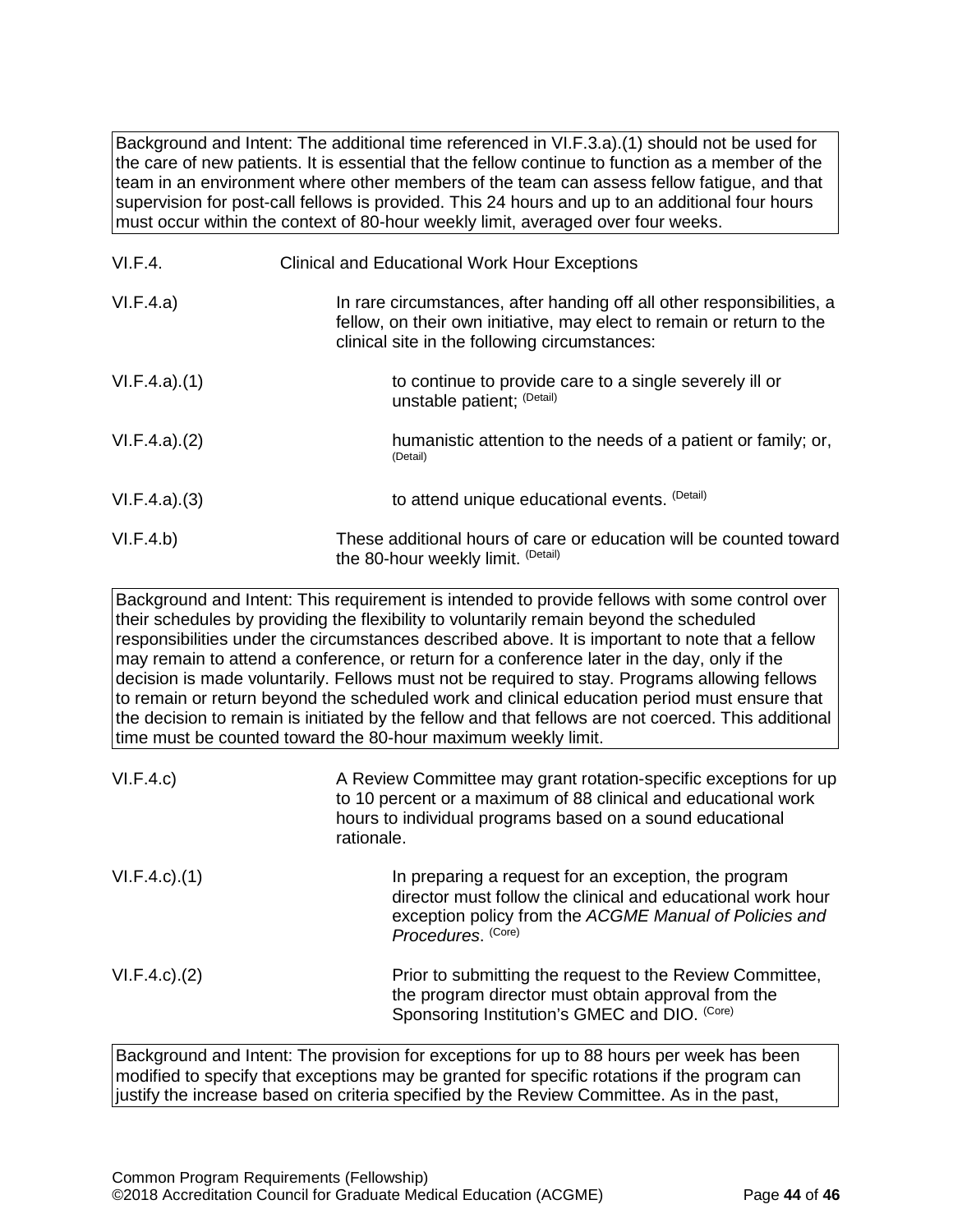Review Committees may opt not to permit exceptions. The underlying philosophy for this requirement is that while it is expected that all fellows should be able to train within an 80-hour work week, it is recognized that some programs may include rotations with alternate structures based on the nature of the specialty. DIO/GMEC approval is required before the request will be considered by the Review Committee.

# VI.F.5. Moonlighting

VI.F.5.a) Moonlighting must not interfere with the ability of the fellow to achieve the goals and objectives of the educational program, and must not interfere with the fellow's fitness for work nor compromise patient safety. (Core)

VI.F.5.b) Time spent by fellows in internal and external moonlighting (as defined in the ACGME Glossary of Terms) must be counted toward the 80-hour maximum weekly limit. (Core)

Background and Intent: For additional clarification of the expectations related to moonlighting, please refer to the Common Program Requirement FAQs (available at [http://www.acgme.org/What-We-Do/Accreditation/Common-Program-Requirements\)](http://www.acgme.org/What-We-Do/Accreditation/Common-Program-Requirements).

# VI.F.6. In-House Night Float

Night float must occur within the context of the 80-hour and one-day-offin-seven requirements. (Core)

[The maximum number of consecutive weeks of night float, and maximum number of months of night float per year may be further specified by the Review Committee.]

Background and Intent: The requirement for no more than six consecutive nights of night float was removed to provide programs with increased flexibility in scheduling.

VI.F.7. Maximum In-House On-Call Frequency

Fellows must be scheduled for in-house call no more frequently than every third night (when averaged over a four-week period). (Core)

VI.F.8. At-Home Call

VI.F.8.a) Time spent on patient care activities by fellows on at-home call must count toward the 80-hour maximum weekly limit. The frequency of at-home call is not subject to the every-third-night limitation, but must satisfy the requirement for one day in seven free of clinical work and education, when averaged over four weeks. (Core)

VI.F.8.a).(1) At-home call must not be so frequent or taxing as to preclude rest or reasonable personal time for each fellow.<br>(Core)